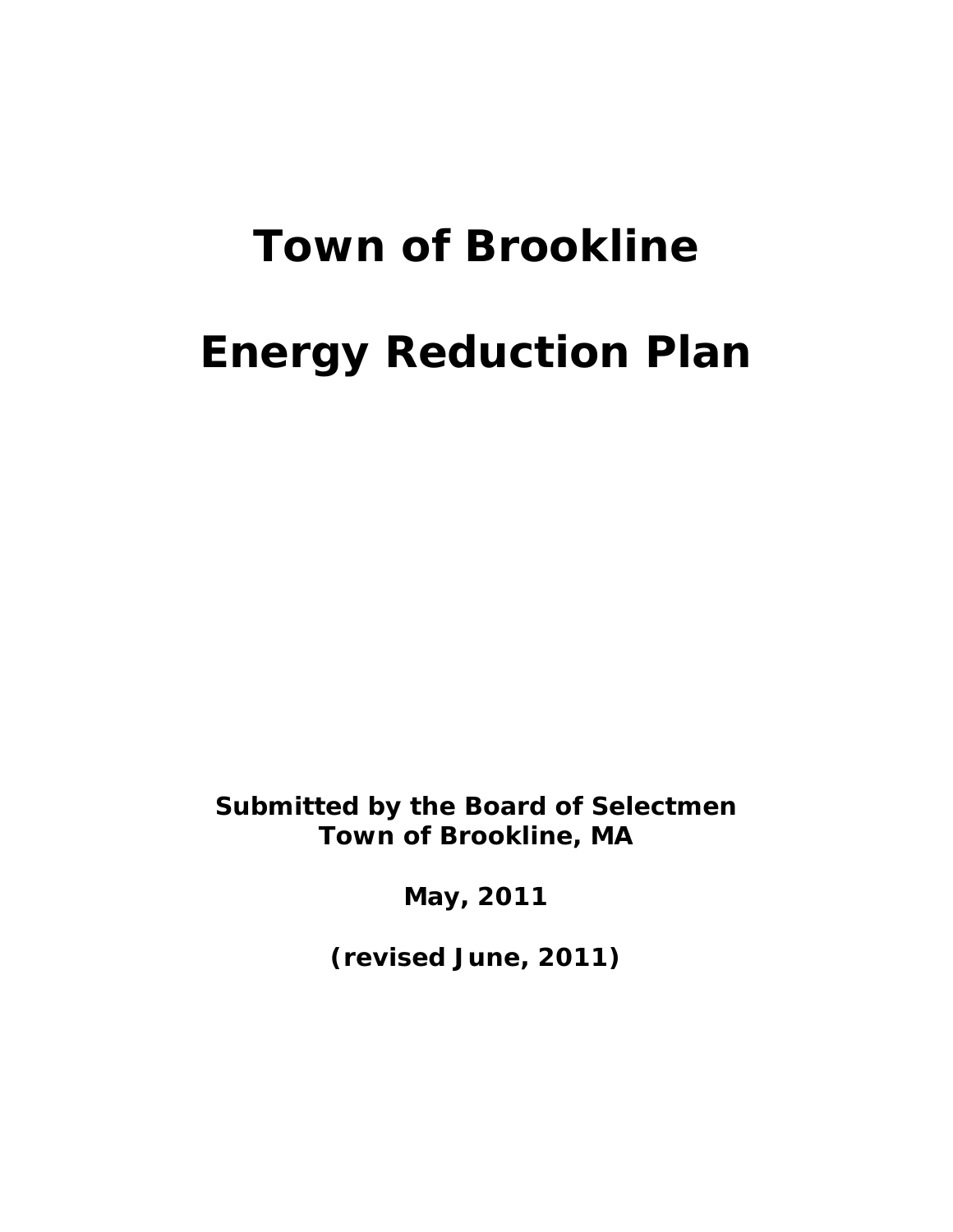# **TABLE OF CONTENTS**

|    | <b>I. PURPOSE AND ACKNOWLEDGEMENTS</b>                                                                                                                               | $\overline{\mathbf{1}}$ |
|----|----------------------------------------------------------------------------------------------------------------------------------------------------------------------|-------------------------|
| А. | LETTERS FROM MUNICIPAL OFFICIALS VERIFYING ADOPTION OF THE ENERGY REDUCTION PLAN<br><b>B. LIST OF CONTRIBUTORS THAT PARTICIPATED IN THE BASELINE AND ERP PROCESS</b> | 1<br>1                  |
|    | <b>II. INTRODUCTION &amp; SUMMARY</b>                                                                                                                                | 1                       |
|    | III. ENERGY USE BASELINE INVENTORY AND DATA TRACKING                                                                                                                 | $\overline{\mathbf{5}}$ |
| А. | <b>INVENTORY TOOL USED</b>                                                                                                                                           | 5                       |
| В. | <b>BASELINE YEAR</b>                                                                                                                                                 | 5                       |
| C. | <b>MUNICIPAL ENERGY CONSUMPTION FOR THE BASELINE YEAR</b>                                                                                                            | 5                       |
| D. | <b>AREAS OF LEAST EFFICIENCY/GREATEST WASTE</b>                                                                                                                      | 12                      |
|    | E. AREAS MOST EASILY ADDRESSED                                                                                                                                       | 12                      |
| F. | <b>EFFICIENCY MEASURES ALREADY IMPLEMENTED</b>                                                                                                                       | 12                      |
|    | IV. SUMMARY OF ENERGY AUDITS                                                                                                                                         | 16                      |
|    | <b>V. ENERGY USE REDUCTION</b>                                                                                                                                       | 16                      |
| А. | <b>OVERVIEW OF SHORT- AND LONG-TERM GOALS</b>                                                                                                                        | 16                      |
| В. | PLAN FOR A 20 PERCENT ENERGY USE REDUCTION WITHIN FIVE YEARS (FY2014)                                                                                                | 17                      |
|    | 1. LIST OF STRATEGIES TO REDUCE ENERGY USAGE                                                                                                                         | 17                      |
|    | 2. PROGRAM MANAGEMENT PLAN FOR IMPLEMENTATION, MONITORING AND OVERSIGHT                                                                                              | 18                      |
|    | <b>3. ENERGY CONSERVATION MEASURES</b>                                                                                                                               | 18                      |
|    | 4. ESTIMATED CAPITAL AND OPERATING COSTS                                                                                                                             | 28                      |
|    | 5. SCHEDULE FOR IMPLEMENTATION                                                                                                                                       | 29                      |
|    | <b>6. ADDITIONS AND NEW CONSTRUCTION</b>                                                                                                                             | 33                      |
| C. | <b>MEASUREMENT AND VERIFICATION PLAN FOR PROJECTED REDUCTIONS - ANNUAL REPORTING</b>                                                                                 | 33                      |
|    | 1. COMMON TECHNOLOGY FEATURES                                                                                                                                        | 33                      |
|    | 2. PERSONNEL RESPONSIBLE FOR MEASUREMENT AND VERIFICATION AND ANNUAL REPORTING TO                                                                                    |                         |
|    | <b>GREEN COMMUNITIES DIVISION</b>                                                                                                                                    | 33                      |
| D. | SUMMARY OF LONG-TERM ENERGY REDUCTION GOALS - BEYOND 5 YEARS                                                                                                         | 33                      |
|    | 1. MUNICIPAL BUILDINGS (INCLUDING SCHOOLS)                                                                                                                           | 34                      |
|    | 2. VEHICLES (INCLUDING SCHOOLS)                                                                                                                                      | 34                      |
|    | <b>3. STREET AND TRAFFIC LIGHTING</b>                                                                                                                                | 34                      |
|    | <b>4. PERPETUATING ENERGY EFFICIENCY</b>                                                                                                                             | 34                      |
|    | VI. ONSITE RENEWABLE ENERGY PROJECTS & RENEWABLE ENERGY                                                                                                              | 34                      |
|    | <b>VII. LIST OF RESOURCES AND CONTACTS</b>                                                                                                                           | 35                      |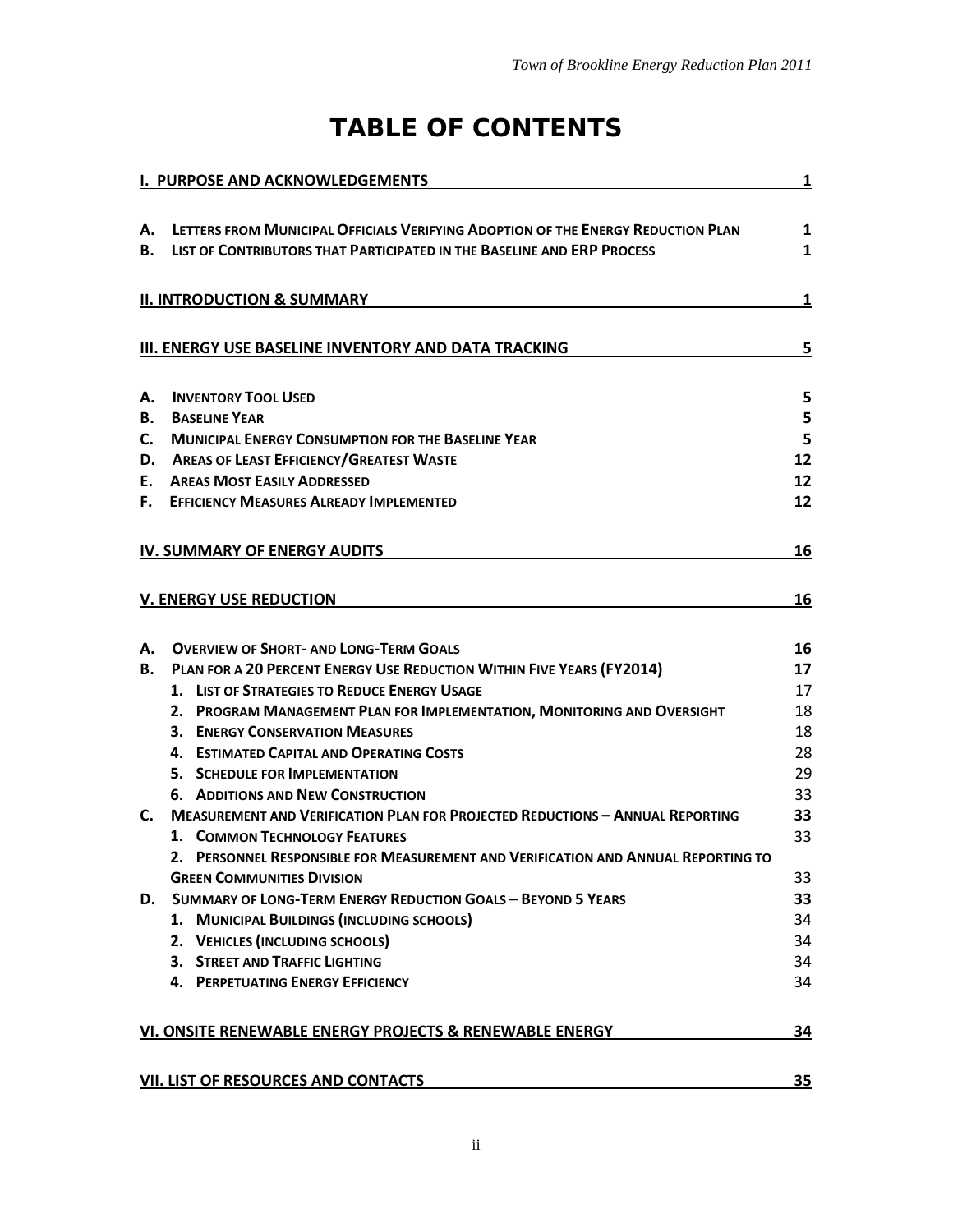#### **List of Appendices**

A: Letter Indicating Adoption of the Energy Reduction Plan

#### **List of Tables**

Table 1: Town of Brookline Climate and Energy Milestones

Table 2: Summary of Municipal Energy Users

Table 3: Summary of Municipal Energy Use Baseline FY2009

Table 4: Municipal Energy Use Baseline

Table 5: Energy Efficiency Measures Already Implemented

Table 6: Planned Energy Conservation Measures

Table 7: Vehicular Energy Conservation Measures

Table 8: Estimated Costs of Energy Conservation Measures

Table 9: Schedule for Implementation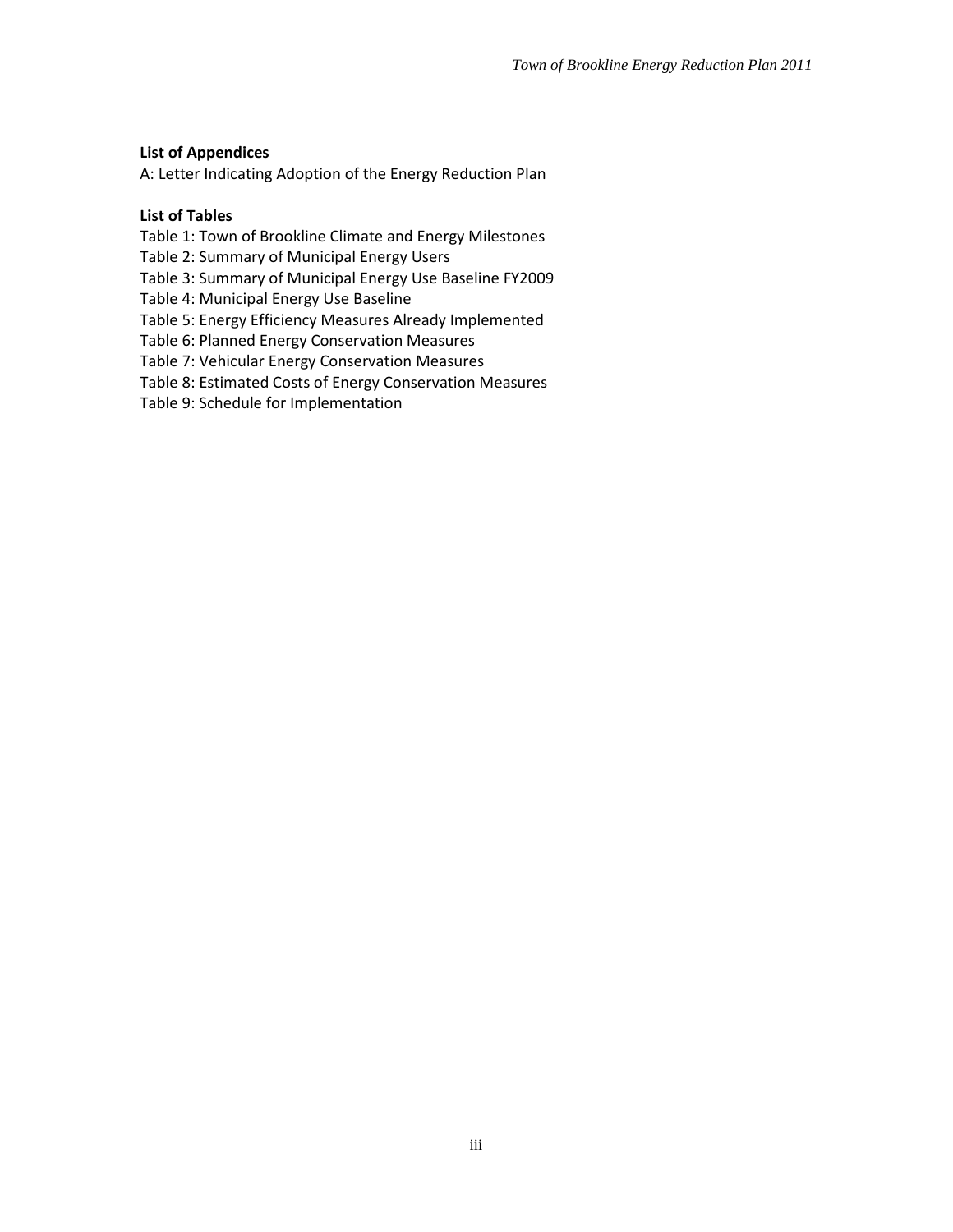# <span id="page-3-0"></span>**I. PURPOSE AND ACKNOWLEDGEMENTS**

## <span id="page-3-1"></span>**A. Letters from Municipal Officials Verifying Adoption of the Energy Reduction Plan**

Please find attached *Appendix A: A letter from Brookline Town Administrator Mel Kleckner* verifying the adoption of the energy reduction plan presented in this document.

#### <span id="page-3-2"></span>**B. List of Contributors that Participated in the Baseline and ERP Process**

The energy baseline and energy reduction plan was created through a collaborative process between town departments and staff, particularly the Selectmen's Office, the Building Department, and the Department of Planning and Community Development. Specific contributors included the following:

Mark Sacco, Town Energy Systems Manager, Building Department Charlie Simmons, Director of Public Buildings, Building Department Michael Shepard, Building Commissioner, Building Department Andy Pappastergion, Commissioner of Public Works Mark Parece, Fleet Supervisor, Department of Public Works Erin Chute Gallentine, Director of Parks and Open Space, Department of Public **Works** David Geanakakis, Chief Procurement Officer, Purchasing Department Melvin Kleckner, Town Administrator Melissa Goff, Assistant Town Administrator, Selectmen's Office Jeff Levine, Director, Department of Planning and Community Development Lara Curtis Hayes, Senior Planner, Department of Planning and Community Development

#### <span id="page-3-3"></span>**II. INTRODUCTION & SUMMARY**

The Town of Brookline serves a population of approximately 58,732 residents, as measured by the 2010 U.S. Census. It is primarily a well developed suburban residential community, with commercial hubs located along major transportation routes, such as Coolidge Corner, Brookline Village and Washington Square. The town manages 42 municipal buildings, 11 of which are school buildings. The town's municipal fleet includes approximately 276 vehicles. The town's public infrastructure includes approximately 4,085 streetlights (312 of which are ornamental), 354 traffic lights, and 182 park lights. The town's buildings are supplied electricity by NSTAR and heated with natural gas, although a majority of the buildings are powered by dual-fuel boilers, allowing them to be powered by heating oil if ever needed.

Energy efficiency and conservation is a priority of the town, and funding has been dedicated to improving the energy efficiency of the town's buildings and facilities for several years, reflecting this commitment. The town's Capital Improvements Program (CIP) has regularly included funding for energy efficiency measures on an annual basis, spending more than \$750,000 on energy conservation measures alone since 2004, with another \$1 million proposed as part of the Town's FY12-FY17 CIP. The town regularly partners with and participates in utility programs that subsidize energy efficiency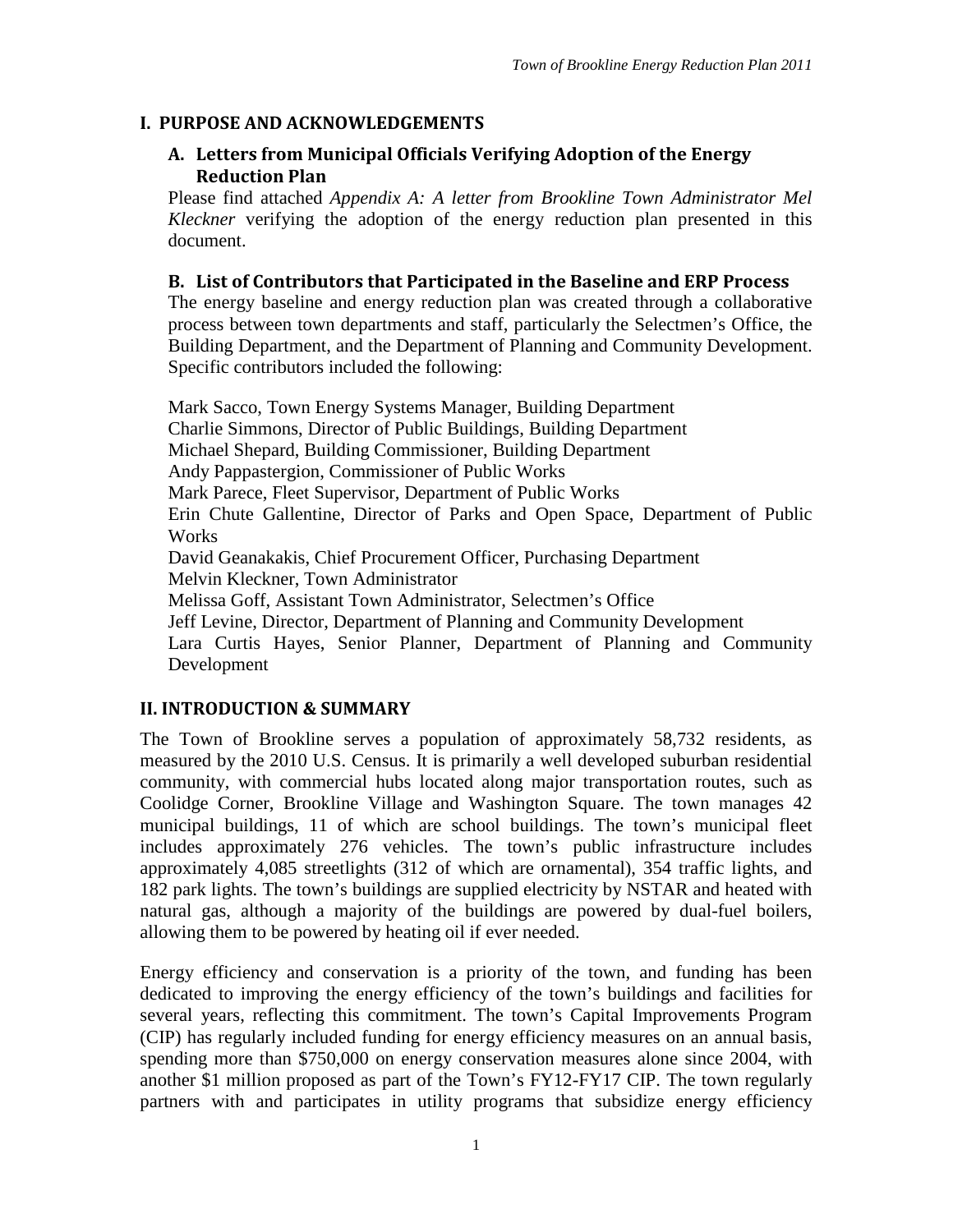improvements in order to leverage these funds. Therefore, several of the town's buildings and facilities are already extremely energy efficient.

A state audit in 2010 indicated that of the 17 town buildings selected by the Building Department for independent review because of their likelihood to benefit from energy efficiency measures, only three had estimated EPA rankings of 40 or below, and two of those buildings are small and contribute only a fraction to the town's total energy costs. Six buildings had estimated EPA rankings of 75 or higher, qualifying them for EPA Energy Star certification should the Town wish to pursue official recognition. Such results can be credited towards the Building Department's efficient and diligent building management as well as the town's continued financial commitment to improving the energy efficiency of its facilities.

This commitment to energy efficiency is also evident when the town undertakes major additions and building renovations. When the town renovated the Stephen Glover Train Memorial Health Building in 2006, the town took advantage of energy efficient and green building practices, transforming the building into Brookline's first municipal "green" building, and received a Smart Growth/Smart Energy award in 2007 from the state for its effort. Additionally, the renovation of the Town Hall begun in 2007 and completed late 2008 reduced the building's electric consumption by approximately half, and the major addition and renovation to the K-8 Runkle School begun in 2010 and currently underway will meet MA-CHPS high standards for energy efficiency. Significant energy efficiency measures undertaken by the town in the past have been highlighted below.

| Year   | Milestone                                                                        |
|--------|----------------------------------------------------------------------------------|
| 2000   | Board of Selectmen adopts Resolution for Participating in the Cities for Climate |
|        | Protection Campaign through the International Council for Local Environmental    |
|        | Initiatives (ICLEI).                                                             |
| 2000   | Initial greenhouse gas inventory completed for baseline year 1995.               |
| 2002   | Local Action Plan on Climate adopted by Board of Selectmen.                      |
| 2000   | Town converts all traffic lights to LED.                                         |
| 2006   | Town completes the renovation of the Stephen Glover Train Memorial Health        |
|        | Building, transforming it into the town's first "green building."                |
| 2007   | Town Meeting adopts general bylaw language requiring the analysis of future      |
|        | building projects to include the evaluation of environmental and sustainability  |
|        | goals and objectives, including "green technologies, site selection, waste       |
|        | minimization, energy efficiency, water conservation, indoor environmental        |
|        | quality and other environmental and health factors."                             |
| 2008   | Town Meeting establishes the Selectmen's Climate Action Committee.               |
| 2008-9 | Town completes the renovation of the Town Hall into a much more energy           |
|        | efficient building.                                                              |
| 2009   | The Selectmen's Climate Action Committee re-established the town's               |
|        | membership with ICLEI - Local Governments for Sustainability.                    |
| 2010   | The Selectmen's Climate Action Committee completed a new greenhouse gas          |

Table 1: Town of Brookline Climate and Energy Milestones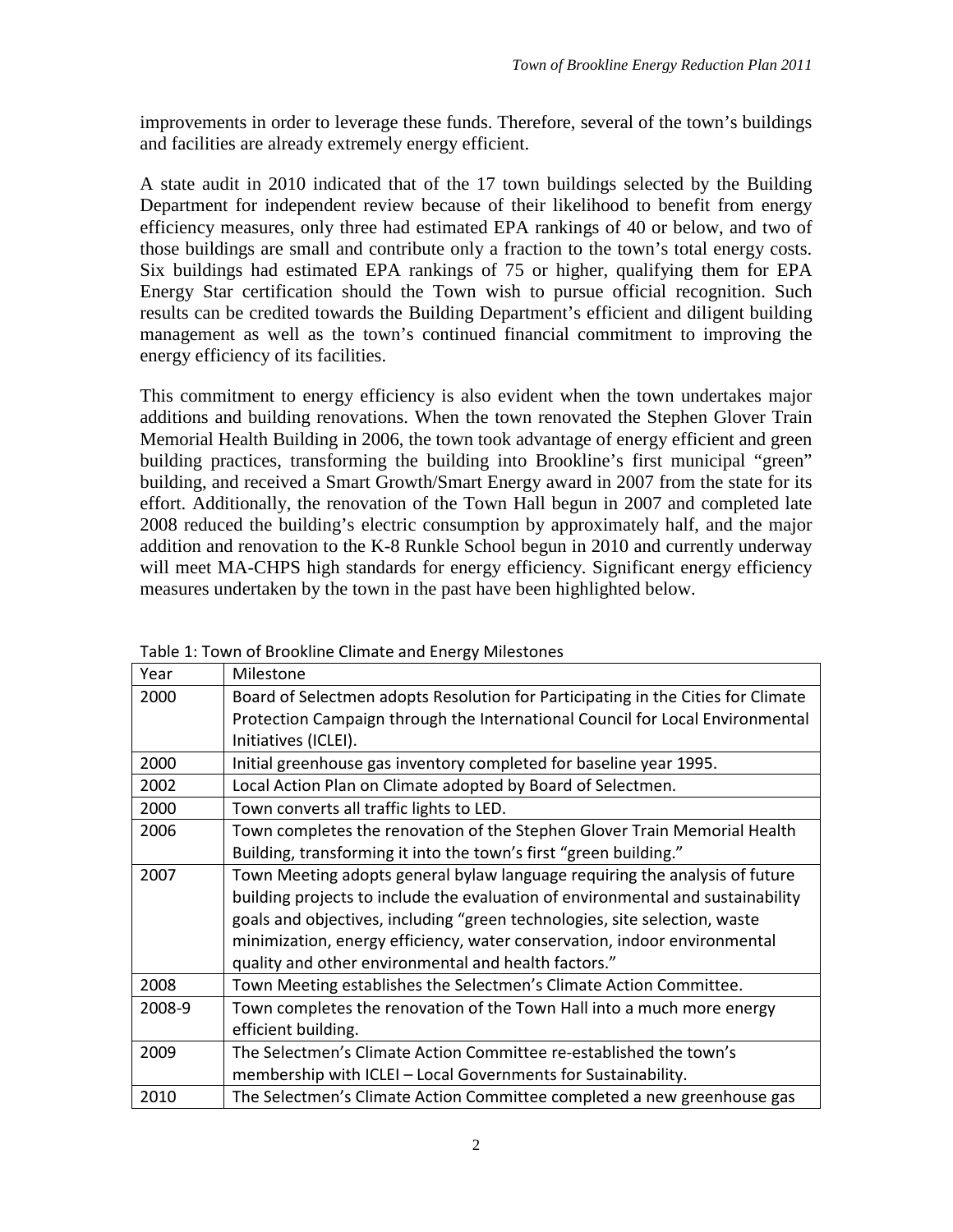|      | inventory for baseline year 2008.                                               |
|------|---------------------------------------------------------------------------------|
| 2010 | The Selectmen's Climate Action Committee and the community organization         |
|      | Climate Change Action Brookline launched and managed "Brookline 2010," a        |
|      | public engagement campaign to encourage community residents and groups to       |
|      | adopt climate-friendly activities.                                              |
| 2010 | Town Meeting adopts a new zoning bylaw allowing large-scale solar facilities by |
|      | right on a municipally-owned property.                                          |
| 2011 | The "Brookline 2010" campaign is transitioned into "Brookline Tomorrow:         |
|      | Climate Action Today."                                                          |
| 2011 | The Selectmen's Climate Action Committee begins work on developing a new        |
|      | local climate action plan.                                                      |

The town has been tracking its energy use for most buildings for well over a decade using a system of Microsoft Excel spreadsheets. This system has expanded to include all buildings and public facilities. An Energy Task Force made up of department heads and other town staff meets on a quarterly basis to review the town's rate of energy consumption, analyzing any noticeable changes, as well as discuss energy policies and questions facing the town. This group has recommended temperature settings during the heating and cooling season that are still in place today (68 degrees during winter, 76 during summer). Placards can be found at most thermostats reminding users of the policy. Recently, the town has begun using the MassEnergyInsight tool provided by the state, and this tool, in combination with the town's Excel system, was used to create the energy use baseline for this report. The town selected fiscal year 2009 as the baseline year for this report. The town aims to reduce its overall energy consumption (192,718 MMBTU in FY 2009) by at least 20 percent by the end of fiscal year 2014. The strategy and measures for accomplishing this reduction are detailed in this Energy Reduction Plan.

The town has performed an inventory of its municipal facilities and resources to determine all energy users under town control. The number of buildings, vehicles, and street, traffic and park lights are listed in the following table.

|                            | <b>Number</b> | Ownership |
|----------------------------|---------------|-----------|
| <b>Municipal Buildings</b> |               |           |
| Oil Heat*                  | 11            | Municipal |
| Natural Gas Heat*          | 35            | Municipal |
| Propane Heat               | 1             | Municipal |
| <b>Biomass Heat</b>        | 0             | Municipal |
| Other Heat type            | 6             | Municipal |
| <b>Vehicles</b>            |               |           |
| Non-Exempt                 | 63            | Municipal |
| Exempt                     | 213           | Municipal |
| <b>Street Lights</b>       |               |           |
| Municipally-Owned          | 4,085         | Municipal |
| Utility-Owned              | 0             | Utility   |

Table 2: Summary of Municipal Energy Users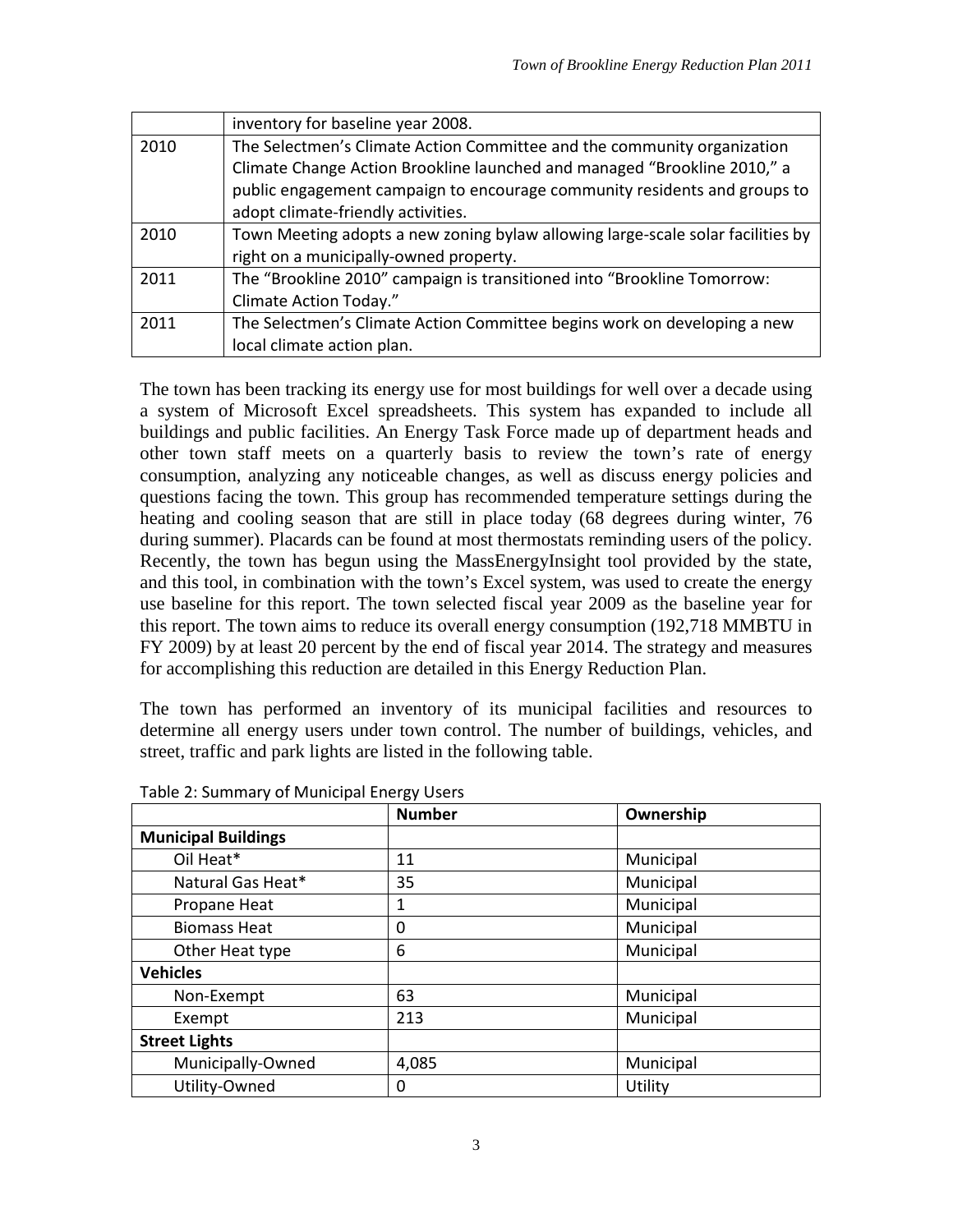| <b>Traffic Lights</b> |     |           |
|-----------------------|-----|-----------|
| Municipally-Owned     | 354 | Municipal |
| Utility-Owned         |     | Utility   |
| <b>Park Lights</b>    | 182 | Municipal |

\*The number of buildings heated at least partially with heating oil references FY09. All of these buildings also used natural gas heat in FY09 and are included as "natural gas heat" buildings as well. As of today, several buildings have dual-fuel boilers that allow for either heating oil or natural gas fuel, but are currently only being heated with natural gas.

After analyzing its energy users and consumption rates, the town determined the largest portion of its energy use is due to its buildings. The following table summarizes the total energy usage derived from its buildings, vehicles and street and traffic lights. Approximately 70 percent of the town's energy use is from building facilities.

After determining that the town's buildings counted for by far the largest amount of energy use, town staff focused on what building improvements or policy changes would be possible to effect a significant reduction in energy use. Therefore, the energy reduction plan focuses nearly entirely on building energy reductions, although some energy reductions for vehicles and the town's street lights are also planned.

| Category                   | Fiscal       | % of Total MMBtu          | <b>MMBtu Savings</b> | Projected             |        | Total MMBtu Savings as % of Total |
|----------------------------|--------------|---------------------------|----------------------|-----------------------|--------|-----------------------------------|
|                            |              | Year 2009 Baseline Energy | Already              | Planned MMBtu Savings |        | <b>MMBtu Baseline</b>             |
|                            | <b>MMBtu</b> | Consumption               | Implemented          | <b>Savings</b>        |        | <b>Energy Consumption</b>         |
| Buildings*                 | 135,328      | 70.2%                     | 10,307               | 19,580                | 29,887 | 15.5%                             |
| <b>Vehicles</b>            | 46.402       | 24.1%                     | 782                  | 1,377                 | 2,159  | 1.1%                              |
| Street/Traffic/Park Lights | 10.989       | 5.7%                      |                      | 7.936                 | 7.936  | 4.1%                              |
| <b>TOTAL</b>               | 192,718      | 100%                      | 11,089               | 28,893                | 39,981 | 20.7%                             |

Table 3: Summary of Municipal Energy Use Baseline FY2009

\*All building energy use data is from fiscal year 2009 (7/1/2008-6/30/2009) except for Town Hall, whose energy use data is from fiscal year 2007, the last full year in which it was used prior to extensive renovation. Please see "Municipal Energy Consumption for the Baseline Year" below for additional clarification.

The Town expects to continue building on its past commitment to energy efficiency in order to carry out the reduction plan. The town hopes to become a Green Community, opening the door for possible funding to implement some of the energy efficiency measures listed in this plan. In accordance with Green Community requirements, the town will also implement a fuel-efficient vehicle purchasing policy, although the impact from such a policy is expected to be somewhat limited since the town largely already purchases fuel efficient vehicles for its fleet. Other town policies, including more strict enforcement of idling standards for town vehicles and more efficient after-hours use management of the town's buildings, are expected to help with the reduction of the town's energy use.

Additionally, some of the energy efficiency measures already completed have been funded with Energy Efficiency and Conservation Block Grant (EECBG) monies. Going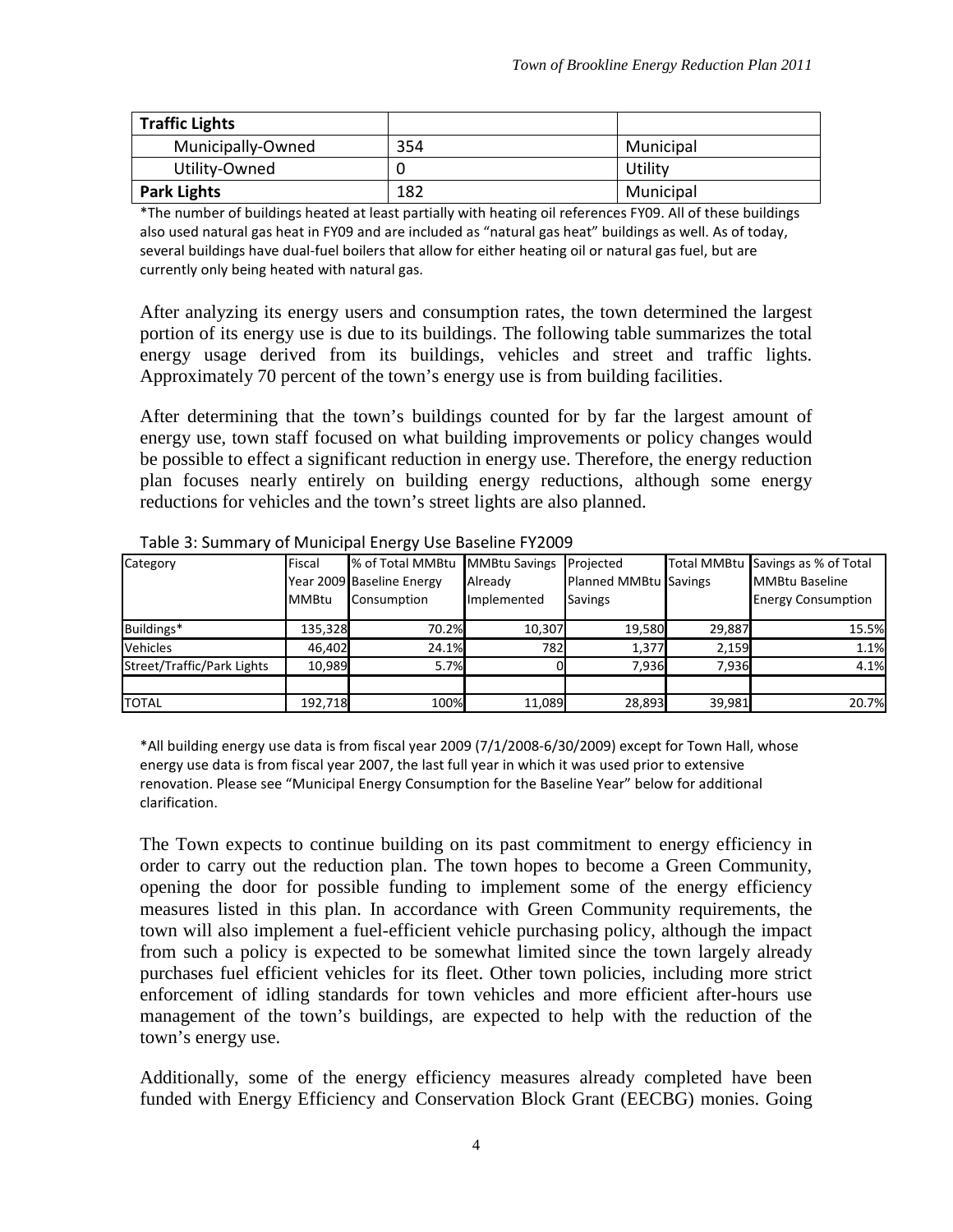forward, the town will continue to rely on CIP funding to make energy efficiency improvements to its buildings, in accordance with this energy reduction plan. The town will also continue to apply for additional grant funding for energy efficiency measures if and when it becomes available. The town also hopes to replace a significant number of its streetlights with LEDs, although this measure may need to be implemented with the help of an energy service company to defray the high upfront cost.

#### <span id="page-7-0"></span>**III. Energy Use Baseline Inventory and Data Tracking**

Although the town has been following energy consumption and cost using Excel spreadsheets for at least 10 years, town staff have been transitioning data for use with the new DOER-sponsored energy tracking software MassEnergyInsight (MEI). MEI was used to create the energy use baseline presented in this report, and it is expected to facilitate tracking the town's energy use in the future, including the effectiveness of the energy efficiency measures outlined in the Energy Reduction Plan. The town expects it will need to maintain data both in MEI and in its current Excel spreadsheet system for a limited time until the MEI system can meet all of the needs of the town's Energy Task Force and town staff. Tracking of data will continue to be overseen by the Selectmen's Office, in collaboration with the Public Buildings Division of the Building Department.

#### **A. Inventory Tool Used**

<span id="page-7-1"></span>MassEnergyInsight

#### **B. Baseline Year**

<span id="page-7-2"></span>The town has selected fiscal year 2009 as the baseline year for this energy reduction plan.

#### <span id="page-7-3"></span>**C. Municipal Energy Consumption for the Baseline Year**

Although FY 2009 will be the energy use baseline year, the renovation of the Town Hall was underway during FY 2009, therefore the building was empty for the first half of FY 2009 and retenanted with municipal staff during the second half of that year. The Green Communities Division has enabled the town to take into consideration the improvements to Town Hall as part of Brookline's Energy Reduction Plan. In order to accurately reflect the significant energy reductions for this building as a result of this renovation, the baseline energy numbers for Town Hall in FY 2007, which was the last full year the Town Hall operated prior to renovation, will be used for that building in our baseline analysis. All other energy use numbers for all other town facilities reflects FY 2009 usage and were derived from Mass Energy Insight.

Regarding the town's heating oil consumption, the town has usage data for most of its buildings, but not all of them. When usage data for a building was available, that information was used in the calculation of the energy use baseline. For the Water, Cemetery and Golf Course buildings, the town only has delivery data to reflect heating oil usage. Therefore, in those cases, the energy use baseline reflects the number of gallons of heating oil delivered rather than actually consumed. This method was used in order to ensure the energy use baseline is as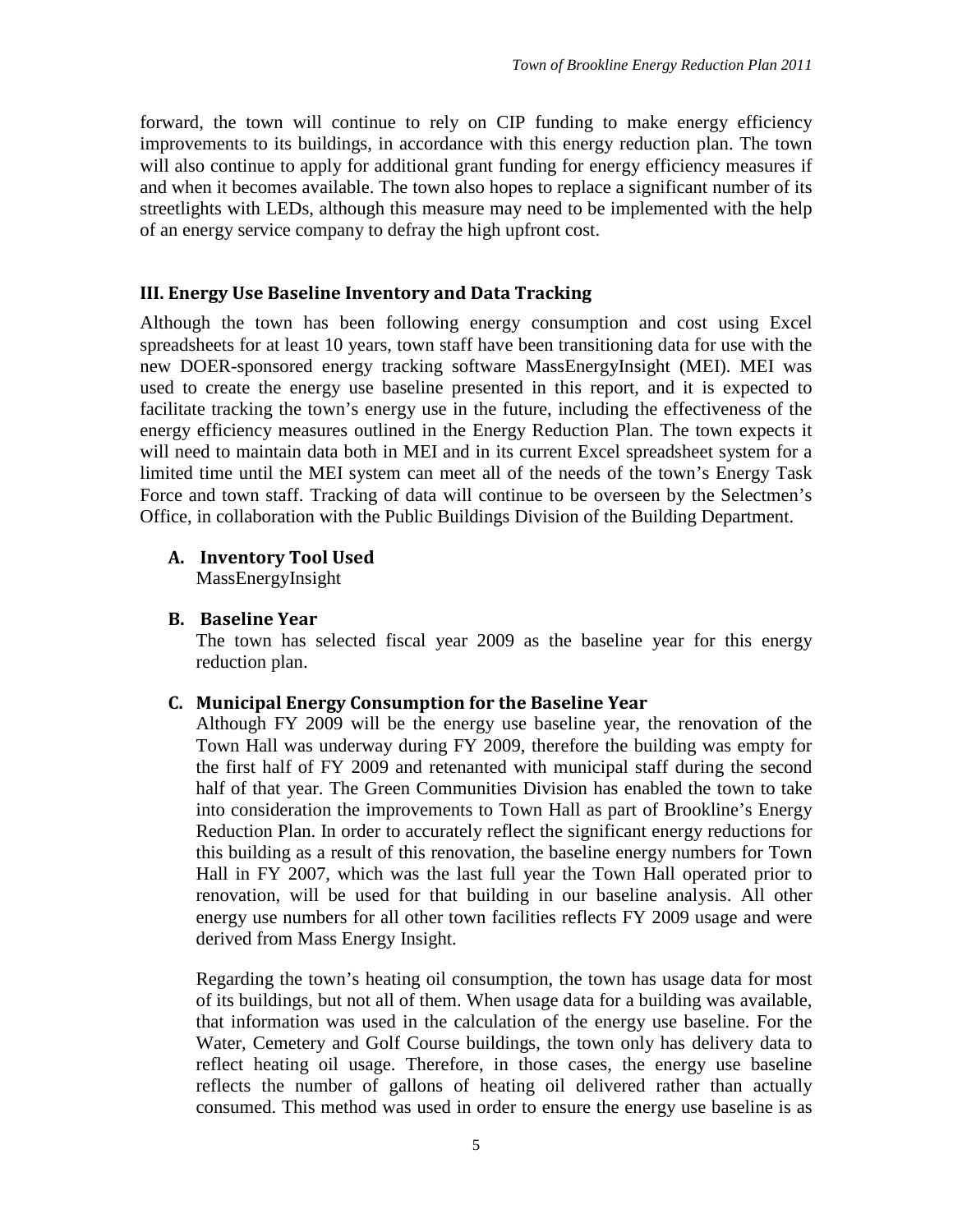accurate as possible in reflecting overall municipal energy use. Most of the town's buildings have been using natural gas instead of heating oil for heating purposes, and this discrepancy is not expected to be significant.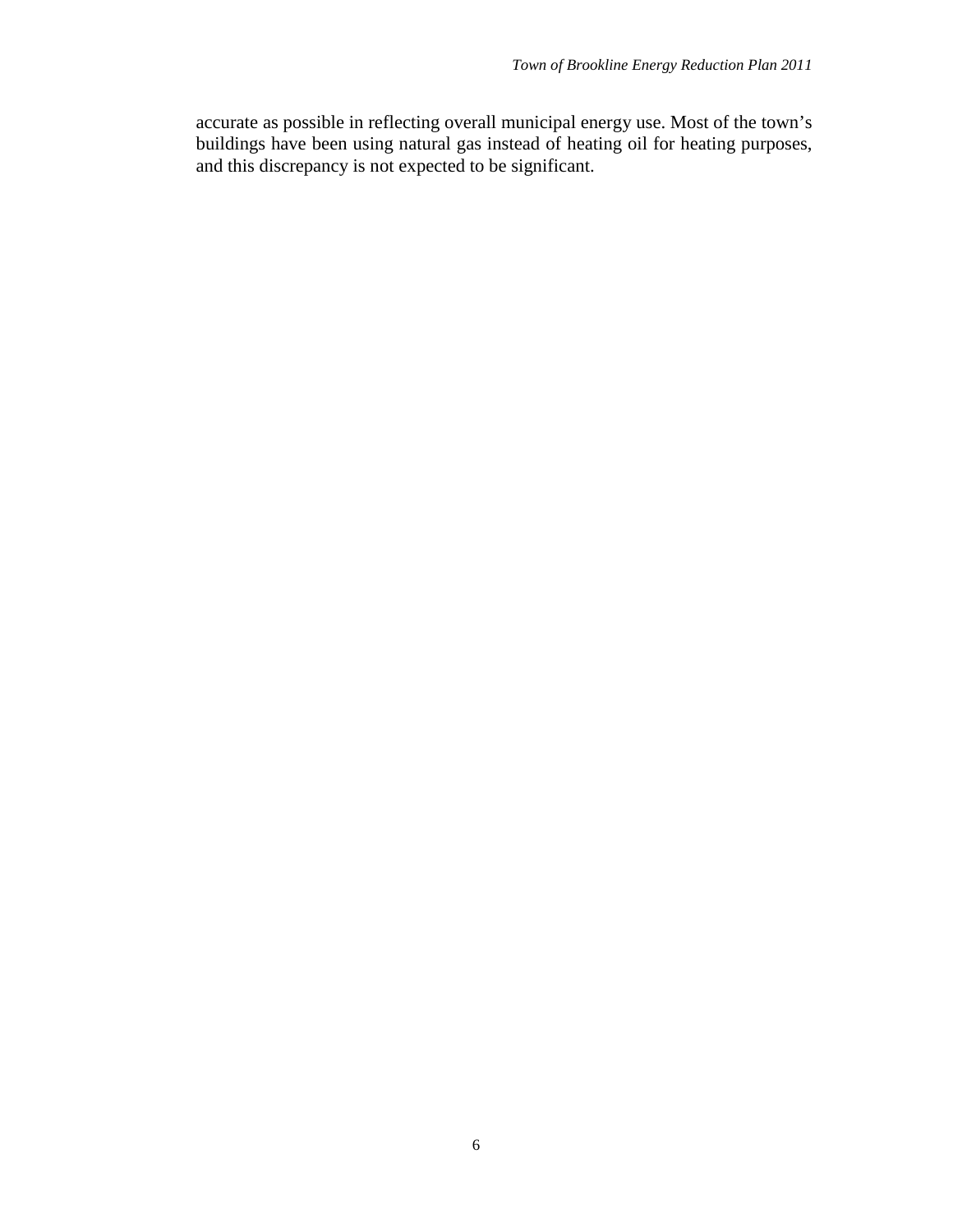|         | <b>Building</b><br>Town Hall                        | <b>Electricity</b> |              |                | <b>Natural Gas</b> | <b>Fuel Oil</b> |              |              | Propane      | <b>Gasoline</b> |              |             | <b>Diesel Fuel</b> | <b>Total</b> |
|---------|-----------------------------------------------------|--------------------|--------------|----------------|--------------------|-----------------|--------------|--------------|--------------|-----------------|--------------|-------------|--------------------|--------------|
|         |                                                     | kWh                | <b>MMBtu</b> | <b>Therms</b>  | <b>MMBtu</b>       | Gals.           | <b>MMBtu</b> | Gals.        | <b>MMBtu</b> | Gals.           | <b>MMBtu</b> | Gals.       | <b>MMBtu</b>       | <b>MMBtu</b> |
| ADMIN   |                                                     | 1,267,500          | 4,325        | 741            | 74                 | 19,918          | 2,769        | 0            | 0            | 0               | 0            | 0           | 0                  | 7,167        |
|         | Health<br><b>Building</b>                           | 152,757            | 521          | 7,140          | 714                | $\Omega$        | $\Omega$     | 0            | $\Omega$     | 0               | $\Omega$     | $\Omega$    | $\Omega$           | 1,235        |
|         | Old Lincoln<br>School                               | 135,080            | 461          | 37,670         | 3,767              | 2,903           | 404          | 0            | $\Omega$     | $\mathbf 0$     | 0            | $\Omega$    | $\mathbf 0$        | 4,631        |
|         | Senior<br>Center                                    | 202,500            | 691          | 11,106         | 1,111              | $\mathbf 0$     | $\Omega$     | 0            | $\mathbf 0$  | $\mathbf 0$     | 0            | $\Omega$    | $\mathbf 0$        | 1,802        |
|         | Carpenter<br>Shop                                   | 14,216             | 49           | $\overline{0}$ | $\mathbf 0$        | 0               | $\mathbf 0$  | 0            | 0            | $\pmb{0}$       | 0            | $\mathbf 0$ | $\Omega$           | 49           |
|         | Electric<br>Shop                                    | 4,743              | 16           | 409            | 41                 | 0               | $\Omega$     | 0            | $\Omega$     | 0               | 0            | $\Omega$    | $\Omega$           | 57           |
|         | 7 Warren<br>Street/<br>Gatehouse<br><b>Building</b> | 45                 | 0            | $\Omega$       | $\mathbf 0$        | $\Omega$        | $\Omega$     | 0            | $\Omega$     | $\mathbf 0$     | $\Omega$     | $\Omega$    | $\Omega$           | $\mathbf 0$  |
|         | <b>Total</b><br>Admin.<br><b>Bldg. Use:</b>         | 1,555,337          | 5,307        | 57,066         | 5,707              | 22,821          | 3,172        | $\mathbf{0}$ | $\Omega$     | $\mathbf 0$     | $\Omega$     | $\Omega$    | $\Omega$           | 13,034       |
|         | Main Library                                        | 983,280            | 3,355        | 23,298         | 2,330              | $\Omega$        | $\Omega$     | 0            | $\Omega$     | $\mathbf 0$     | 0            | $\Omega$    | $\Omega$           | 5,685        |
| LIBRARY | Coolidge<br>Corner<br><b>Branch</b>                 | 197,920            | 675          | 10,047         | 1,005              | $\Omega$        | 0            | 0            | $\Omega$     | 0               | 0            | $\mathbf 0$ | $\Omega$           | 1,680        |
|         | Putterham<br><b>Branch</b>                          | 76,200             | 260          | 7,367          | 737                | 0               | $\mathbf 0$  | 0            | 0            | $\pmb{0}$       | 0            | $\Omega$    | $\Omega$           | 997          |

# Table 4: Municipal Energy Use Baseline FY2009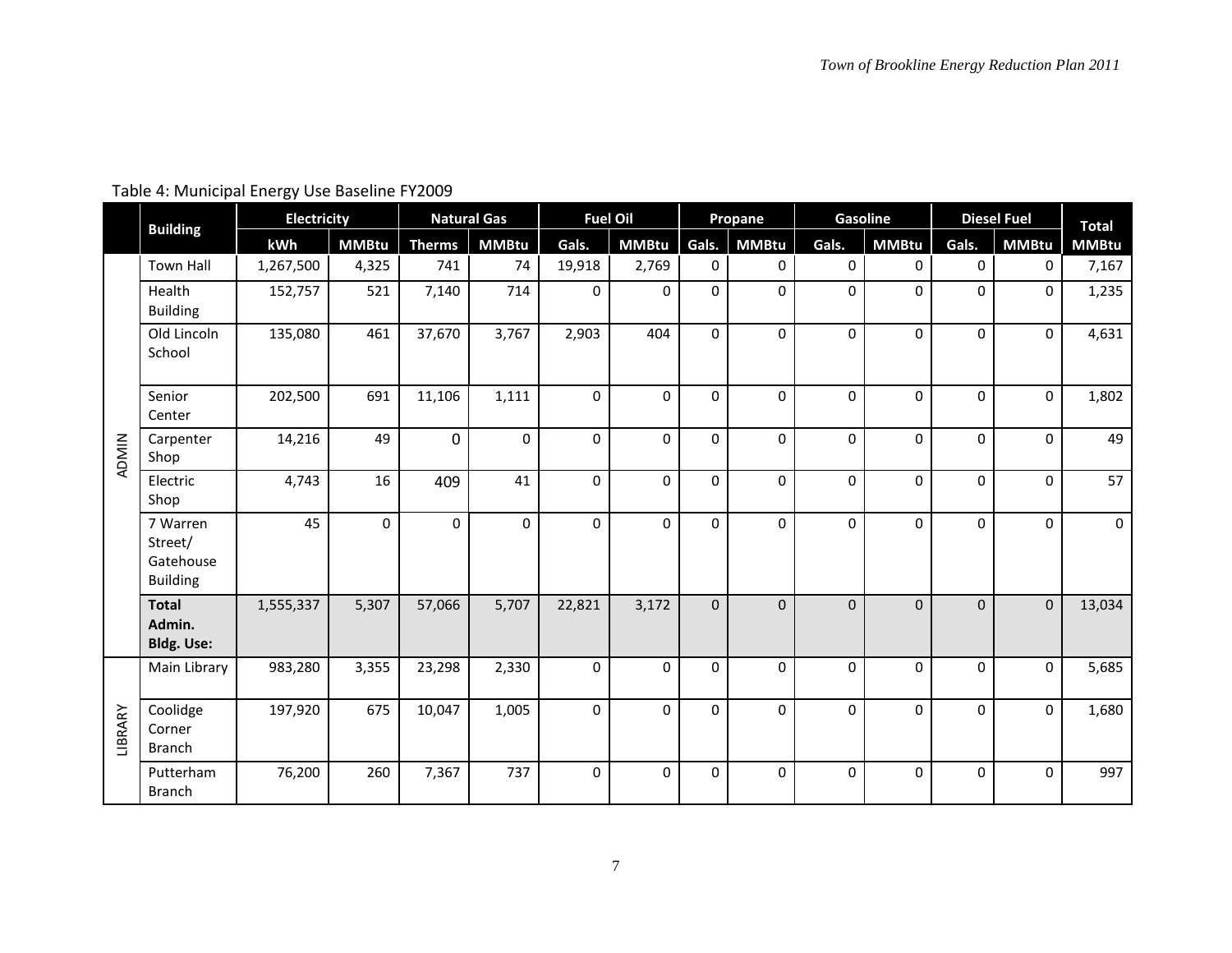|               | <b>Building</b><br><b>Total</b><br><b>Library Bldg</b> | <b>Electricity</b> |                |               | <b>Natural Gas</b> | <b>Fuel Oil</b> |              |                | Propane      | Gasoline    |                  |             | <b>Diesel Fuel</b> | <b>Total</b> |
|---------------|--------------------------------------------------------|--------------------|----------------|---------------|--------------------|-----------------|--------------|----------------|--------------|-------------|------------------|-------------|--------------------|--------------|
|               |                                                        | kWh                | <b>MMBtu</b>   | <b>Therms</b> | <b>MMBtu</b>       | Gals.           | <b>MMBtu</b> | Gals.          | <b>MMBtu</b> | Gals.       | <b>MMBtu</b>     | Gals.       | <b>MMBtu</b>       | <b>MMBtu</b> |
|               | Use:                                                   | 1,257,400          | 4,290          | 40,712        | 4,071              | $\Omega$        | $\Omega$     | $\overline{0}$ | $\mathbf{0}$ | $\mathbf 0$ | $\mathbf{0}$     | $\Omega$    | $\mathbf{0}$       | 8,361        |
|               | Public<br>Safety<br><b>Building</b>                    | 771,096            | 2,631          | 19,216        | 1,922              | $\Omega$        | $\Omega$     | 0              | $\Omega$     | 0           | $\Omega$         | $\Omega$    | $\Omega$           | 4,553        |
|               | <b>Fire Station</b><br>1                               | 85,410             | 291            | 14,979        | 1,498              | 0               | 0            | 0              | 0            | 0           | $\mathbf 0$      | 0           | 0                  | 1,789        |
|               | <b>Fire Station</b><br>4                               | 65,102             | 222            | 10,611        | 1,061              | $\mathbf 0$     | $\mathbf 0$  | 0              | 0            | 0           | $\mathbf 0$      | $\mathbf 0$ | $\mathbf 0$        | 1,283        |
| PUBLIC SAFETY | <b>Fire Station</b><br>5                               | 107,369            | 366            | 16,634        | 1,663              | 0               | $\Omega$     | 0              | 0            | $\pmb{0}$   | $\mathbf 0$      | 0           | 0                  | 2,030        |
|               | <b>Fire Station</b><br>6                               | 59,389             | 203            | 13,312        | 1,331              | 0               | 0            | $\mathbf 0$    | 0            | $\mathbf 0$ | $\mathbf 0$      | 0           | 0                  | 1,534        |
|               | <b>Fire Station</b><br>7                               | 62,053             | 212            | 6,714         | 671                | 0               | $\mathbf 0$  | $\mathbf 0$    | $\mathbf 0$  | $\mathbf 0$ | $\mathbf 0$      | $\mathbf 0$ | $\Omega$           | 883          |
|               | Summit                                                 | 1,143              | $\overline{4}$ | $\mathbf{0}$  | $\Omega$           | 0               | $\mathbf 0$  | $\pmb{0}$      | $\pmb{0}$    | $\mathbf 0$ | $\boldsymbol{0}$ | 0           | 0                  | 4            |
|               | <b>Total Public</b><br><b>Safety Use:</b>              | 1,150,419          | 3,925          | 81,466        | 8,147              | $\mathbf 0$     | $\mathbf{0}$ | $\overline{0}$ | $\mathbf 0$  | $\pmb{0}$   | $\mathbf 0$      | $\mathbf 0$ | $\mathbf{0}$       | 12,072       |
|               | Municipal<br>Service<br>Center                         | 597,304            | 2,038          | 40,930        | 4,093              | $\Omega$        | $\Omega$     | $\Omega$       | $\Omega$     | 0           | $\Omega$         | $\Omega$    | $\mathbf 0$        | 6,131        |
|               | Sanitation                                             | 50,440             | 172            | $\mathbf{0}$  | $\Omega$           | $\Omega$        | $\Omega$     | $\Omega$       | $\Omega$     | $\mathbf 0$ | $\Omega$         | $\Omega$    | $\Omega$           | 172          |
| PUBLIC WORKS  | Water<br><b>Building</b>                               | 127,120            | 434            | 22,592        | 2,259              | $\Omega$        | 0            | 0              | $\Omega$     | 0           | 0                | $\Omega$    | 0                  | 2,693        |
|               | Singletree<br>Hill<br>Reservoir                        | 8,040              | 27             | $\mathbf 0$   | $\mathbf 0$        | 0               | $\mathbf 0$  | $\mathbf 0$    | $\Omega$     | 0           | $\mathbf 0$      | 0           | $\Omega$           | 27           |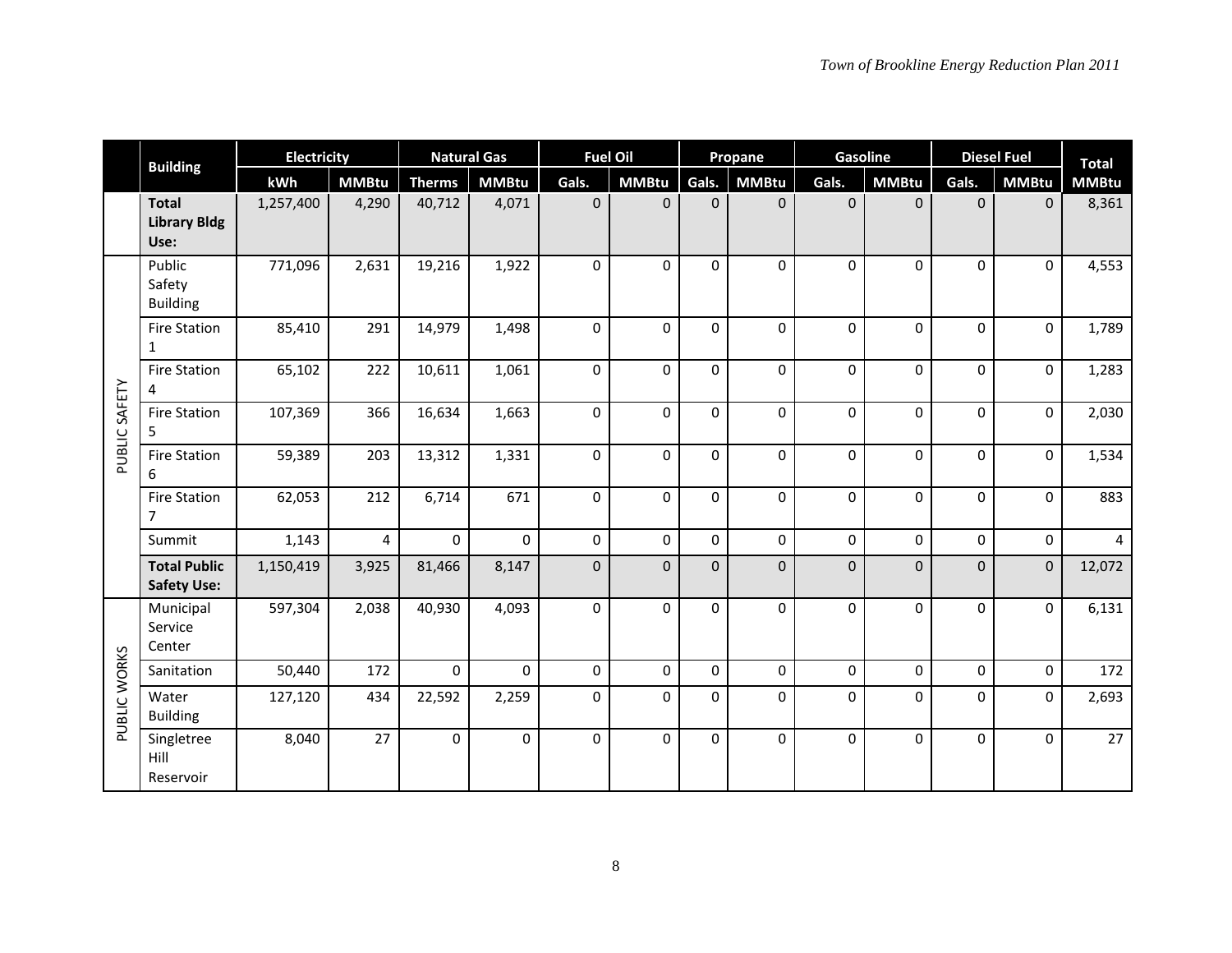|            | <b>Building</b><br>Fisher                        | <b>Electricity</b> |              |               | <b>Natural Gas</b> |             | <b>Fuel Oil</b>  | Propane     |              | Gasoline    |              | <b>Diesel Fuel</b> |              | <b>Total</b> |
|------------|--------------------------------------------------|--------------------|--------------|---------------|--------------------|-------------|------------------|-------------|--------------|-------------|--------------|--------------------|--------------|--------------|
|            |                                                  | kWh                | <b>MMBtu</b> | <b>Therms</b> | <b>MMBtu</b>       | Gals.       | <b>MMBtu</b>     | Gals.       | <b>MMBtu</b> | Gals.       | <b>MMBtu</b> | Gals.              | <b>MMBtu</b> | <b>MMBtu</b> |
|            | Avenue<br><b>Building</b>                        | 3,120              | 11           | 0             | 0                  | $\mathbf 0$ | 0                | $\mathbf 0$ | 0            | 0           | 0            | $\Omega$           | $\mathbf 0$  | 11           |
|            | Park &<br>Forestry                               | 15,181             | 52           | 2,667         | 267                | $\pmb{0}$   | $\boldsymbol{0}$ | $\pmb{0}$   | 0            | $\pmb{0}$   | 0            | 0                  | $\pmb{0}$    | 318          |
|            | Larz<br>Anderson<br>Comfort<br>Station           | $\mathbf{0}$       | $\mathbf 0$  | 5,496         | 550                | $\mathbf 0$ | $\mathbf 0$      | $\mathbf 0$ | $\mathbf{0}$ | $\mathbf 0$ | $\mathbf 0$  | $\mathbf 0$        | $\mathbf 0$  | 550          |
|            | Cemetery                                         | 10,265             | 35           | 0             | 0                  | 0           | $\mathbf 0$      | $\pmb{0}$   | 0            | $\pmb{0}$   | 0            | $\mathbf 0$        | 0            | 35           |
|            | <b>Total Public</b><br><b>Works Bldg</b><br>Use: | 811,470            | 2,769        | 71,685        | 7,169              | $\pmb{0}$   | $\boldsymbol{0}$ | $\pmb{0}$   | 0            | $\pmb{0}$   | $\mathbf 0$  | $\Omega$           | $\pmb{0}$    | 9,937        |
|            | Eliot<br>Recreation<br>Center                    | 35,393             | 121          | 3,792         | 379                | $\mathbf 0$ | $\mathbf 0$      | $\mathbf 0$ | $\Omega$     | $\pmb{0}$   | $\Omega$     | $\Omega$           | $\mathbf 0$  | 500          |
|            | <b>Golf Course</b>                               | 75,746             | 258          | 8,577         | 858                | $\mathbf 0$ | 0                | $\pmb{0}$   | 0            | $\pmb{0}$   | $\mathbf 0$  | 0                  | $\mathbf 0$  | 1,116        |
|            | <b>Skating Rink</b>                              | 271,344            | 926          | 4,055         | 406                | 0           | $\mathbf 0$      | 0           | 0            | 0           | $\Omega$     | $\Omega$           | 0            | 1,331        |
| RECREATION | Lynch<br>Recreation<br>Center                    | 36,380             | 124          | 6,388         | 639                | $\mathbf 0$ | $\mathbf 0$      | $\mathbf 0$ | 0            | $\mathbf 0$ | 0            | 0                  | $\mathbf 0$  | 763          |
|            | Soule<br>Recreation<br>Center                    | 83,840             | 286          | 11,284        | 1,128              | $\Omega$    | $\Omega$         | $\Omega$    | $\Omega$     | 0           | $\Omega$     | $\Omega$           | $\Omega$     | 1,414        |
|            | <b>BECC</b> (Soule<br>Shed)                      | 7,288              | 25           | $\mathbf 0$   | 0                  | $\mathbf 0$ | 0                | 0           | $\Omega$     | $\pmb{0}$   | 0            | $\Omega$           | 0            | 25           |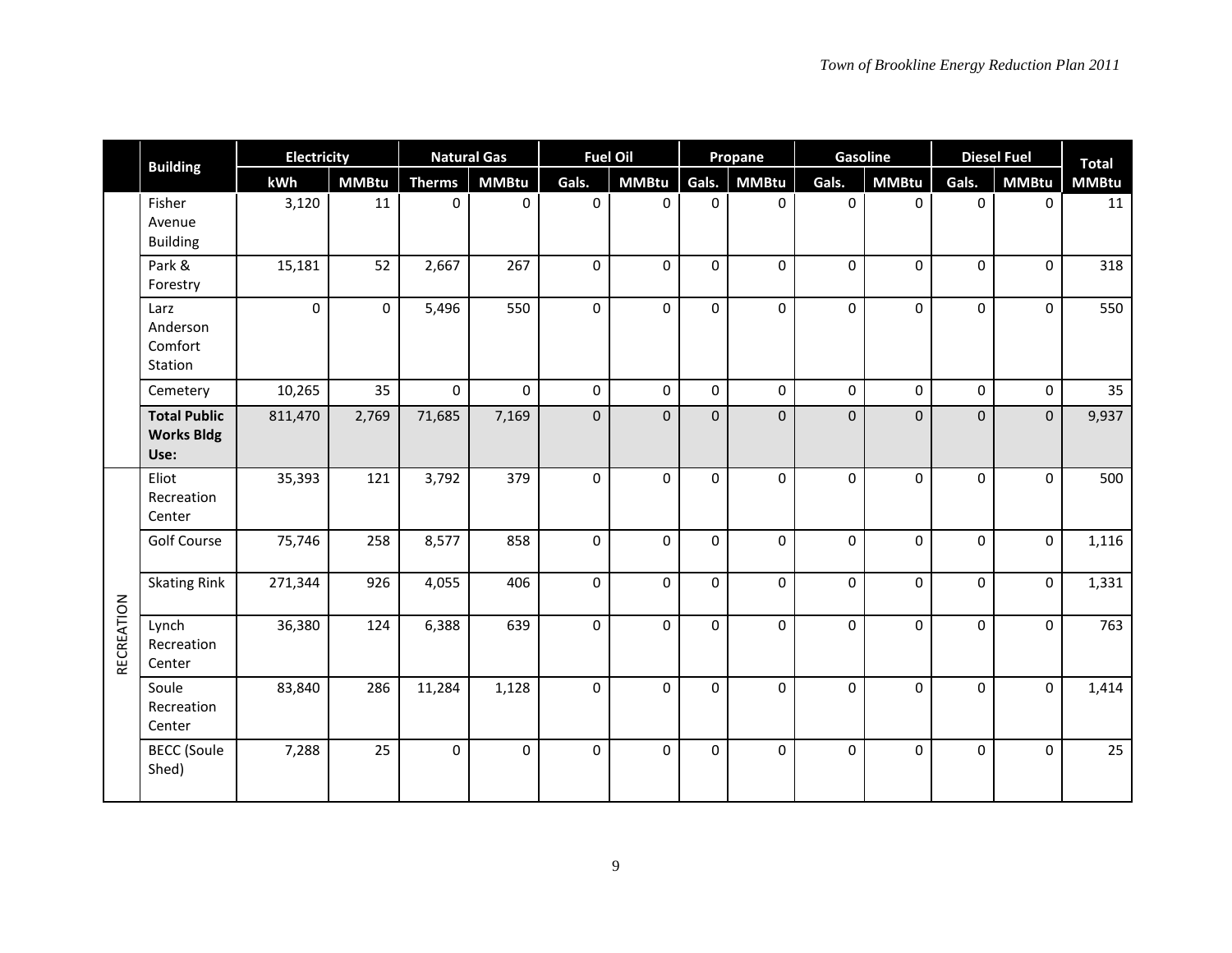|         | <b>Building</b><br><b>Total</b>               | <b>Electricity</b> |              |               | <b>Natural Gas</b> | <b>Fuel Oil</b> |              |                  | Propane      | Gasoline    |              |              | <b>Diesel Fuel</b> | <b>Total</b> |
|---------|-----------------------------------------------|--------------------|--------------|---------------|--------------------|-----------------|--------------|------------------|--------------|-------------|--------------|--------------|--------------------|--------------|
|         |                                               | kWh                | <b>MMBtu</b> | <b>Therms</b> | <b>MMBtu</b>       | Gals.           | <b>MMBtu</b> | Gals.            | <b>MMBtu</b> | Gals.       | <b>MMBtu</b> | Gals.        | <b>MMBtu</b>       | <b>MMBtu</b> |
|         | <b>Recreation</b><br><b>Bldg Use:</b>         | 509,991            | 1,740        | 34,096        | 3,410              | $\mathbf{0}$    | $\mathbf{0}$ | $\pmb{0}$        | $\mathbf 0$  | $\pmb{0}$   | $\mathbf 0$  | $\mathbf{0}$ | $\mathbf{0}$       | 5,150        |
|         | Baldwin<br>School                             | 25,048             | 85           | 10,504        | 1,050              | 1,204           | 167          | $\mathbf 0$      | $\Omega$     | 0           | $\Omega$     | $\Omega$     | 0                  | 1,303        |
|         | <b>Brookline</b><br>High<br>School*           | 1,966,120          | 6,708        | 14,910        | 1,491              | 22,647          | 3,148        | 0                | $\Omega$     | $\Omega$    | 0            | $\Omega$     | $\Omega$           | 11,347       |
|         | Phys<br>Ed/UAB<br><b>Building</b>             | 1,288,524          | 4,396        | 127,104       | 12,710             | $\Omega$        | $\mathbf 0$  | $\boldsymbol{0}$ | $\mathbf 0$  | $\mathbf 0$ | 0            | $\Omega$     | $\mathbf 0$        | 17,107       |
|         | Edith C.<br>Baker K-8                         | 606,000            | 2,068        | 64,194        | 6,419              | 5,691           | 791          | $\mathbf 0$      | $\Omega$     | $\Omega$    | $\Omega$     | $\Omega$     | $\Omega$           | 9,278        |
|         | Edward<br>Devotion K-<br>8                    | 608,600            | 2,077        | 64,943        | 6,494              | 16,267          | 2,261        | 0                | $\mathbf 0$  | $\pmb{0}$   | 0            | 0            | $\mathbf 0$        | 10,832       |
| SCHOOLS | Heath K-8                                     | 286,608            | 978          | 30,972        | 3,097              | $\Omega$        | $\Omega$     | 0                | $\mathbf 0$  | 0           | $\Omega$     | $\Omega$     | $\mathbf 0$        | 4,075        |
|         | Lawrence K-<br>8                              | 580,820            | 1,982        | 35,766        | 3,577              | 1,956           | 272          | 0                | 0            | $\pmb{0}$   | 0            | $\mathbf 0$  | 0                  | 5,830        |
|         | Michael<br>Driscoll K-8                       | 321,132            | 1,096        | 43,602        | 4,360              | 251             | 35           | $\boldsymbol{0}$ | $\mathbf 0$  | $\pmb{0}$   | 0            | $\Omega$     | $\mathbf 0$        | 5,491        |
|         | Pierce<br>School K-8                          | 745,031            | 2,542        | 73,866        | 7,387              | 3,744           | 520          | $\boldsymbol{0}$ | 0            | 0           | $\Omega$     | $\mathbf 0$  | $\Omega$           | 10,449       |
|         | Runkle K-8                                    | 291,996            | 996          | 26,321        | 2,632              | 2,394           | 333          | $\mathbf 0$      | $\mathbf 0$  | $\mathbf 0$ | 0            | 0            | $\mathbf 0$        | 3,961        |
|         | William H.<br>Lincoln K-8<br>(New<br>Lincoln) | 765,450            | 2,612        | 31,175        | 3,118              | 1,574           | 219          | 0                | 0            | $\Omega$    | 0            | $\Omega$     | $\Omega$           | 5,948        |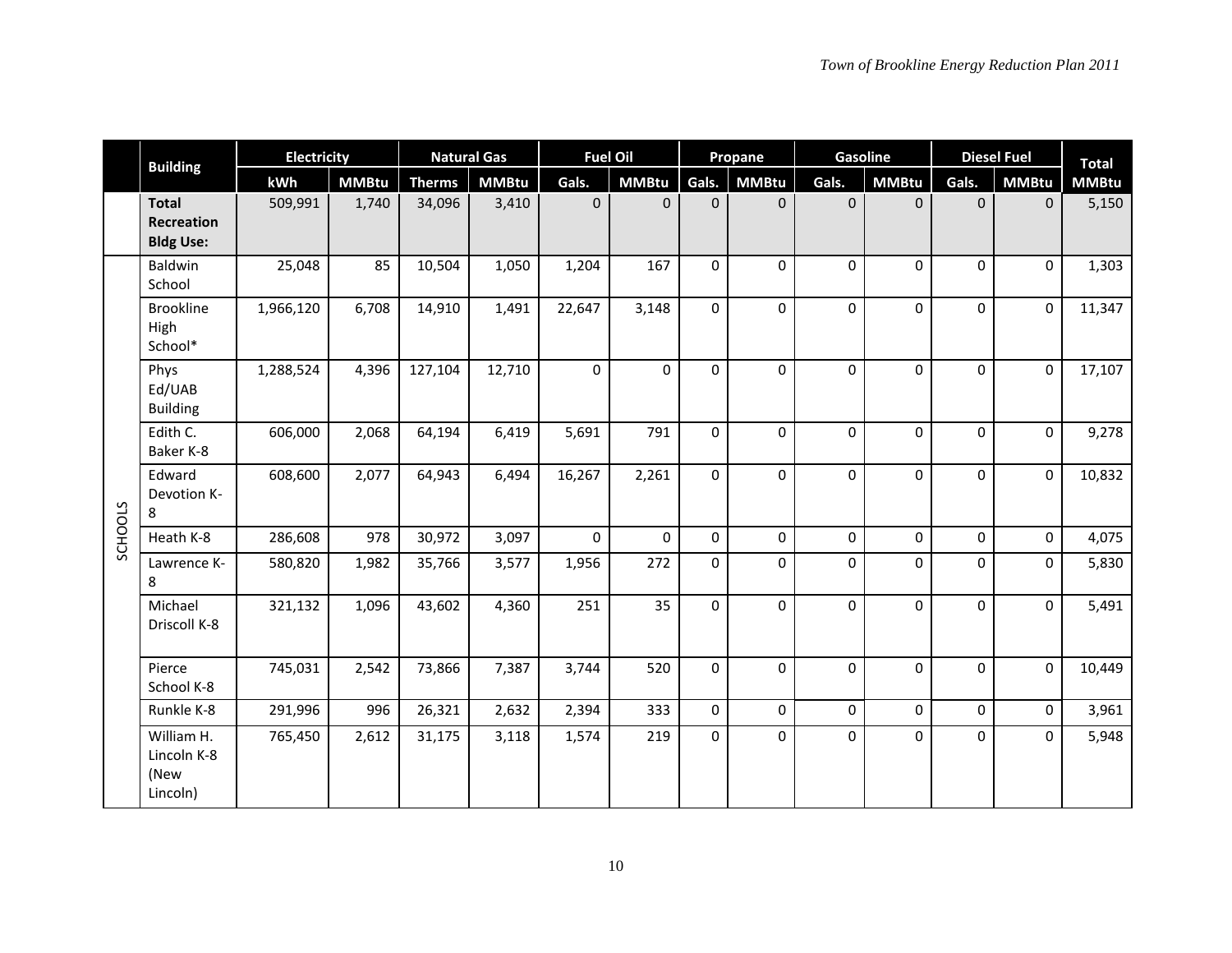| <b>Building</b>                                                | <b>Electricity</b> |              |               | <b>Natural Gas</b> |              | <b>Fuel Oil</b> |              | Propane      | Gasoline     |              |          | <b>Diesel Fuel</b> | <b>Total</b> |
|----------------------------------------------------------------|--------------------|--------------|---------------|--------------------|--------------|-----------------|--------------|--------------|--------------|--------------|----------|--------------------|--------------|
|                                                                | kWh                | <b>MMBtu</b> | <b>Therms</b> | <b>MMBtu</b>       | Gals.        | <b>MMBtu</b>    | Gals.        | <b>MMBtu</b> | Gals.        | <b>MMBtu</b> | Gals.    | <b>MMBtu</b>       | <b>MMBtu</b> |
| <b>Total School</b><br><b>Bldg Use:</b>                        | 7,485,329          | 25,540       | 523,357       | 52,336             | 55,728       | 7,746           | $\mathbf{0}$ | $\Omega$     | $\mathbf{0}$ | $\Omega$     | $\Omega$ | $\mathbf{0}$       | 85,622       |
| <b>TOTAL for</b><br><b>BUILDINGS</b>                           | 12,769,946         | 43,571       | 808,382       | 79,687             | 78,549       | 10,918          | 0            | $\mathbf 0$  | $\mathbf 0$  | 0            | 0        | $\mathbf 0$        | 134,176      |
|                                                                |                    |              |               |                    |              |                 |              |              |              |              |          |                    |              |
| <b>Vehicles in</b><br>Aggregate                                | 0                  | 0            | 0             | 0                  | $\Omega$     | $\Omega$        | $\Omega$     | 0            | 303,744      | 37,664       | 62,861   | 8,738              | 46,402       |
|                                                                |                    |              |               |                    |              |                 |              |              |              |              |          |                    |              |
| Street &<br><b>Traffic</b><br>Lights in<br>Aggregate           | 3,220,578          | 10,989       | 0             | $\Omega$           | $\mathbf{0}$ | $\Omega$        | $\Omega$     | $\mathbf{0}$ | $\Omega$     | $\Omega$     | $\Omega$ | $\mathbf 0$        | 10,989       |
|                                                                |                    |              |               |                    |              |                 |              |              |              |              |          |                    |              |
| <b>TOTAL</b><br><b>ENERGY</b><br><b>CONSUMPT</b><br><b>ION</b> | 15,990,524         | 54,560       | 808,382       | 80,838             | 78,549       | 10,918          | 0            | $\Omega$     | 303,744      | 37,664       | 62,861   | 8,738              | 192,718      |

\*Natural gas numbers for Brookline High School only includes hot water usage. The High School and the Phys Ed/UAB building share natural gas accounts for general heating, and those meters are associated with the Phys Ed/UAB building.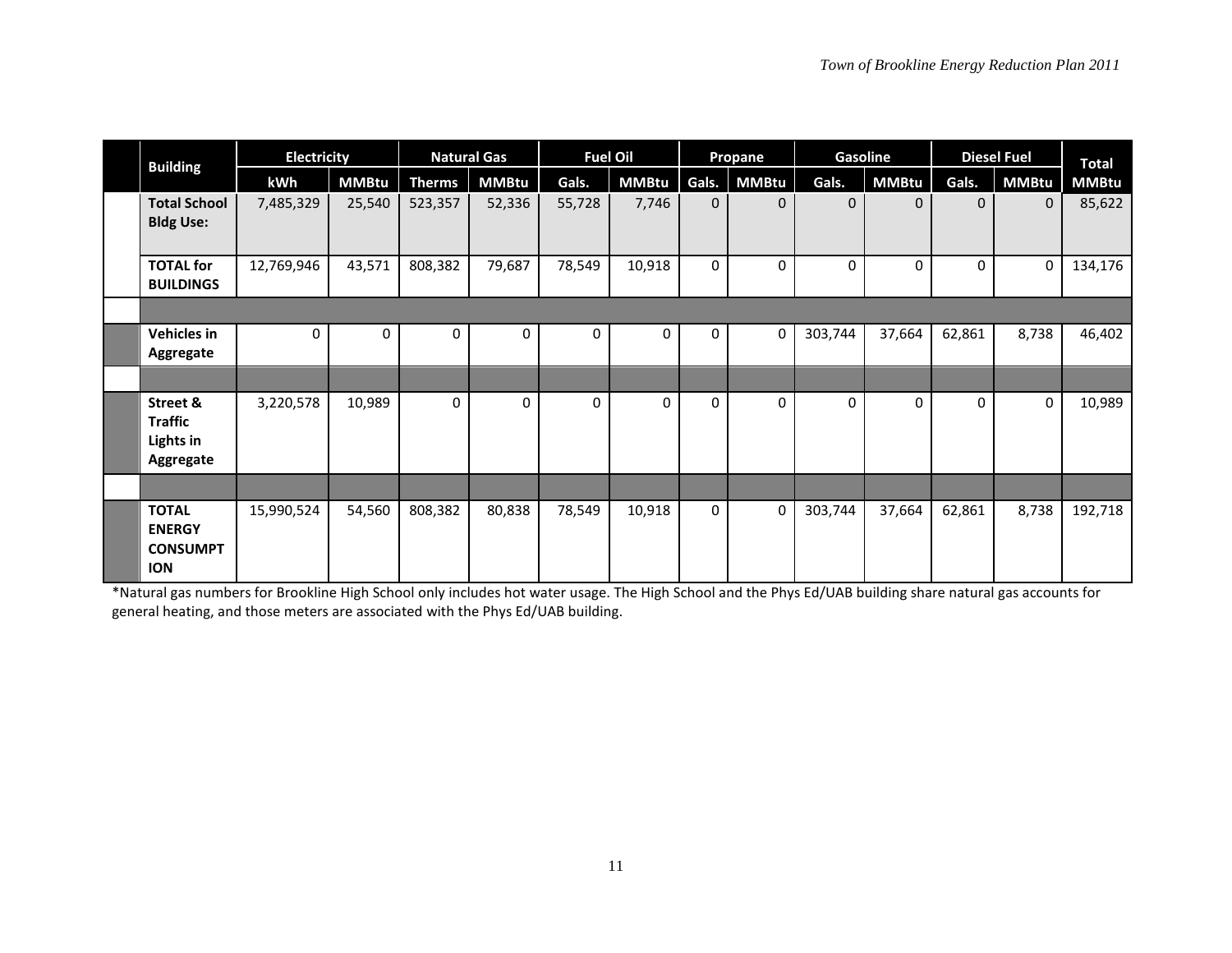#### <span id="page-14-0"></span>**D. Areas of Least Efficiency/Greatest Waste**

Those buildings that appear to have the least efficiency based on building square footage include the Skating Rink, the Municipal Service Center, and Soule Recreation Center. However, overall energy consumption for the Skating Rink and Soule Recreation is relatively minimal in comparison to other town buildings. The Municipal Service Center has large vehicle bay doors that open and close frequently, largely inhibiting its energy efficiency. Other measures have been installed to improve the efficiency of these buildings; for example, high efficiency electric chillers were installed in 2006 to support the Skating Rink.

#### <span id="page-14-1"></span>**E. Areas Most Easily Addressed**

Since the town has been very proactive in the past identifying "low hanging fruit" in the energy efficiency realm for its buildings, determining what projects would be the easiest for the Town to proceed with next is very challenging unless significant capital investment beyond what is feasible under the current funding provided in the CIP is made. Improvements in those buildings that use the most energy, such as the Town Hall and most school buildings, may be the easiest way to achieve significant reductions in building energy use. Additionally, the town may need to partner with an energy service company to implement some higherpriced energy conservation measures, such as a larger LED street light replacement project, despite a relatively short payback period.

#### <span id="page-14-2"></span>**F. Efficiency Measures Already Implemented**

The Town selected FY 2009 as its baseline year to allow inclusion of certain energy efficiency measures in its buildings that have already been completed. These measures are outlined in the following table.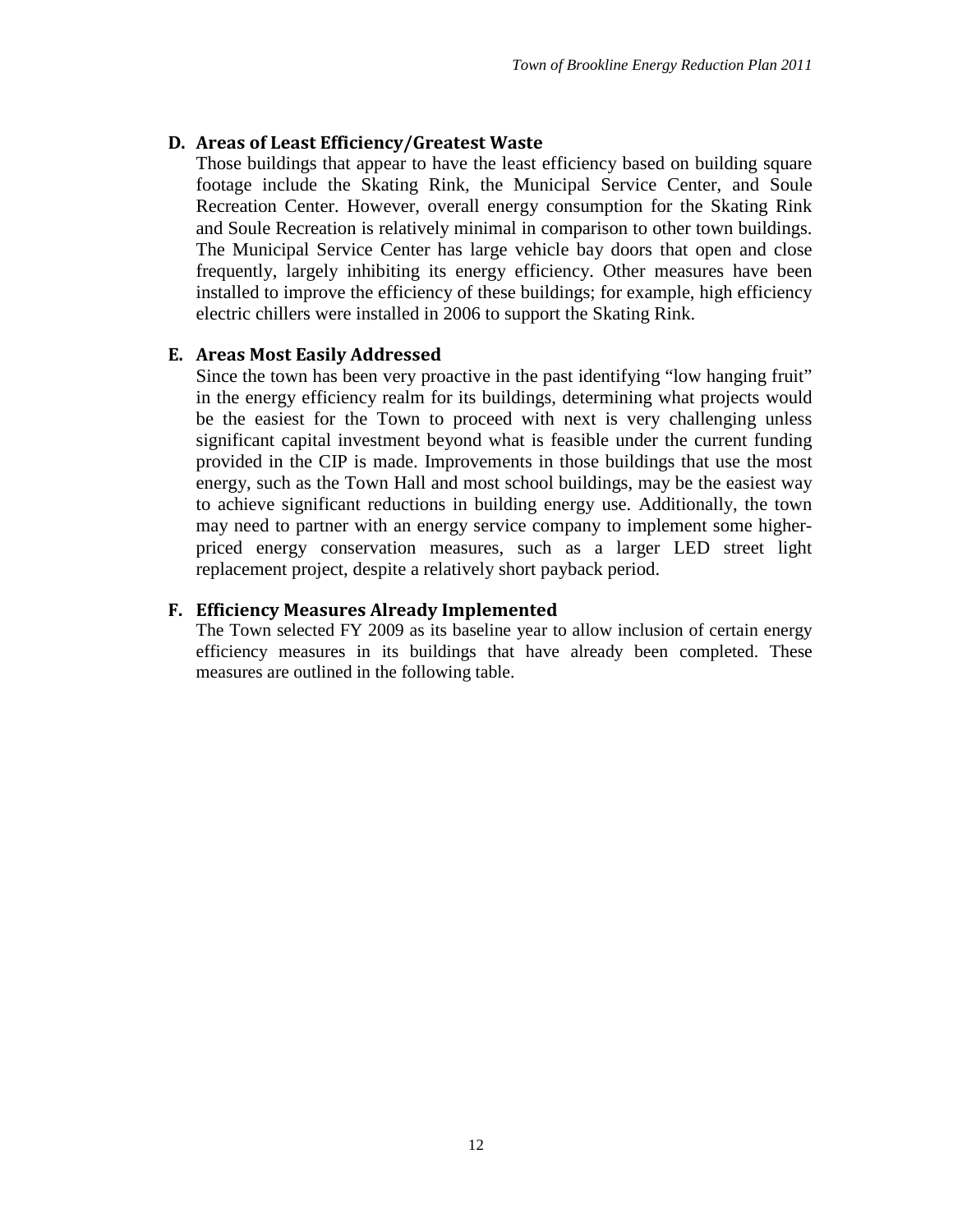# Table 5: Energy Efficiency Measures Already Implemented

|                                        | <b>Energy Conservation Measure</b>                                                                                                                 | <b>Estimated</b><br><b>Annual Savings</b><br>(kWh) | <b>Estimated</b><br><b>Annual Savings</b><br>(therms) | <b>Estimated</b><br><b>Annual Savings</b><br>(unleaded<br>gallons) | <b>Estimated</b><br><b>Annual Savings</b><br>(MMBtu) | <b>Source for</b><br><b>Estimated Savings</b> |
|----------------------------------------|----------------------------------------------------------------------------------------------------------------------------------------------------|----------------------------------------------------|-------------------------------------------------------|--------------------------------------------------------------------|------------------------------------------------------|-----------------------------------------------|
| <b>Town Hall</b>                       | Complete renovation, incl. replacement<br>windows, new HVAC systems, lighting,<br>switch from heating oil to natural gas,<br>etc. (completed FY09) | 589,109                                            | 12,510                                                | 0                                                                  | 3,261                                                | Actual bill savings                           |
|                                        | Occupancy sensors for lighting<br>(installed FY10)                                                                                                 | 6,552                                              |                                                       |                                                                    | 22                                                   | AECOM (vendor for<br>project)                 |
| <b>Brookline</b><br><b>High School</b> | HVAC occupancy sensors (installed<br>FY10)                                                                                                         | 17,690                                             | 10,200                                                |                                                                    | 1,080                                                | <b>Building</b><br>Commissioner<br>Estimate   |
|                                        | Demand management ventilation<br>system for gym (installed FY10)                                                                                   | 23,551                                             |                                                       |                                                                    | 80                                                   | AECOM (vendor for<br>project)                 |
|                                        | Occupancy sensors for lighting<br>(installed FY10)                                                                                                 | 18,275                                             |                                                       |                                                                    | 62                                                   | AECOM (vendor for<br>project)                 |
| <b>Baker School</b>                    | Replace bulbs and ballasts (installed<br>FY10)                                                                                                     | 34,114                                             |                                                       |                                                                    | 116                                                  | AECOM (vendor for<br>project)                 |
|                                        | Lighting (installed FY10)                                                                                                                          | 57,268                                             |                                                       |                                                                    | 195                                                  |                                               |
|                                        | HVAC occupancy sensors (installed<br>FY10-11)                                                                                                      |                                                    | 5780                                                  |                                                                    | 578                                                  | Calculated based<br>upon equipment<br>specs   |
| <b>Driscoll</b><br>School              | Replace bulbs and ballasts (installed<br>FY10)                                                                                                     | 61,911                                             |                                                       |                                                                    | 211                                                  | AECOM (vendor for<br>project)                 |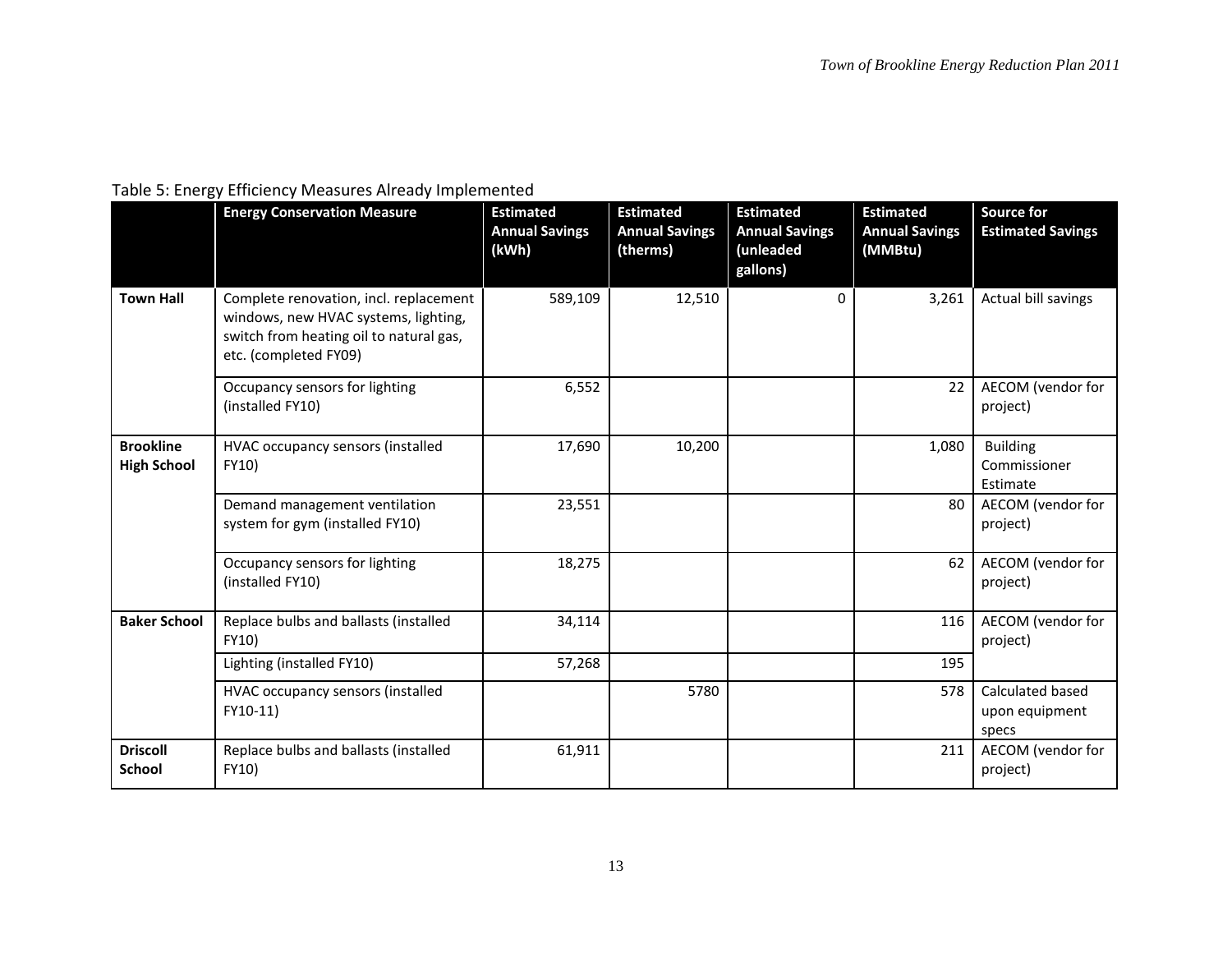|                                           | <b>Energy Conservation Measure</b>                           | <b>Estimated</b><br><b>Annual Savings</b><br>(kWh) | <b>Estimated</b><br><b>Annual Savings</b><br>(therms) | <b>Estimated</b><br><b>Annual Savings</b><br>(unleaded<br>gallons) | <b>Estimated</b><br><b>Annual Savings</b><br>(MMBtu) | <b>Source for</b><br><b>Estimated Savings</b>                                  |
|-------------------------------------------|--------------------------------------------------------------|----------------------------------------------------|-------------------------------------------------------|--------------------------------------------------------------------|------------------------------------------------------|--------------------------------------------------------------------------------|
| <b>Heath School</b>                       | HVAC occupancy sensors (installed<br>FY11)                   |                                                    | 1,200                                                 |                                                                    | 120                                                  | Calculated based<br>upon equipment<br>specs                                    |
| Lynch<br><b>Recreation</b><br>Center      | Occupancy sensors for lights (installed<br>FY10)             | 6,271                                              |                                                       |                                                                    | 21                                                   | AECOM (vendor for<br>project)                                                  |
| <b>New Lincoln</b>                        | lighting upgrade (installed FY10)                            | 47,806                                             |                                                       |                                                                    | 163                                                  | AECOM (vendor for                                                              |
| <b>School</b>                             | CO2 sensors/demand ventilation<br>equipment (installed FY10) |                                                    |                                                       |                                                                    | $\overline{0}$                                       | project)                                                                       |
| <b>Old Lincoln</b>                        | CO2 sensors/demand ventilation<br>equipment (installed FY10) |                                                    |                                                       |                                                                    | 0                                                    | AECOM (vendor for<br>project)                                                  |
|                                           | Pipe Insulation (installed FY10)                             |                                                    | 6,335                                                 |                                                                    | 634                                                  |                                                                                |
|                                           | Install new high efficiency boiler                           |                                                    | 3,674                                                 |                                                                    | 367                                                  | Calculated based<br>upon equipment<br>specs (10%<br>reduction in gas<br>usage) |
| <b>Devotion</b><br><b>School</b>          | Occupancy sensors for lights (installed<br>FY10)             | 97,416                                             |                                                       |                                                                    | 332                                                  | AECOM (vendor for<br>project)                                                  |
| Lawrence<br><b>School</b>                 | new lighting, fixtures, controls<br>(installed FY10)         | 52,696.60                                          |                                                       |                                                                    | 180                                                  | AECOM (vendor for<br>project)                                                  |
|                                           | Occupancy sensors for HVAC (installed<br>FY11)               |                                                    | 7,460                                                 |                                                                    | 746                                                  | Calculated based<br>upon equipment<br>specs                                    |
| <b>UAB/Physical</b><br><b>Ed Building</b> | Occupancy sensors for lights (installed<br>FY11)             | 10,532                                             |                                                       |                                                                    | 36                                                   | AECOM (vendor for<br>project)                                                  |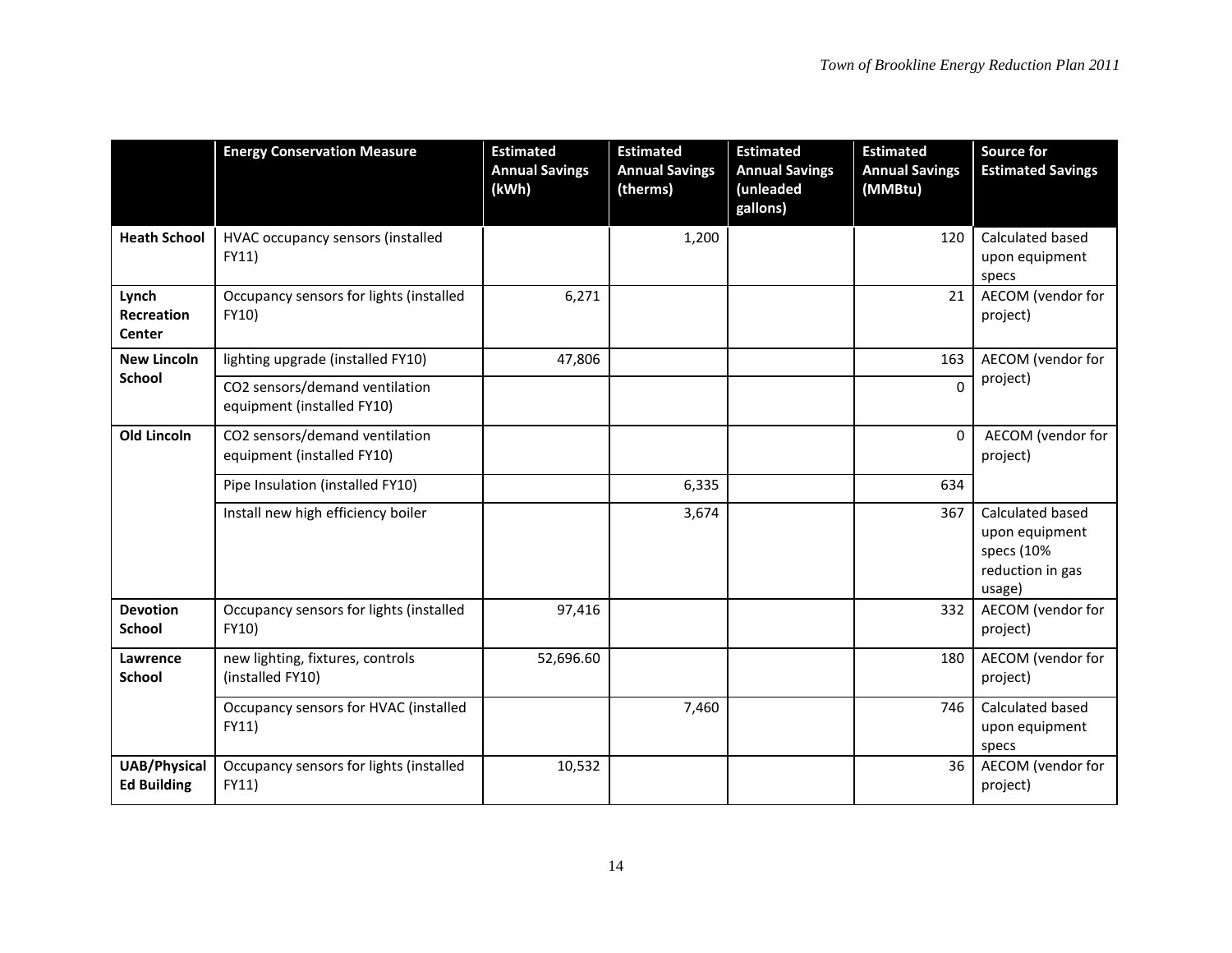|                                                  | <b>Energy Conservation Measure</b>                                                                                                                               | <b>Estimated</b><br><b>Annual Savings</b><br>(kWh) | <b>Estimated</b><br><b>Annual Savings</b><br>(therms) | <b>Estimated</b><br><b>Annual Savings</b><br>(unleaded<br>gallons) | <b>Estimated</b><br><b>Annual Savings</b><br>(MMBtu) | <b>Source for</b><br><b>Estimated Savings</b>                                      |
|--------------------------------------------------|------------------------------------------------------------------------------------------------------------------------------------------------------------------|----------------------------------------------------|-------------------------------------------------------|--------------------------------------------------------------------|------------------------------------------------------|------------------------------------------------------------------------------------|
| Soule Gym                                        | new lighting/fixtures (installed FY10)                                                                                                                           | 9,239                                              |                                                       |                                                                    | 32                                                   | AECOM (vendor for<br>project)                                                      |
| Senior<br>Center                                 | Install new high efficiency boiler                                                                                                                               |                                                    | 1,215                                                 |                                                                    | 122                                                  | Calculated based<br>upon equipment<br>specs                                        |
| 11 Newton<br><b>Street DPW</b>                   | new lighting/fixtures (installed FY10)                                                                                                                           | 26,719                                             |                                                       |                                                                    | 91                                                   | AECOM (vendor for<br>project)                                                      |
|                                                  |                                                                                                                                                                  |                                                    |                                                       |                                                                    |                                                      |                                                                                    |
| <b>Take Home</b><br>Vehicle<br><b>Reductions</b> | The number of vehicles driven home by<br>town staff has been sharply reduced.<br>(implemented FY10)                                                              |                                                    |                                                       | 5,448                                                              | 676                                                  | Fuel savings from<br>mileage estimates                                             |
| <b>Town PCs</b><br>PowerSave<br><b>Policy</b>    | All town computers have been<br>equipped with a Powersave feature<br>that automatically shuts off computers<br>after a period of idleness.<br>(implemented FY10) | 543,899                                            |                                                       |                                                                    | 1,856                                                | 7.5% savings<br>assumed (first 3<br>mos of project have<br>yielded 10%<br>savings) |
|                                                  | <b>TOTAL SAVINGS</b>                                                                                                                                             | 1,603,048                                          | 48,374                                                | 5,448                                                              | 10,983                                               |                                                                                    |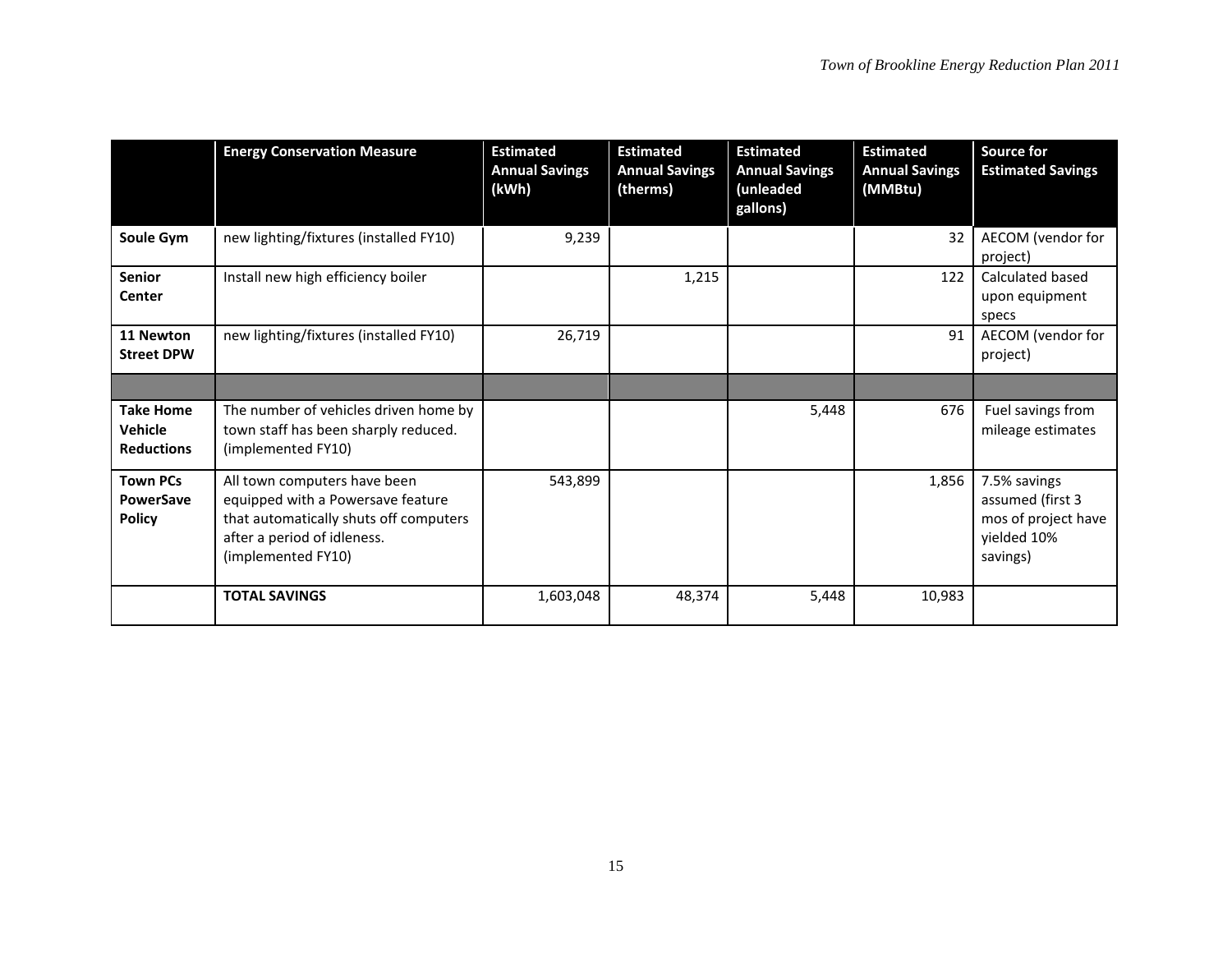# <span id="page-18-0"></span>**IV. Summary of Energy Audits**

Recently, the town applied for and received energy audit assistance from the state. In 2010, an energy audit was completed. Brookline's Public Buildings Division submitted to state energy auditors information for 17 municipal buildings it thought likely to have the most opportunities for energy improvements. The auditors' initial analysis revealed that most of these buildings were operating at relatively high energy efficiencies. Each building was given a potential EPA ranking. While the Baldwin School, Water Building and Baker School had the lowest rankings at 15, 35 and 40 respectively, the rest of the buildings analyzed in the audit performed much higher, with six buildings having potential rankings of 75 or higher.

The lowest ranking buildings, particularly the Baldwin School, use minimal amounts of energy in comparison to other municipal buildings. The one exception to this is the Baker Elementary School, for which the auditors created a benchmark report to identify energy efficiency opportunities. The auditors also created a benchmark report for the New Lincoln K-8 School.

Along with these reports, the Town of Brookline depends on utility programs to bring energy efficiency opportunities to staff attention, taking into consideration financial resources and payback periods. Energy software also assists with determining which buildings may benefit the most from additional improvements.

Town staff has also met with an energy company to determine whether Brookline is a good candidate for participating in an energy demand management program. Such a program would pay the town for reducing its reliance on utility-provided energy on days when requested by the management company. The town considered this program as a possible opportunity to provide additional funding for energy efficiency measures, as well as to determine new energy efficiency opportunities. However, after analysis by the company's energy professionals, it was determined that in order to participate, the town would likely need to rely on large generators, and the town's overall capacity to reduce demand upon request is very limited. Given that the buildings recommended by the company for generator reliance house critical IT and public safety infrastructure, town staff did not recommend implementing this plan.

# <span id="page-18-1"></span>**V. Energy Use Reduction**

# <span id="page-18-2"></span>**A. Overview of Short- and Long-Term Goals**

The Town of Brookline adopted a Local Climate Action Plan in 2002, which established a goal for reducing greenhouse gas emissions from Brookline (both municipal and community sources) by 20 percent below 1995 levels by 2010. A new greenhouse gas inventory for 2008 was completed by the Selectmen's Climate Action Committee in 2010, and indicated that although greenhouse gas emissions had likely been reduced, the initial goal had not been reached. Despite this, the town will continue to implement policies, programs and improvements to reduce not only municipal energy usage, but energy use from community sources as well. The Selectmen's Climate Action Committee has begun the process to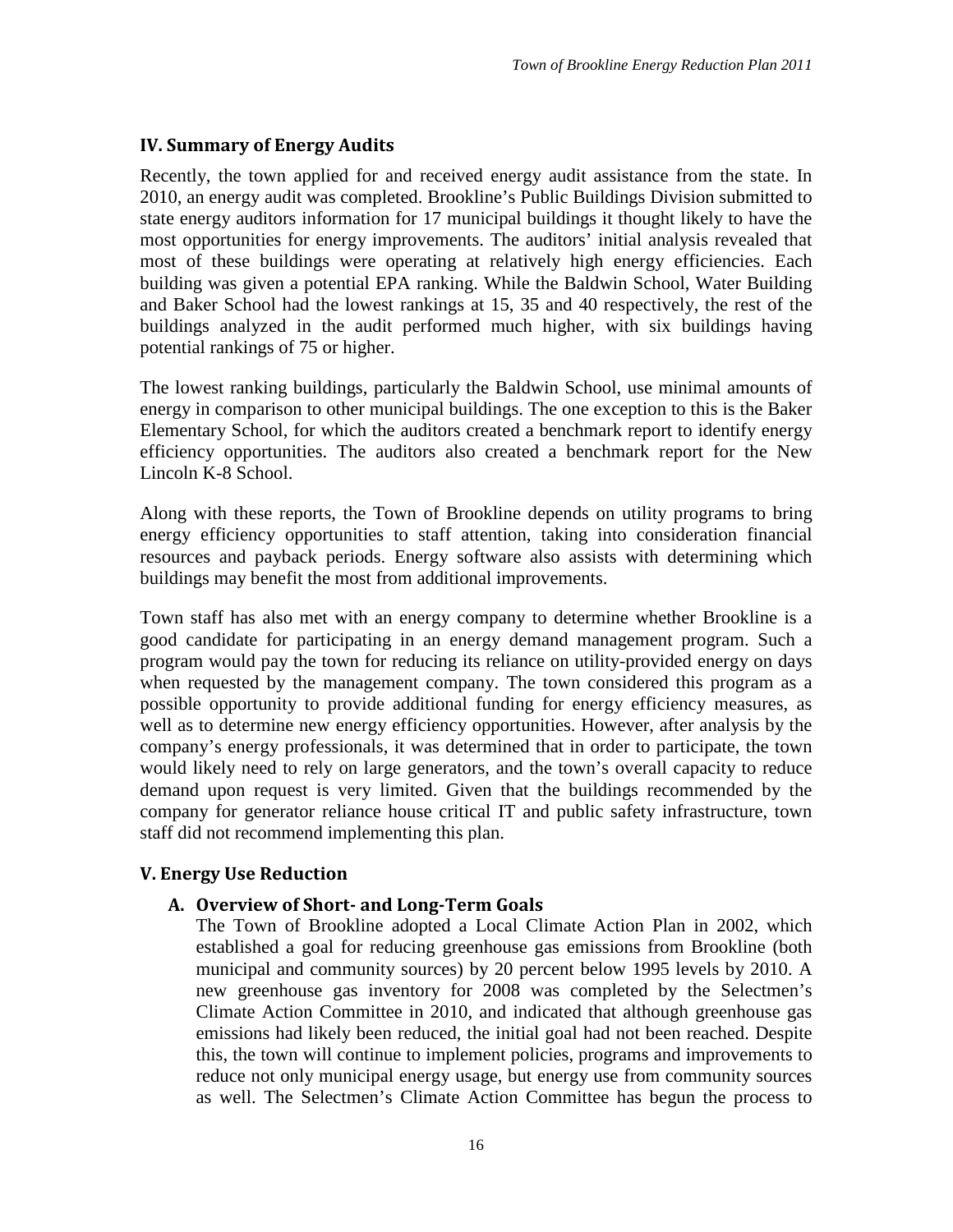develop a new climate action plan, which will include both municipal and community measures. The committee expects the new plan will be completed before the end of calendar year 2011.

# <span id="page-19-0"></span>**B. Plan for a 20.9 Percent Energy Use Reduction Within Five Years (FY2014)**

The town of Brookline expects to reach a reduction in overall energy use of 20.9 percent by the end of fiscal year 2014, primarily by installing energy efficiency measures in municipal buildings, retrofitting streetlights with LED bulbs, and implementing policy changes in the way the buildings are used by staff and the public. The town also expects to see additional improvements from the adoption of a fuel efficient vehicle purchasing policy.

#### <span id="page-19-1"></span>*1. List of Strategies to Reduce Energy Usage*

#### a. *Building Improvements*

Financial incentives for building efficiency improvements will be of key importance in order to supplement the funds currently dedicated in the town's CIP for energy conservation measures. Since most of the relatively inexpensive and obvious energy efficiency measures for the town's public buildings have already been implemented, the town must implement more expensive measures with longer payback periods in order to reach the 20 percent goal. The town is also continually updating the previously-implemented energy conservation measures in its buildings with increasingly more efficient technology. The town expects to take advantage of utility incentive programs and grant funding to finance building improvements. For many of the planned energy conservation measures, town staff still needs to discuss and finalize possible incentives with utility program managers.

b. *Vehicles*

Grant funding, such as from the Clean Cities program, would help supplement the additional cost of replacing town vehicles with more fuel efficient alternatives, however, it is not required in order to put the the fuel-efficient vehicle purchasing policy into practice. The expected savings in fuel costs will help fund the policy's implementation.

c. *Street lights*

The town plans to use a portion of its EECBG funding to install LED street lights as part of two pilot projects, one project being located in a commercial center and another in a residential neighborhood. These pilots will be used to confirm expected energy savings as well as hear citizen reactions to the lights' appearance. The town expects to continue with LED replacements of street lights as funding allows if the initial projects are successful. A larger streetlight retrofit project would avoid replacing those fixtures in national and local historic districts until town staff and residents are convinced that LED lights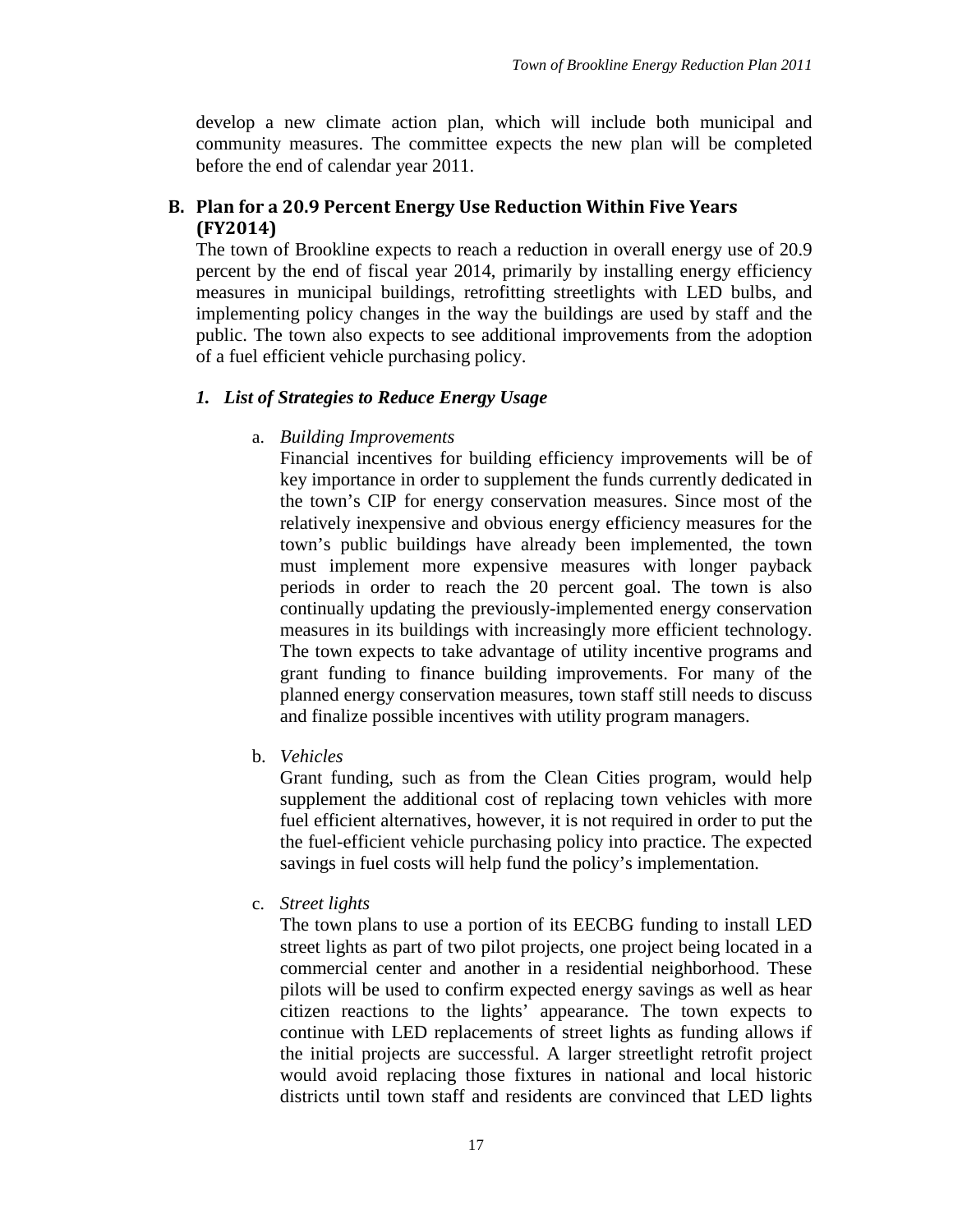are appropriate in these areas. The town will seek out neighborhood reactions to the new street lights prior to moving forward with other LED projects. Funding for a larger replacement project may require partnering with an energy services company to defray significant upfront costs.

d. *Policy Changes*

While reviewing possible energy savings opportunities, town staff noted that some policy changes modifying the way the town's building stock is used by residents and town staff could be a significant source of energy savings. These policy changes include limiting the use of buildings after the close of normal business hours, modifying the winter and summer temperature settings and limiting the staff's use of inefficient space heaters.

Town staff consistently work with ICLEI, the Massachusetts Municipal Association and others, to determine and examine the policies adopted by other municipalities to reduce their overall energy consumption. For example, town staff met informally with staff from the City of Cambridge in December 2010 to discuss Cambridge's use of Mass Energy Insight and other software, as well as the city's internal management of energy policies, to learn from that municipality's experience managing its energy consumption. Those policies that appear effective and can translate to Brookline will be brought before the Board of Selectmen and the Selectmen's Climate Action Committee for discussion and possible adoption.

<span id="page-20-0"></span>*2. Program Management Plan for Implementation, Monitoring and Oversight* All energy efficiency improvements for municipal buildings will be implemented or overseen by town staff in the Public Buildings Division of the town's Building Department. This arrangement has been successful in the past, as they are very familiar with the use and management of all these buildings. Additionally, they are familiar with utility incentive programs and opportunities.

Vehicle purchasing policies will be overseen jointly by the Chief Procurement Officer and the Fleet Manager of the Department of Public Works.

Monitoring of the energy savings from these measures will be a joint effort of the Selectmen's Office, who currently oversees the town's overall energy use, the Energy Task Force, which is comprised of department heads and are kept abreast of energy use trends, and the Planning and Community Development Department, who manages the town's EECBG funds as well as provides staff support to the Selectmen's Climate Action Committee.

#### <span id="page-20-1"></span>*3. Energy Conservation Measures*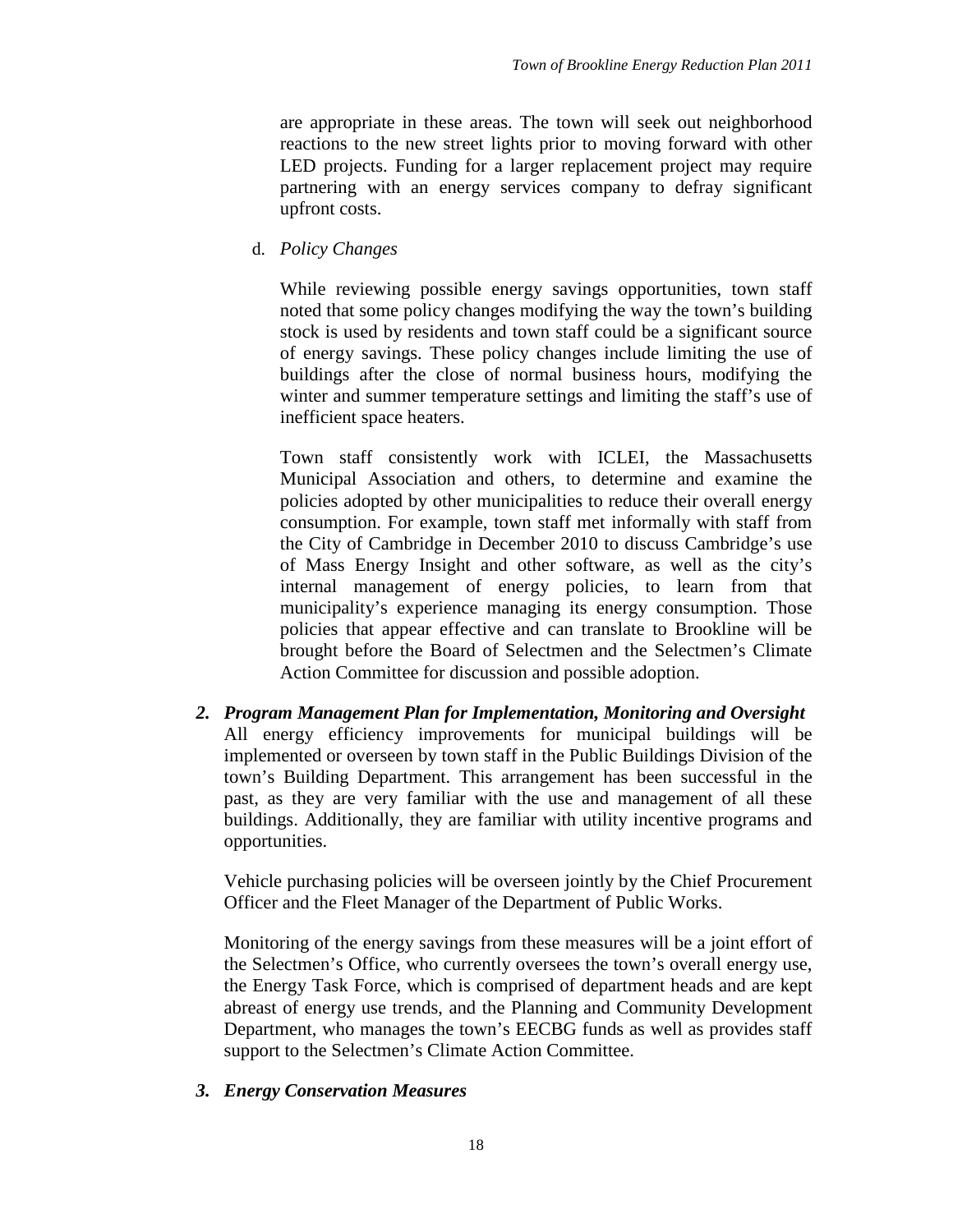- *a. Buildings:* For a specific listing of planned energy conservation measures for buildings, please see *Table 6.* Following is a summary of the general measures expected to be implemented, often across multiple buildings. Implementation of all of these measures is expected to reduce the town's energy use by 8,024 MMBtus, or 4.2 percent.
	- i. Deep night setback of heating systems and update the programming of heating hot water pumps.
	- ii. Install demand control ventilation units for HVAC systems.
	- iii. Install new or upgrade energy management systems for some buildings.
	- iv. Install additional lighting occupancy sensors.
	- v. Install new jockey boilers in several buildings to enable lowlevel heating of buildings during low or no occupancy.
	- vi. Install CO2 controls in several buildings.
	- vii. Convert some heating systems to forced hot air.
	- viii. Remove space heaters from school and town buildings.
	- ix. Some of the town's buildings lack sufficient or wellperforming insulation, typically at the roof level. The town will incorporate into its roof replacement plan an analysis of the insulation opportunities available when a building's roof is being replaced.
- *b. Vehicles*
	- i. The adoption of a fuel-efficient vehicle purchasing policy will ensure all vehicles purchased for the municipal fleet, apart from police cruisers, heavy-duty trucks and passenger and cargo vans, meet high fuel economy standards. Although the town largely purchases such vehicles already, a new policy will solidify this commitment and ensure all vehicles purchased, including those for department heads, meet fuel economy goals. This is expected to reduce the town's energy use by 408 MMBtus, or 0.2 percent.
	- ii. The town's Police Department expects to begin replacing Ford Crown Victoria cruiser vehicles with Ford Taurus vehicles. Although the new Ford Taurus does not meet the high fuel efficiency standards of the Green Communities Act, the Taurus is expected to meet the needs of the Police Department and offer a reduction in fuel usage due to a higher fuel efficiency. The Department expects to begin replacing 11 cruisers each year, beginning with FY2012. This is expected to reduce the town's energy use by 8,667 MMBtus, or 4.5 percent.
	- iii. The town's Police Department also expects to begin implementing more bicycle patrols instead of vehicles, starting in FY 2012. Town staff is not clear at this point how many patrols will be replaced and how large a reduction in vehicle miles traveled should be expected, therefore the town has not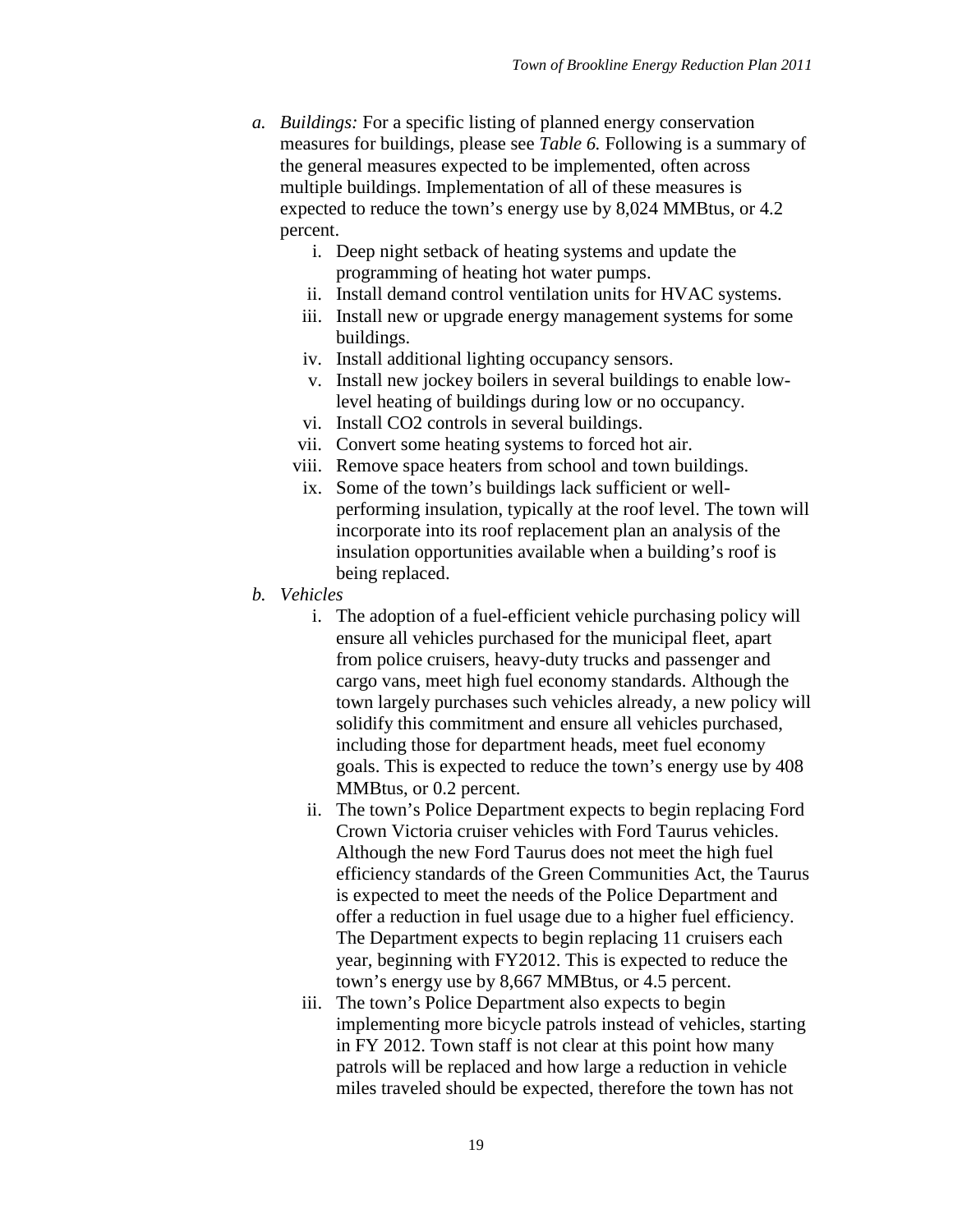estimated how this measure will affect the town's total energy use. The reduction will likely be documented as the policy is implemented.

c. *Street Lights*

Should the two LED street light pilot projects be successful, the town will proceed with a replacement program for additional streetlights as funding becomes available. The town will first look to replace those streetlights that are not located in local or national historic districts, as these lights may require greater aesthetic scrutiny prior to replacement. The town expects the LED street light pilot project will reduce the town's energy use by 234 MMBtus, or 0.1 percent. If approximately 2,700 of the town's street lights were replaced with LED bulbs, the town's energy use would be reduced by 7,701 MMBtus, or 4 percent.

- *d. Policy Changes:* The town expects that implementing the following policies would reduce the town's annual energy use by 11,556 MMBtus, or 6 percent of the town's total energy use.
	- *i.* The town is currently conducting a feasibility study to consider whether and how the buildings used by the Park & Recreation Division may be consolidated. Depending on the results of this study, the town may be able to reprogram the space needs of the Park & Recreation Division and reap energy savings.
	- *ii.* The Building Department, in conjunction with the Selectmen's Office, will begin reviewing methods to better manage the use of the town's buildings after hours. This effort aims to ensure the buildings are used more efficiently, and that large buildings, such as the Town Hall, are not fully heated when they are not needed. Although there is a significant demand for meeting space by both town staff and the public, this space can be scheduled and used more efficiently.
	- *iii.* An employee behavior and awareness program, aimed at educating employees on how personal behavior affects energy use, including the operating of space heaters, avoiding idling vehicles, etc., will encourage the voluntary reduction of town energy consumption.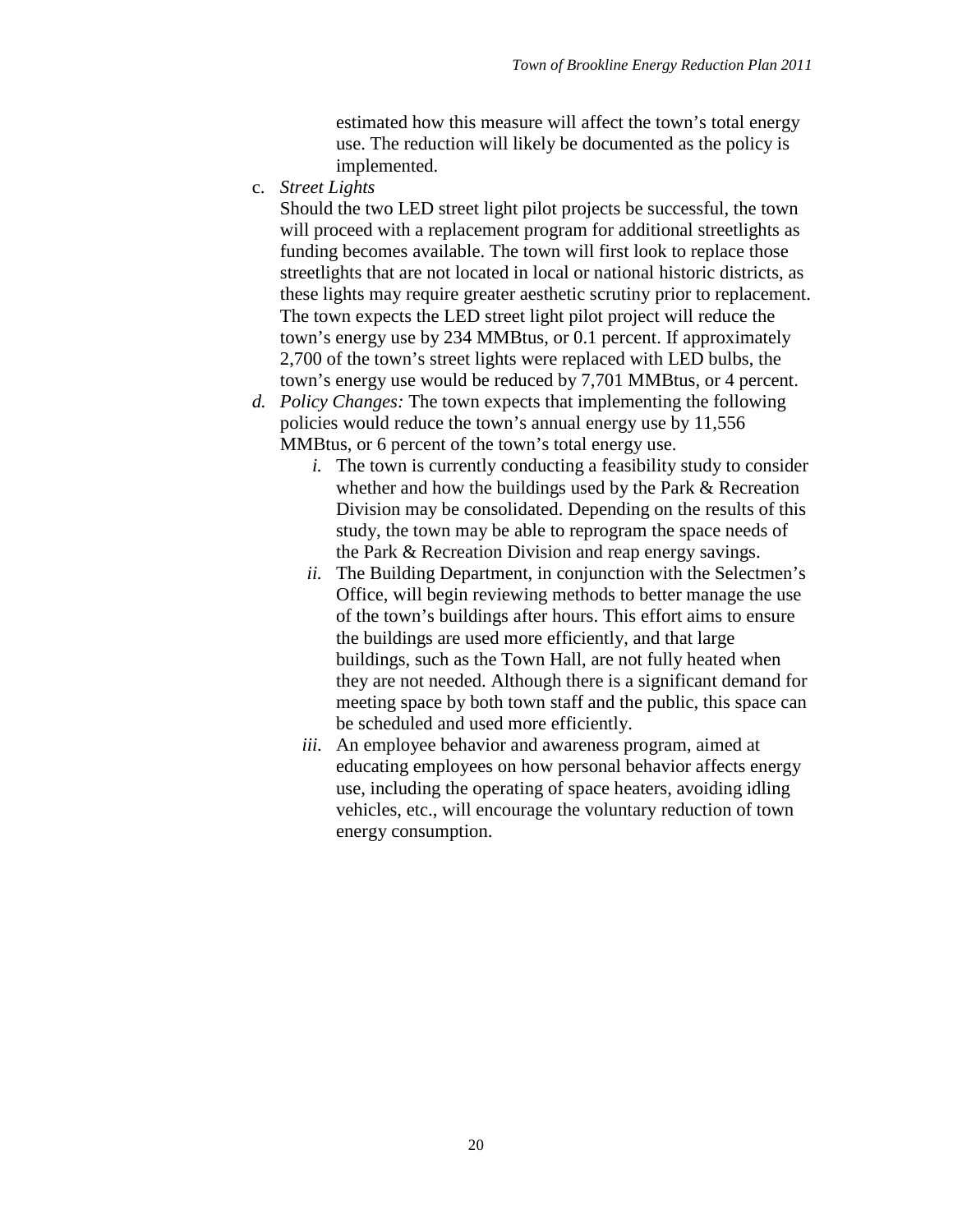# Table 6: Planned Energy Conservation Measures

| <b>Building/Site</b> | <b>Energy Conservation Measure</b>                                                | Projected<br><b>Annual Savings</b><br>(kWh) | Projected<br><b>Annual Savings</b><br>(therms) | Projected<br><b>Annual Savings</b><br>(gallons oil) | <b>Projected Annual</b><br><b>Savings (MMBtus)</b> | <b>Source for Projected</b><br><b>Savings</b>                            |
|----------------------|-----------------------------------------------------------------------------------|---------------------------------------------|------------------------------------------------|-----------------------------------------------------|----------------------------------------------------|--------------------------------------------------------------------------|
|                      |                                                                                   |                                             |                                                |                                                     |                                                    |                                                                          |
| <b>Baker School</b>  | Deep Night Setback of Heat &<br>turning off heating hot water<br>pumps            | 20,600                                      | 10,600                                         |                                                     | 1,130                                              | <b>Energy Star Benchmark</b><br>Report                                   |
|                      | <b>Demand Control Ventilation</b><br>Units                                        | 1,500                                       | 3,600                                          |                                                     | 365                                                | <b>Energy Star Benchmark</b><br>Report                                   |
|                      | High Performance Refrigerated<br><b>Box Controls</b>                              | 15,000                                      |                                                |                                                     | 51                                                 | <b>Energy Star Benchmark</b><br>Report                                   |
|                      | <b>Condensing Natural Gas Boiler</b><br>Plan                                      |                                             | 12,000                                         |                                                     | 1,200                                              | <b>Energy Star Benchmark</b><br>Report                                   |
| <b>New Lincoln</b>   | Update unoccupied Programing<br>of Heating Hot Water Pumps                        | 13,377                                      |                                                |                                                     | 46                                                 | <b>Energy Star Benchmark</b><br>Report                                   |
|                      | High Performance Refrigerated<br><b>Box Controls</b>                              | 15,000                                      |                                                |                                                     | 51                                                 | <b>Energy Star Benchmark</b><br>Report                                   |
|                      | New Energy Management<br>System                                                   | 24,825                                      | 8,000                                          |                                                     | 885                                                | <b>Energy Star Benchmark</b><br>Report                                   |
|                      | <b>Gym Lighting Occupancy Sensors</b>                                             | 960                                         |                                                |                                                     | 3                                                  | <b>Energy Star Benchmark</b><br>Report                                   |
| <b>Heath School</b>  | Install jockey boiler in<br>conjunction with additional<br><b>HVAC</b> renovation |                                             | 3,822                                          |                                                     | 382                                                | Calculated based upon<br>equipment specs (15%<br>reduction in gas usage) |
| <b>Runkle School</b> | High efficiency boilers, new<br>HVAC controls and equipment<br>and new windows    |                                             | 4,516                                          |                                                     | 452                                                | Calculated based upon<br>equipment specs (20%<br>reduction in gas usage) |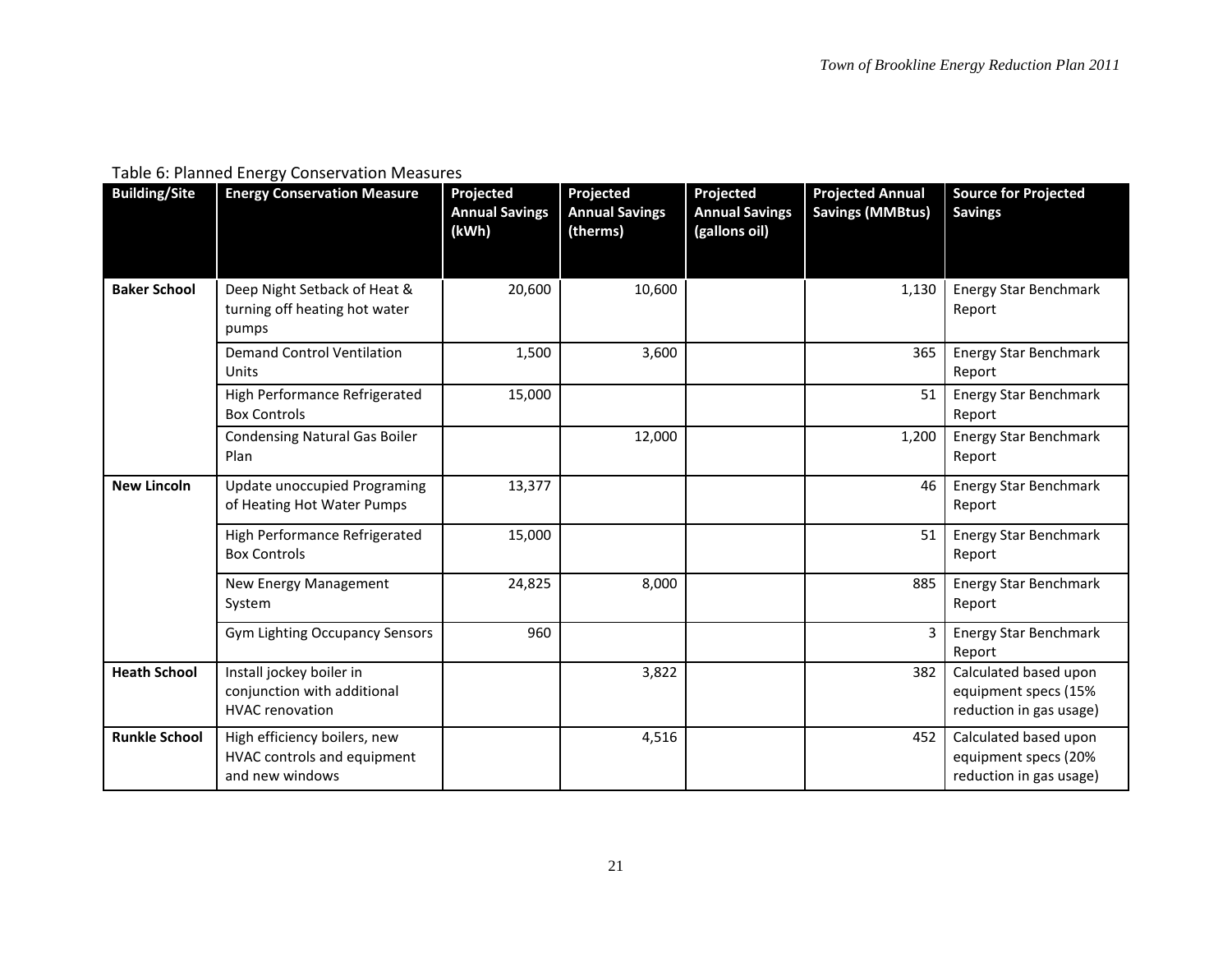| <b>Building/Site</b>                    | <b>Energy Conservation Measure</b>                                          | Projected<br><b>Annual Savings</b><br>(kWh) | Projected<br><b>Annual Savings</b><br>(therms) | Projected<br><b>Annual Savings</b><br>(gallons oil) | <b>Projected Annual</b><br><b>Savings (MMBtus)</b> | <b>Source for Projected</b><br><b>Savings</b>                                                                     |
|-----------------------------------------|-----------------------------------------------------------------------------|---------------------------------------------|------------------------------------------------|-----------------------------------------------------|----------------------------------------------------|-------------------------------------------------------------------------------------------------------------------|
| <b>Pierce School</b>                    | Install additional CO2 controls,<br>night setback work and optimum<br>start |                                             | 6,319                                          |                                                     | 632                                                | Calculated based upon<br>equipment specs (10%<br>reduction in gas usage)                                          |
| Lawrence<br><b>School</b>               | Install additional CO2 controls,<br>night setback work and optimum<br>start |                                             | 3,574                                          |                                                     | 357                                                | Calculated based upon<br>equipment specs (10%<br>reduction in gas usage)                                          |
| <b>Driscoll School</b>                  | Install additional CO2 controls,<br>night setback work and optimum<br>start |                                             | 5,199                                          |                                                     | 520                                                | Calculated based upon<br>equipment specs (10%<br>reduction in gas usage)                                          |
| <b>High School</b>                      | Install CO2 controls; new<br>hallway lighting                               | 63,599                                      | 6,385                                          |                                                     | 855                                                | Calculated based upon<br>equipment specs (2%<br>reduction in electricity<br>usage; 10% reduction in<br>gas usage) |
| <b>Golf course</b>                      | Convert to forced hot water;<br>install jockey boiler                       |                                             | 1,215                                          |                                                     | 122                                                | Calculated based upon<br>equipment specs (15%<br>reduction in gas usage)                                          |
| <b>Old Lincoln</b>                      | Convert to forced hot water;<br>install jockey boiler                       |                                             | 3,674                                          |                                                     | 367                                                | Calculated based upon<br>equipment specs (10%<br>reduction in gas usage)                                          |
| <b>Health</b><br><b>Building</b>        | Install jockey boiler                                                       |                                             | 322                                            |                                                     | 32                                                 | Calculated based upon<br>equipment specs (5%<br>reduction in gas usage)                                           |
| <b>Public Safety</b><br><b>Building</b> | Install jockey boiler                                                       |                                             | 938                                            |                                                     | 94                                                 | Calculated based upon<br>equipment specs (5%<br>reduction in gas usage)                                           |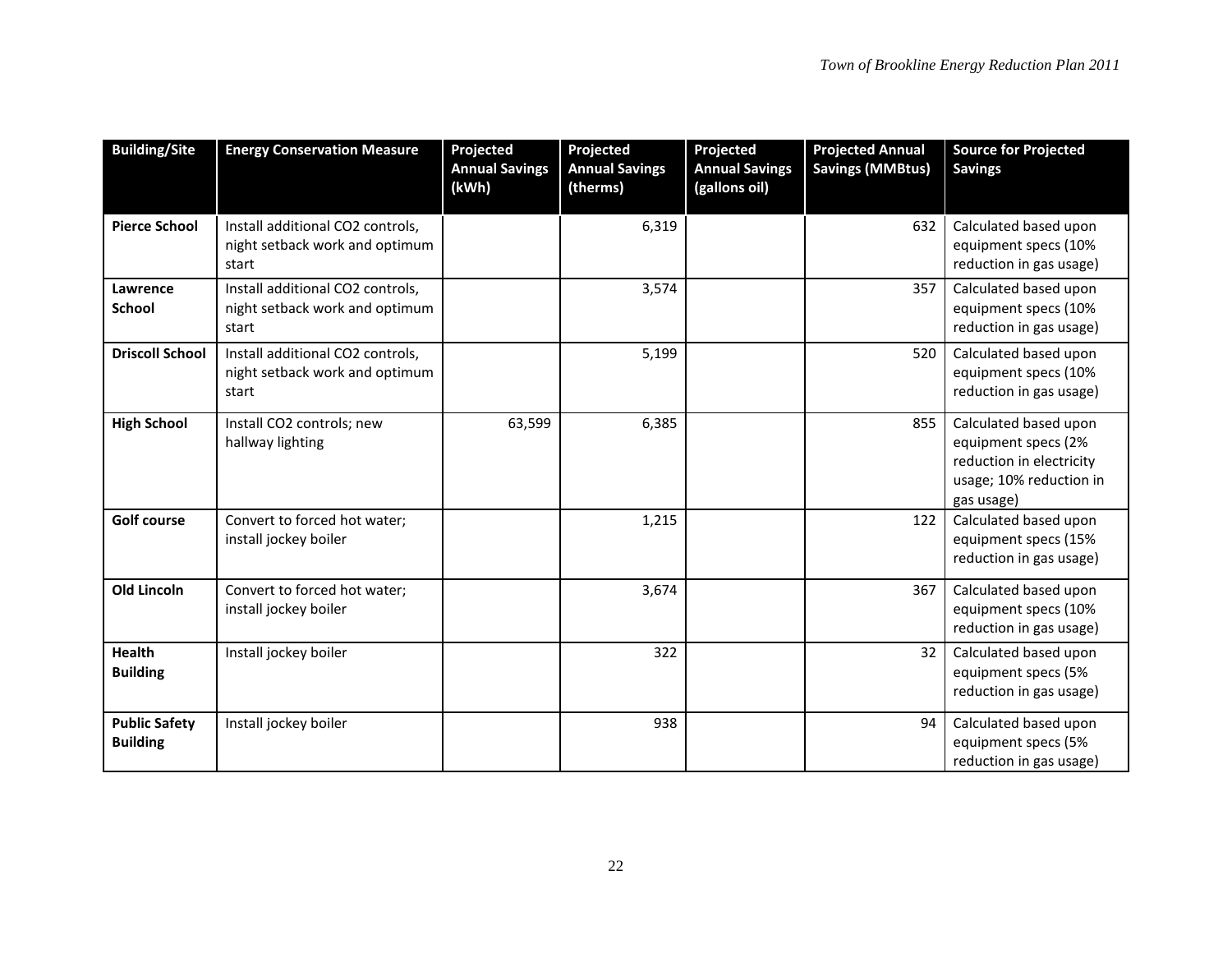| <b>Building/Site</b>                                      | <b>Energy Conservation Measure</b>                                                                                | Projected<br><b>Annual Savings</b><br>(kWh) | Projected<br><b>Annual Savings</b><br>(therms) | Projected<br><b>Annual Savings</b><br>(gallons oil) | <b>Projected Annual</b><br><b>Savings (MMBtus)</b> | <b>Source for Projected</b><br><b>Savings</b>                                               |
|-----------------------------------------------------------|-------------------------------------------------------------------------------------------------------------------|---------------------------------------------|------------------------------------------------|-----------------------------------------------------|----------------------------------------------------|---------------------------------------------------------------------------------------------|
| <b>Town Hall</b>                                          | Install jockey boiler                                                                                             |                                             | 317                                            |                                                     | 32                                                 | Calculated based upon<br>equipment specs (2%<br>reduction in gas usage)                     |
| Coolidge<br><b>Corner Library</b>                         | Replace Energy Management<br>System, install CO2 controls,<br>install jockey boiler                               |                                             | 430                                            |                                                     | 43                                                 | Calculated based upon<br>equipment specs (5%<br>reduction in gas usage)                     |
| <b>Main Library</b>                                       | <b>Upgrade Energy Management</b><br>System, install jockey boiler                                                 |                                             | 1,048                                          |                                                     | 105                                                | Calculated based upon<br>equipment specs (5%<br>reduction in gas usage)                     |
| <b>Senior Center</b>                                      | New HVAC controls; upgrade<br><b>Energy Management System</b>                                                     |                                             | 365                                            |                                                     | 36                                                 | Calculated based upon<br>equipment specs (3%<br>reduction in gas usage)                     |
| Municipal<br><b>Service Center</b>                        | Modify HVAC system; install new<br>floor heat system with floor<br>replacement; add zone for top<br>floor garages |                                             | 2,568                                          |                                                     | 257                                                | Calculated based upon<br>equipment specs (7%<br>reduction in gas usage)                     |
| <b>Town Hall and</b><br><b>School</b><br><b>Buildings</b> | Remove all personal space<br>heaters                                                                              | 1,950                                       |                                                |                                                     | 7                                                  | Assumptions made: 1.5<br>kWh/space heater/hour;<br>5 hours/day, 5 days week<br>for 5 months |
|                                                           |                                                                                                                   |                                             |                                                |                                                     |                                                    |                                                                                             |
| <b>TOTAL</b><br><b>BUILDING</b><br><b>MEASURES</b>        |                                                                                                                   | 156,811                                     | 74,890                                         | 0                                                   | 8,024                                              |                                                                                             |
|                                                           |                                                                                                                   |                                             |                                                |                                                     |                                                    |                                                                                             |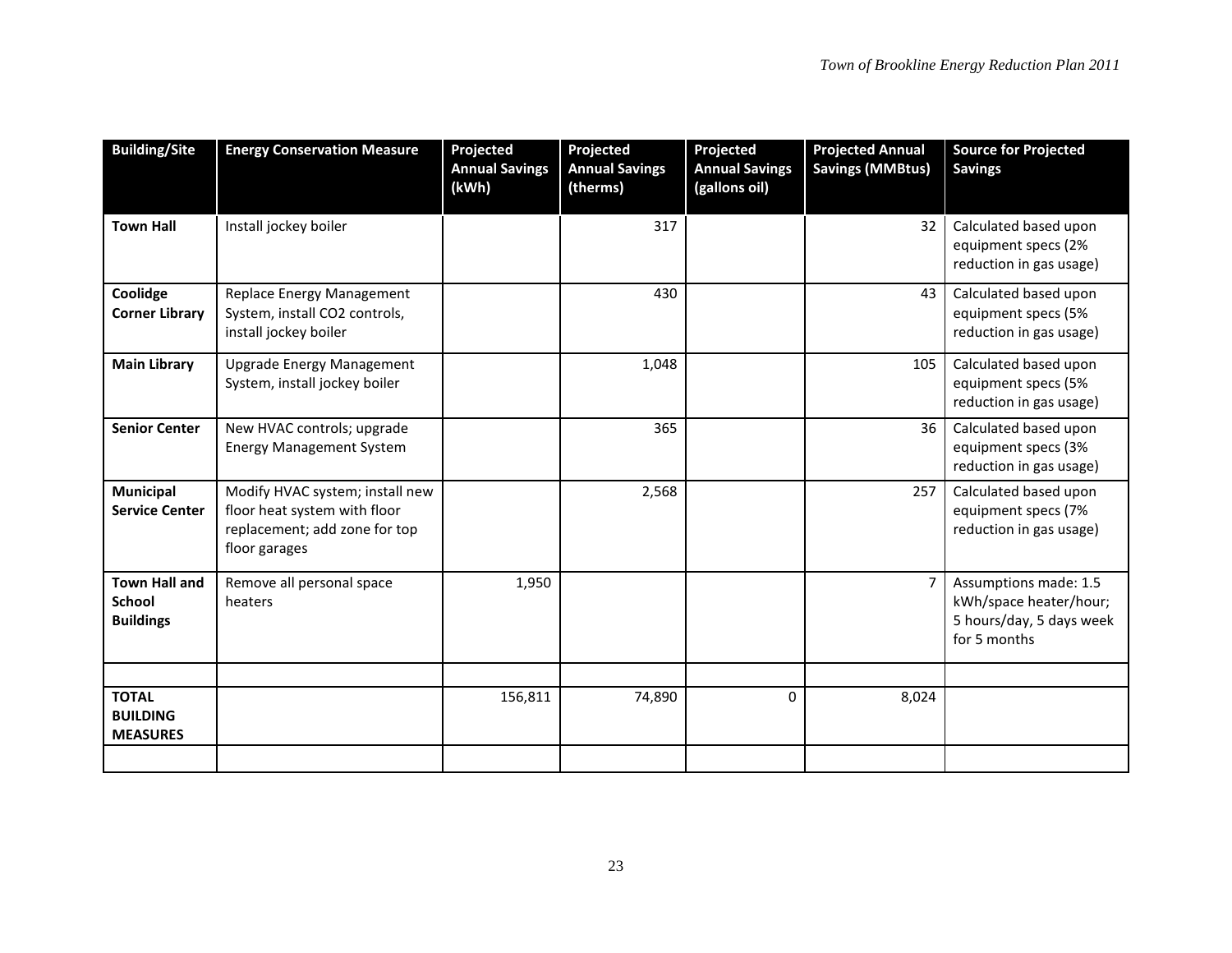| <b>Building/Site</b>                                                                                   | <b>Energy Conservation Measure</b>                                                                                                                                                                                                               | Projected<br><b>Annual Savings</b><br>(kWh) | Projected<br><b>Annual Savings</b><br>(therms) | Projected<br><b>Annual Savings</b><br>(gallons oil) | <b>Projected Annual</b><br><b>Savings (MMBtus)</b> | <b>Source for Projected</b><br><b>Savings</b>                                                                     |
|--------------------------------------------------------------------------------------------------------|--------------------------------------------------------------------------------------------------------------------------------------------------------------------------------------------------------------------------------------------------|---------------------------------------------|------------------------------------------------|-----------------------------------------------------|----------------------------------------------------|-------------------------------------------------------------------------------------------------------------------|
| <b>LED Street</b><br>Light retrofit<br>pilot project                                                   | 60 streetlights in a residential<br>neighborhood, and 25<br>streetlights in a commercial<br>district are being replaced with<br>LEDs in a pilot project (installed<br>FY10-FY11)                                                                 | 68,595                                      |                                                |                                                     | 234                                                | Calculated based upon<br>equipment specs                                                                          |
| <b>Extensive LED</b><br><b>Street Light</b><br><b>Retrofit</b><br>Project                              | Replace 2,797 additional<br>streetlights, avoiding those lights<br>located in national and local<br>historic districts and along<br>Harvard and Boylston Streets                                                                                 | 2,257,179                                   |                                                |                                                     | 7,701                                              | Calculated based upon<br>equipment specs                                                                          |
| <b>Building</b><br>Management<br><b>Policy Analysis</b><br>and Employee<br><b>Awareness</b><br>Program | Evaluate and implement a policy<br>to consolidate and reduce the<br>overall after-hours use of town<br>buildings, as well as implement<br>an employee awareness<br>program to encourage the<br>voluntary reduction of energy<br>use by employees | 1,175,287                                   | 75,455                                         |                                                     | 11,556                                             | Assumes an annual<br>reduction of 10 hours of<br>energy use in<br>administration and school<br>buildings per week |
| <b>TOTAL OTHER</b>                                                                                     | 60 streetlights in a residential                                                                                                                                                                                                                 | 3,501,061                                   | 75,455                                         | $\mathbf 0$                                         | 19,491                                             |                                                                                                                   |
| <b>MEASURES</b>                                                                                        | neighborhood, and 25<br>streetlights in a commercial<br>district are being replaced with<br>LEDs in a pilot project (installed<br>FY10-FY11)                                                                                                     |                                             |                                                |                                                     |                                                    |                                                                                                                   |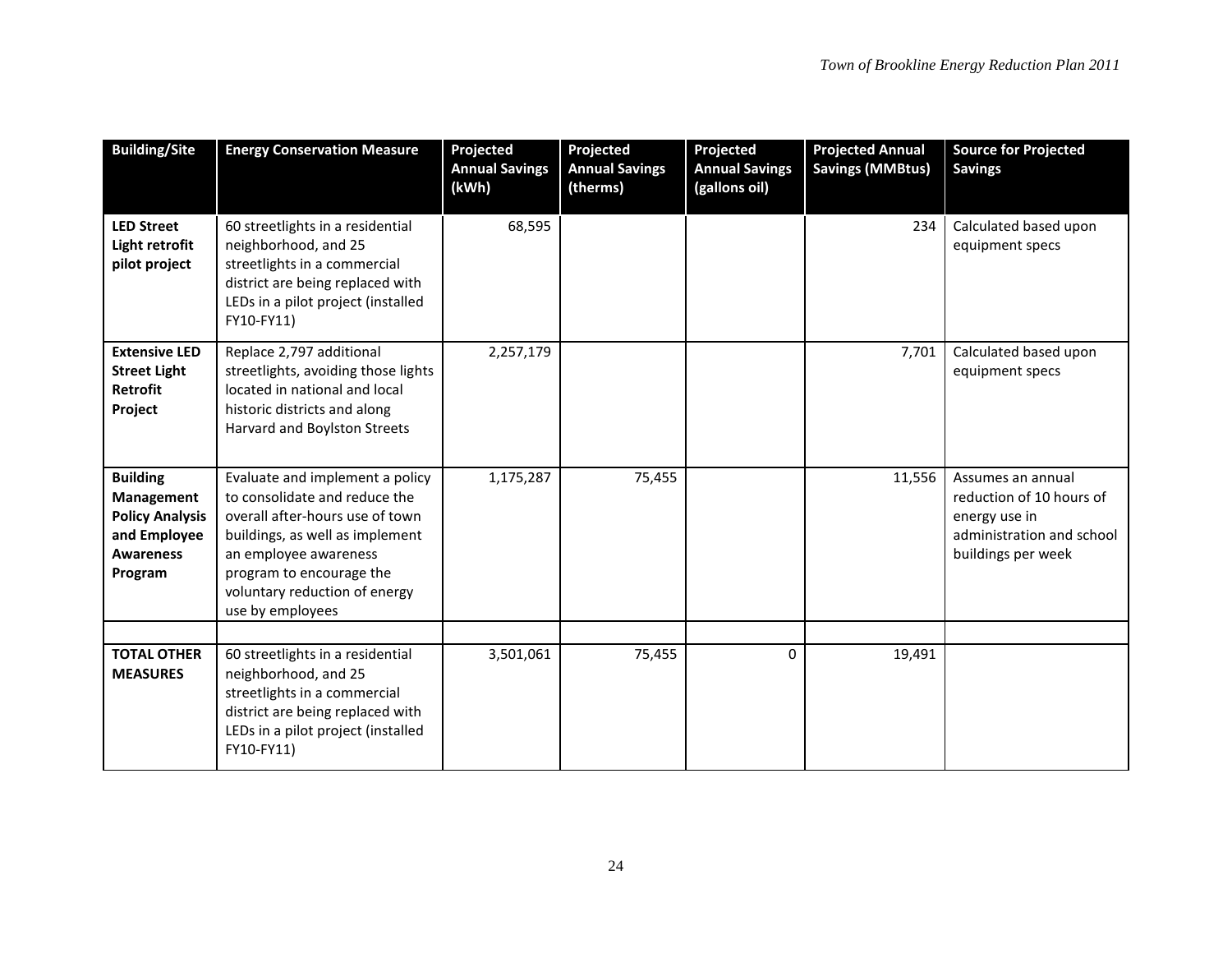# Table 7: Vehicular Energy Conservation Measures

| <b>Dept</b>        | Vehicle*                                       | <b>Type</b>  | Replacement                                  | Already<br>Implemented? | <b>Vehicle</b><br><b>Miles</b><br><b>Traveled</b><br>$(VMT)**$ | Projected<br><b>Annual</b><br><b>Savings</b><br>(gallons<br>gasoline) | Projected<br>Annual<br><b>Savings</b><br>(MMBtus) | <b>Source for Projected</b><br><b>Savings</b> |
|--------------------|------------------------------------------------|--------------|----------------------------------------------|-------------------------|----------------------------------------------------------------|-----------------------------------------------------------------------|---------------------------------------------------|-----------------------------------------------|
| <b>Police</b>      | <b>Police Cruisers</b>                         | N/A          | Add more<br>bicycle patrols<br>to reduce VMT | Proposed FY<br>2012     | Reduction<br>is not<br>known                                   | unknown                                                               | unknown                                           |                                               |
|                    | 11 Police<br>Cruisers (Ford<br>Crown Victoria) | 4 Door Sedan | <b>Ford Taurus</b>                           | Proposed FY<br>2012     | 26.000<br>mi/vehicle/<br>year                                  | 2,889                                                                 | 358                                               | www.fueleconomy.gov;<br>www.mpgillusion.com   |
|                    | 11 Police<br>Cruisers (Ford<br>Crown Victoria) | 4 Door Sedan | <b>Ford Taurus</b>                           | Proposed FY<br>2013     | 26,000<br>mi/vehicle/<br>year                                  | 2,889                                                                 | 358                                               | www.fueleconomy.gov;<br>www.mpgillusion.com   |
|                    | 11 Police<br>Cruisers (Ford<br>Crown Victoria) | 4 Door Sedan | <b>Ford Taurus</b>                           | Proposed FY<br>2014     | 26,000<br>mi/vehicle/<br>year                                  | 2,889                                                                 | 358                                               | www.fueleconomy.gov;<br>www.mpgillusion.com   |
| <b>Engineering</b> | 2000 Ford<br>Taurus                            | 4 Door Sedan | <b>Toyota Prius</b>                          | <b>Yes FY 2011</b>      | 6,500<br>miles/year                                            | 184                                                                   | 23                                                | www.fueleconomy.gov;<br>www.mpgillusion.com   |
|                    | 2001 Ford<br><b>Taurus</b>                     | 4 Door Sedan | Ford Fusion<br>Hybrid                        |                         | 3,500<br>miles/year                                            | 76                                                                    | 9                                                 | www.fueleconomy.gov;<br>www.mpgillusion.com   |
| <b>Building</b>    | 2003 Ford<br>Crown Victoria                    | 4 Door Sedan | Ford Fusion<br>Hybrid                        | <b>Yes FY 2011</b>      | 17,000<br>miles/year                                           | 509                                                                   | 63                                                | www.fueleconomy.gov;<br>www.mpgillusion.com   |
|                    | 2001 Ford<br>Crown Victoria                    | 4 Door Sedan | Ford Fusion<br>Hybrid                        | Proposed FY<br>2012     | 3,000<br>miles/year                                            | 78                                                                    | 10                                                | www.fueleconomy.gov;<br>www.mpgillusion.com   |
|                    | 1999 Ford<br><b>Taurus</b>                     | 4 Door Sedan | <b>Ford Fusion</b><br>Hybrid                 |                         | 1,400<br>miles/year                                            | 30                                                                    | 4                                                 | www.fueleconomy.gov;<br>www.mpgillusion.com   |
| <b>Fire</b>        | 2010 Ford<br>Taurus                            | 4 Door Sedan | Ford Fusion<br>Hybrid                        |                         | 2,000<br>miles/year                                            | 39                                                                    | 5                                                 | www.fueleconomy.gov;<br>www.mpgillusion.com   |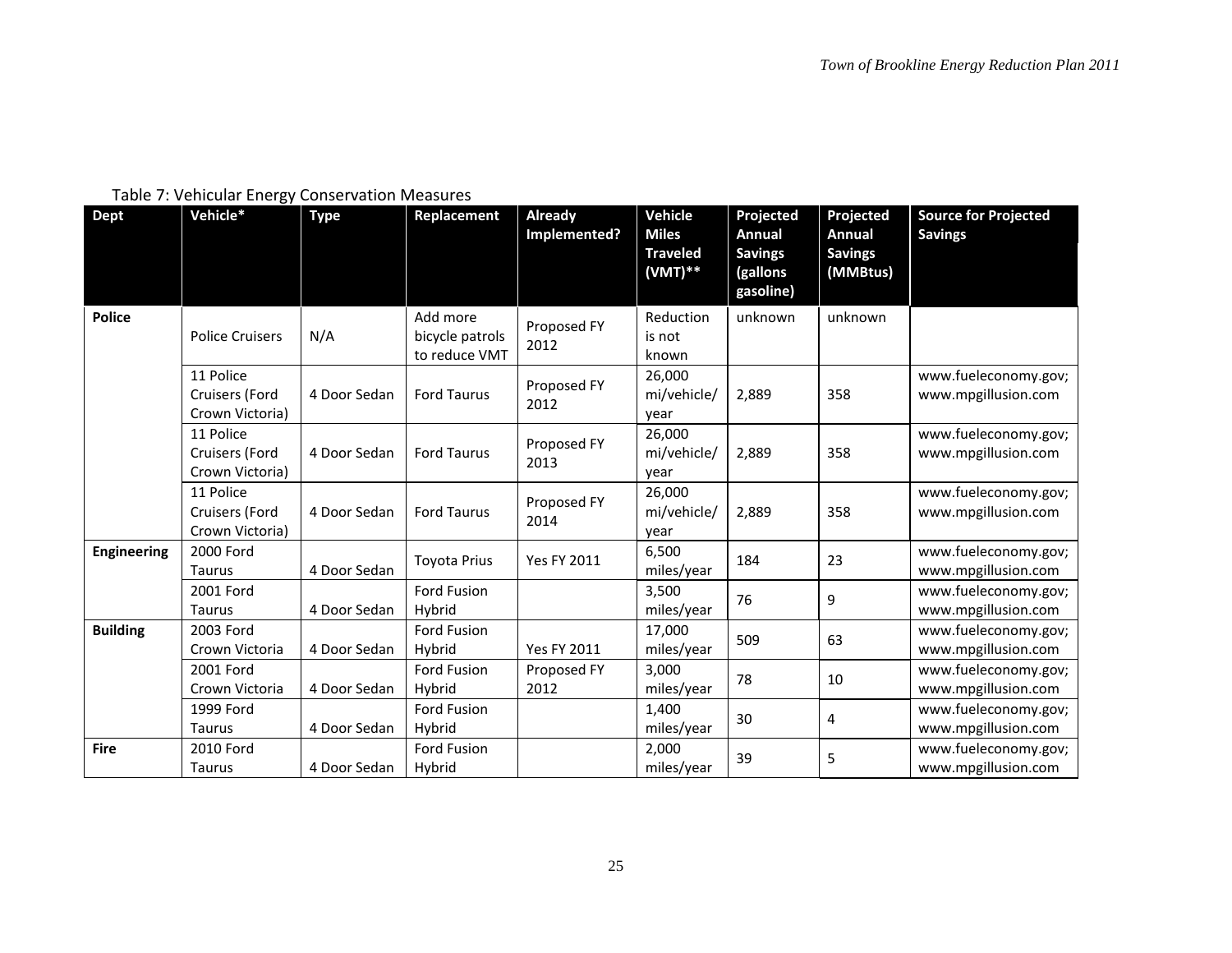| <b>Dept</b>       | Vehicle*                | <b>Type</b>          | Replacement          | <b>Already</b>     | Vehicle                      | Projected             | Projected      | <b>Source for Projected</b>                 |
|-------------------|-------------------------|----------------------|----------------------|--------------------|------------------------------|-----------------------|----------------|---------------------------------------------|
|                   |                         |                      |                      | Implemented?       | <b>Miles</b>                 | <b>Annual</b>         | Annual         | <b>Savings</b>                              |
|                   |                         |                      |                      |                    | <b>Traveled</b><br>$(VMT)**$ | <b>Savings</b>        | <b>Savings</b> |                                             |
|                   |                         |                      |                      |                    |                              | (gallons<br>gasoline) | (MMBtus)       |                                             |
|                   |                         |                      |                      |                    |                              |                       |                |                                             |
|                   | 2009 Chevrolet          |                      | Ford Explorer        |                    | 6,500                        | 102                   | 13             | www.fueleconomy.gov;                        |
|                   | Tahoe                   | 4X4                  | 4WD                  |                    | miles/year                   |                       |                | www.mpgillusion.com                         |
|                   | 2004 Chevrolet<br>Tahoe | 4X4                  | Ford Explorer<br>4WD |                    | 2,000<br>miles/year          | 46                    | 6              | www.fueleconomy.gov;<br>www.mpgillusion.com |
|                   | 2008 Ford               |                      | Ford Fusion          |                    | 5,000                        |                       |                | www.fueleconomy.gov;                        |
|                   | Taurus                  | 4 Door Sedan         | Hybrid               |                    |                              | 108                   | 13             | www.mpgillusion.com                         |
|                   | 2007 Ford               |                      | Ford Fusion          |                    | miles/year<br>3,500          |                       |                | www.fueleconomy.gov;                        |
|                   | Taurus                  | 4 Door Sedan         | Hybrid               |                    | miles/year                   | 76                    | 9              | www.mpgillusion.com                         |
|                   | 1998 Ford               |                      | Ford Escape          |                    | 2,500                        |                       |                | www.fueleconomy.gov;                        |
|                   | Taurus Wagon            | 4 Door Sedan         | Hybrid               |                    | miles/year                   | 40                    | 5              | www.mpgillusion.com                         |
|                   | 1998 Ford               |                      | Ford Fusion          |                    | 2,000                        |                       |                | www.fueleconomy.gov;                        |
|                   | Taurus                  | 4 Door Sedan         | Hybrid               |                    | miles/year                   | 43                    | 5              | www.mpgillusion.com                         |
|                   | 2003 Ford               |                      |                      |                    | 4,500                        |                       |                | www.fueleconomy.gov;                        |
|                   | Crown Victoria          | 4 Door Sedan         | <b>Toyota Prius</b>  | <b>Yes FY 2011</b> | miles/year                   | 160                   | 20             | www.mpgillusion.com                         |
| <b>Finance</b>    | 1997 Chevrolet          |                      | Ford Escape          |                    | 2,500                        |                       |                | www.fueleconomy.gov;                        |
|                   | Blazer                  | <b>Sport Utility</b> | Hybrid               |                    | miles/year                   | 57                    | 7              | www.mpgillusion.com                         |
|                   | 2001 Ford               |                      | Ford Fusion          |                    | 2,400                        |                       |                | www.fueleconomy.gov;                        |
|                   | Taurus                  | 4 Door Sedan         | Hybrid               |                    | miles/year                   | 52                    | 6              | www.mpgillusion.com                         |
|                   | 2001 Ford               |                      | Ford Fusion          |                    | 1,400                        |                       |                | www.fueleconomy.gov;                        |
|                   | Taurus                  | 4 Door Sedan         | Hybrid               |                    | miles/year                   | 30                    | 4              | www.mpgillusion.com                         |
|                   | 1995 Ford               |                      |                      |                    | 1,000                        |                       |                | www.fueleconomy.gov;                        |
|                   | Escort                  | Wagon                | <b>Toyota Prius</b>  |                    | miles/year                   | 17                    | 2              | www.mpgillusion.com                         |
| <b>Health</b>     | 2001 Ford               |                      |                      | Proposed FY        | 2,000                        |                       |                | www.fueleconomy.gov;                        |
|                   | Taurus                  | 4 Door Sedan         | <b>Toyota Prius</b>  | 2012               | miles/year                   | 54                    | 7              | www.mpgillusion.com                         |
|                   | 1997 Ford               | 2WD Pickup           | Chevrolet            |                    | 1,500                        |                       |                | www.fueleconomy.gov;                        |
|                   | Ranger                  | Truck                | Colorado             |                    | miles/year                   | 11                    | 1              | www.mpgillusion.com                         |
| Highway &         | 2010 Ford               |                      | Ford Fusion          |                    | 15,000                       | 324                   |                | www.fueleconomy.gov;                        |
| <b>Sanitation</b> | Taurus                  | 4 Door Sedan         | Hybrid               |                    | miles/year                   |                       | 40             | www.mpgillusion.com                         |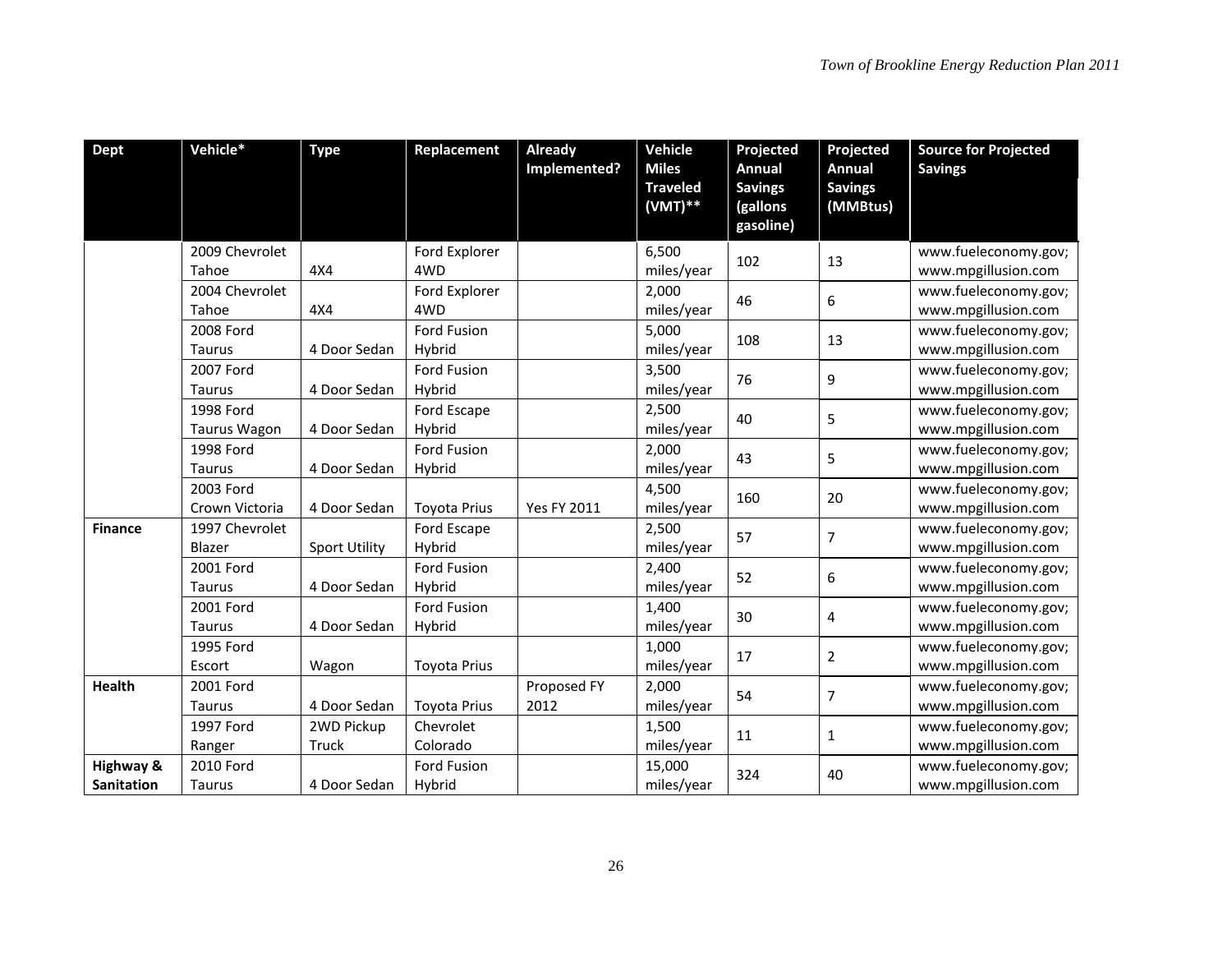| <b>Dept</b>       | Vehicle*       | <b>Type</b>          | Replacement        | Already<br>Implemented? | <b>Vehicle</b><br><b>Miles</b><br><b>Traveled</b> | Projected<br>Annual<br><b>Savings</b> | Projected<br><b>Annual</b><br><b>Savings</b> | <b>Source for Projected</b><br><b>Savings</b> |
|-------------------|----------------|----------------------|--------------------|-------------------------|---------------------------------------------------|---------------------------------------|----------------------------------------------|-----------------------------------------------|
|                   |                |                      |                    |                         | $(VMT)**$                                         | (gallons<br>gasoline)                 | (MMBtus)                                     |                                               |
| Parks &           | 2004 Ford      |                      | Ford Fusion        |                         | 13,000                                            | 280                                   | 35                                           | www.fueleconomy.gov;                          |
| <b>Open Space</b> | Taurus         | 4 Door Sedan         | Hybrid             |                         | miles/year                                        |                                       |                                              | www.mpgillusion.com                           |
| <b>Police</b>     | 2010 Ford      |                      | Ford Fusion        |                         | 3,200                                             | 69                                    | 9                                            | www.fueleconomy.gov;                          |
|                   | <b>Taurus</b>  | 4 Door Sedan         | Hybrid             |                         | miles/year                                        |                                       |                                              | www.mpgillusion.com                           |
|                   | 2009 Ford      |                      | Ford Fusion        |                         | 2,000                                             | 43                                    | 5                                            | www.fueleconomy.gov;                          |
|                   | <b>Taurus</b>  | 4 Door Sedan         | Hybrid             |                         | miles/year                                        |                                       |                                              | www.mpgillusion.com                           |
|                   | 2009 Ford      |                      | Ford Fusion        |                         | 2,000                                             | 43                                    | 5                                            | www.fueleconomy.gov;                          |
|                   | <b>Taurus</b>  | 4 Door Sedan         | Hybrid             |                         | miles/year                                        |                                       |                                              | www.mpgillusion.com                           |
|                   | 2009 Ford      |                      | Ford Fusion        |                         | 2,000                                             | 43                                    | 5                                            | www.fueleconomy.gov;                          |
|                   | <b>Taurus</b>  | 4 Door Sedan         | Hybrid             |                         | miles/year                                        |                                       |                                              | www.mpgillusion.com                           |
|                   | 2000 Ford      |                      | Ford Explorer      |                         | 2,000                                             | 52                                    | 6                                            | www.fueleconomy.gov;                          |
|                   | Expedition     | <b>Sport Utility</b> | 4WD                |                         | miles/year                                        |                                       |                                              | www.mpgillusion.com                           |
|                   | 2009 Ford      |                      | <b>Ford Fusion</b> |                         | 2,000                                             | 43                                    | 5                                            | www.fueleconomy.gov;                          |
|                   | <b>Taurus</b>  | 4 Door Sedan         | Hybrid             |                         | miles/year                                        |                                       |                                              | www.mpgillusion.com                           |
|                   | 2010 Ford      |                      | Ford Fusion        |                         | 2,000                                             | 43                                    | 5                                            | www.fueleconomy.gov;                          |
|                   | Taurus         | 4 Door Sedan         | Hybrid             |                         | miles/year                                        |                                       |                                              | www.mpgillusion.com                           |
| Recreation        | 2001 Ford      |                      | Ford Fusion        |                         | 3,500                                             | 76                                    | 9                                            | www.fueleconomy.gov;                          |
|                   | Taurus         | 4 Door Sedan         | Hybrid             |                         | miles/year                                        |                                       |                                              | www.mpgillusion.com                           |
| Water &           | 2010 Ford      |                      | <b>Ford Fusion</b> |                         | 10,000                                            | 225                                   | 28                                           | www.fueleconomy.gov;                          |
| Sewer             | Taurus         | 4 Door Sedan         | Hybrid             |                         | miles/year                                        |                                       |                                              | www.mpgillusion.com                           |
|                   | 2006 Chevrolet |                      | Chevrolet          |                         | 12,000                                            | 337                                   | 42                                           | www.fueleconomy.gov;                          |
|                   | Impala         | 4 Door Sedan         | Malibu Hybrid      |                         | miles/year                                        |                                       |                                              | www.mpgillusion.com                           |
| <b>TOTAL</b>      |                |                      |                    |                         |                                                   | 11,956                                | 1,483                                        |                                               |

\*Individual vehicles listed as being replaced include those that are not exempt from the fuel-efficient vehicle policy and whose combined MPG is not compliant with the policy's required MPG minimums. Non-exempt vehicles to be replaced beyond FY2014 are not listed.

\*\*If the average annual miles travelled is not known for the vehicle, the vehicle is assumed to average approximately 2,000 miles a year.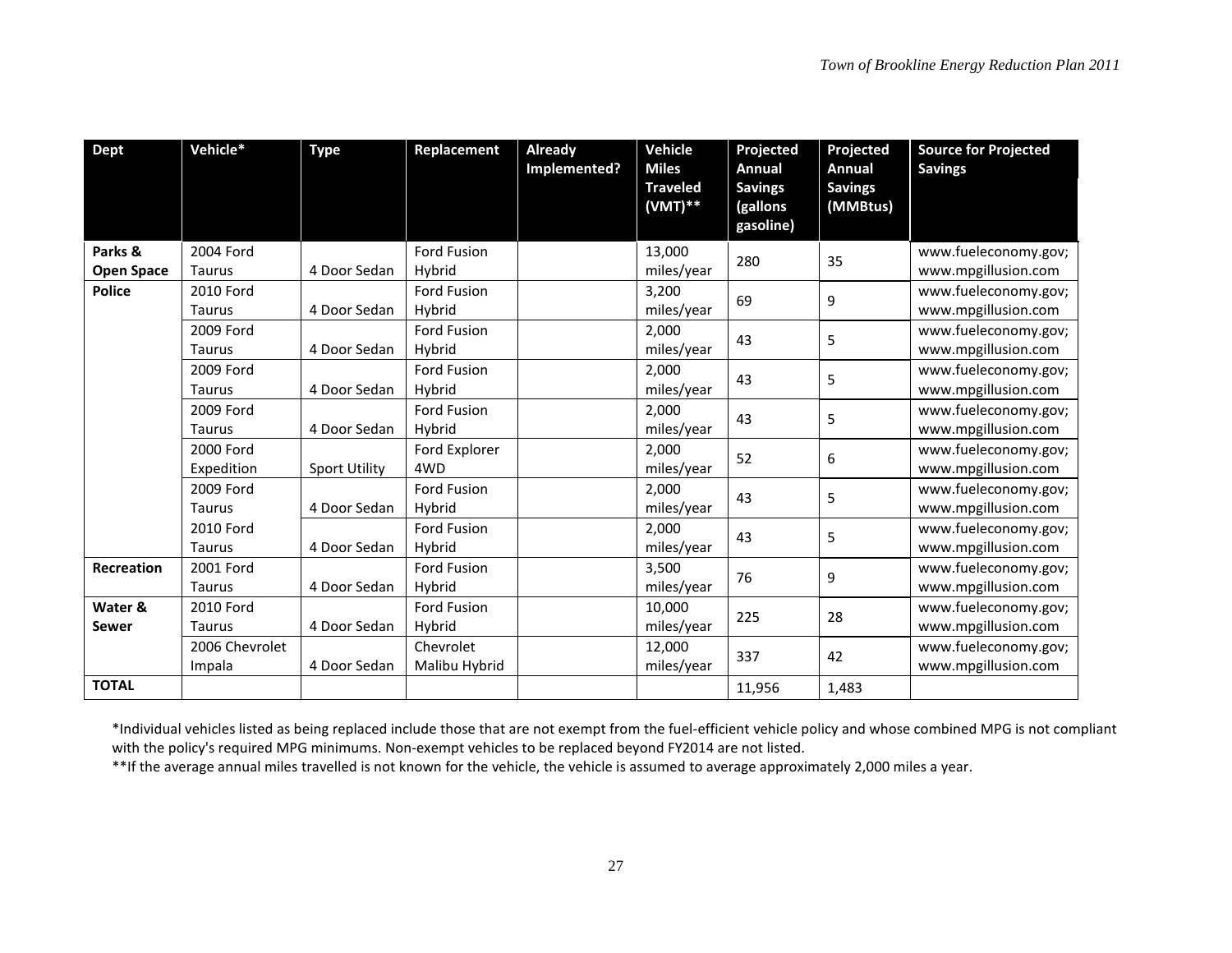### <span id="page-30-0"></span>*4. Estimated Capital and Operating Costs*

The total cost to the town of all of the planned energy conservation measures to be installed or implemented from the date this energy reduction plan is adopted and the end of FY 2014 is approximately \$4.6 million, although a significant portion of this cost is due to the Runkle School renovation currently underway and the expanded streetlight replacement project. This total assumes the town will receive at least \$350,000 from utility incentives; the town hopes additional outside grant funding, likely from state or federal government sources, or utility incentives could also be obtained to reduce the overall cost of implementing this plan. Without additional grant funding or partnering with an energy service company, the payback period for these measures is expected to be 7.8 years.

| <b>Building/Site</b>                 | Projected<br><b>Total Cost</b><br>of all<br>measures | <b>Potential</b><br><b>Utility/Other</b><br><b>Incentives</b> | <b>Net Cost</b> | <b>Annual</b><br><b>Dollars</b><br>Saved | <b>Years to</b><br>Payback |
|--------------------------------------|------------------------------------------------------|---------------------------------------------------------------|-----------------|------------------------------------------|----------------------------|
| Baker School*                        | \$274,600                                            | \$10,000                                                      | \$264,600       | \$53,729                                 | 4.9                        |
| New Lincoln School                   | \$111,460                                            | \$25,000                                                      | \$86,460        | \$23,688                                 | 3.7                        |
| <b>Heath School</b>                  | \$20,000                                             | \$15,000                                                      | \$5,000         | \$6,918                                  | 0.7                        |
| Runkle School                        | \$2,000,000                                          | \$10,000                                                      | \$1,990,000     | \$8,174                                  | 243.5                      |
| Pierce School*                       | \$30,000                                             | \$0                                                           | \$30,000        | \$11,437                                 | 2.6                        |
| Lawrence School*                     | \$10,000                                             | \$0                                                           | \$10,000        | \$6,469                                  | 1.5                        |
| Driscoll School*                     | \$10,000                                             | \$0                                                           | \$10,000        | \$9,410                                  | 1.1                        |
| High School                          | \$19,017                                             | \$10,000                                                      | \$9,017         | \$22,369                                 | 0.4                        |
| <b>Golf Course</b>                   | \$20,000                                             | \$15,000                                                      | \$5,000         | \$2,199                                  | 2.3                        |
| Old Lincoln                          | \$150,000                                            | \$20,000                                                      | \$130,000       | \$6,650                                  | 19.5                       |
| <b>Health Building</b>               | \$25,000                                             | \$20,000                                                      | \$5,000         | \$582                                    | 8.6                        |
| <b>Public Safety Building</b>        | \$25,000                                             | \$20,000                                                      | \$5,000         | \$1,698                                  | 2.9                        |
| <b>Town Hall</b>                     | \$25,000                                             | \$20,000                                                      | \$5,000         | \$573                                    | 8.7                        |
| Coolidge Corner<br>Library           | \$25,000                                             | \$20,000                                                      | \$5,000         | \$779                                    | 6.4                        |
| Main Library                         | \$50,000                                             | \$20,000                                                      | \$30,000        | \$1,896                                  | 15.8                       |
| Senior Center                        | \$50,000                                             | \$0                                                           | \$50,000        | \$660                                    | 75.8                       |
| <b>Municipal Service</b><br>Center   | \$250,000                                            | \$0                                                           | \$250,000       | \$4,647                                  | 53.8                       |
| Space Heaters in<br><b>Buildings</b> | \$0                                                  | \$0                                                           | \$0             | \$332                                    | 0.0                        |
| <b>LED Street Lights</b><br>Pilot    | \$180,000                                            | \$145,000                                                     | \$35,000        | \$11,661                                 | 3.0                        |

#### Table 8: Estimated Costs of Energy Conservation Measures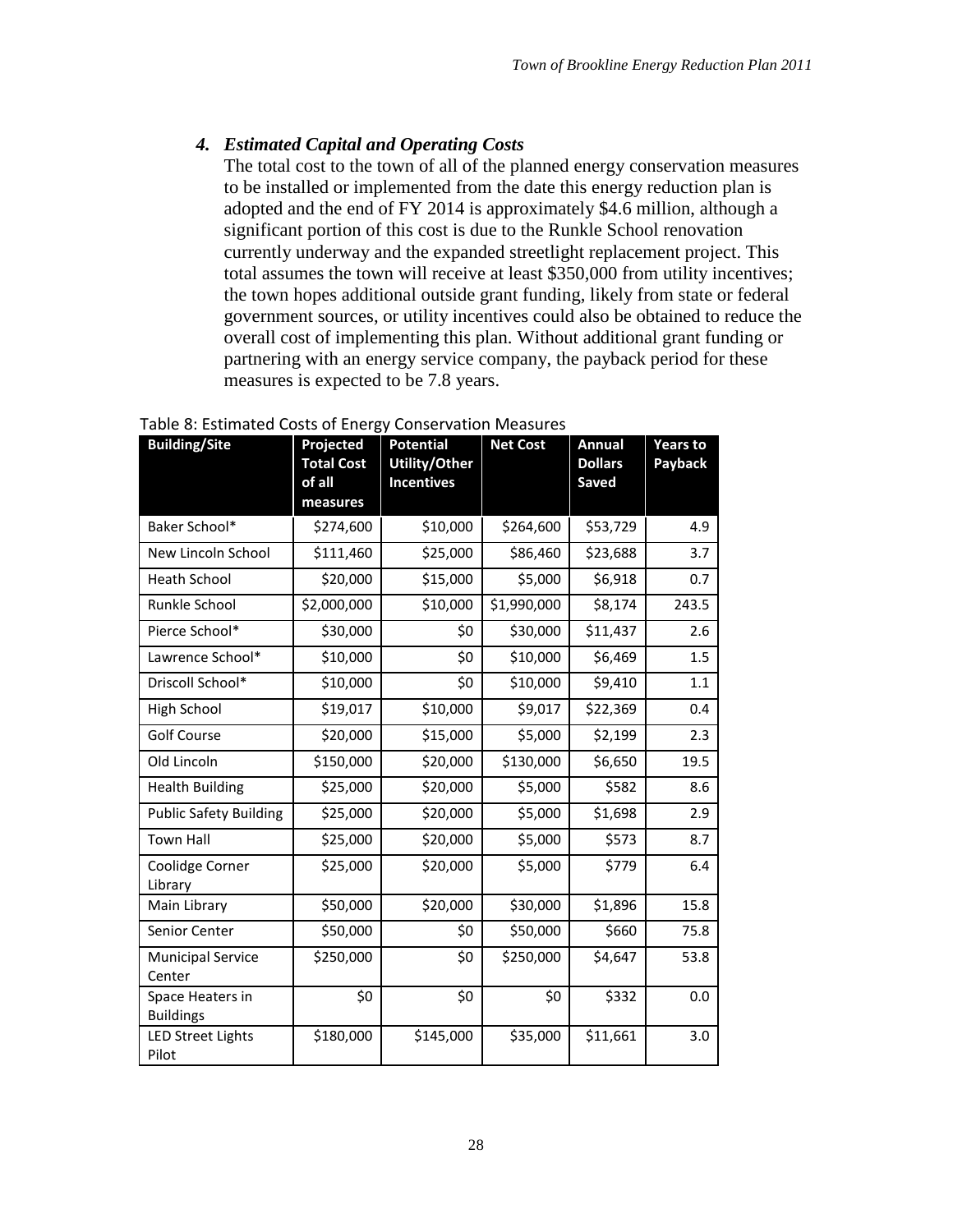| <b>Extensive LED Street</b> | \$1,538,350 | \$0       | \$1,538,350 | \$383,720 | 4.0 |
|-----------------------------|-------------|-----------|-------------|-----------|-----|
| Light Replacement           |             |           |             |           |     |
| Project                     |             |           |             |           |     |
| Vehicle                     | \$153,447   | \$0       | \$153,447   | \$31,850  | 4.8 |
| Replacements**              |             |           |             |           |     |
|                             |             |           |             |           |     |
| <b>TOTAL</b>                | \$4,966,874 | \$350,000 | \$4,616,874 | \$589,441 | 7.8 |

\* Utility incentives are still to be determined and finalized.

\*\*Cost reflects difference between typical replacement cost and fuel-efficient replacement cost. Also reflects the cost difference for replacing Crown Victoria police cruisers with Ford Taurus vehicles over three years (est. \$132,000).

#### <span id="page-31-0"></span>*5. Schedule for Implementation*

The timeline for implementation of energy conservation measures largely depends on the timing and availability of grant funding to supplement the town's funding from the CIP. Nevertheless, an approximate time table has been created to allow for the necessary planning for implementation of the energy conservation measures.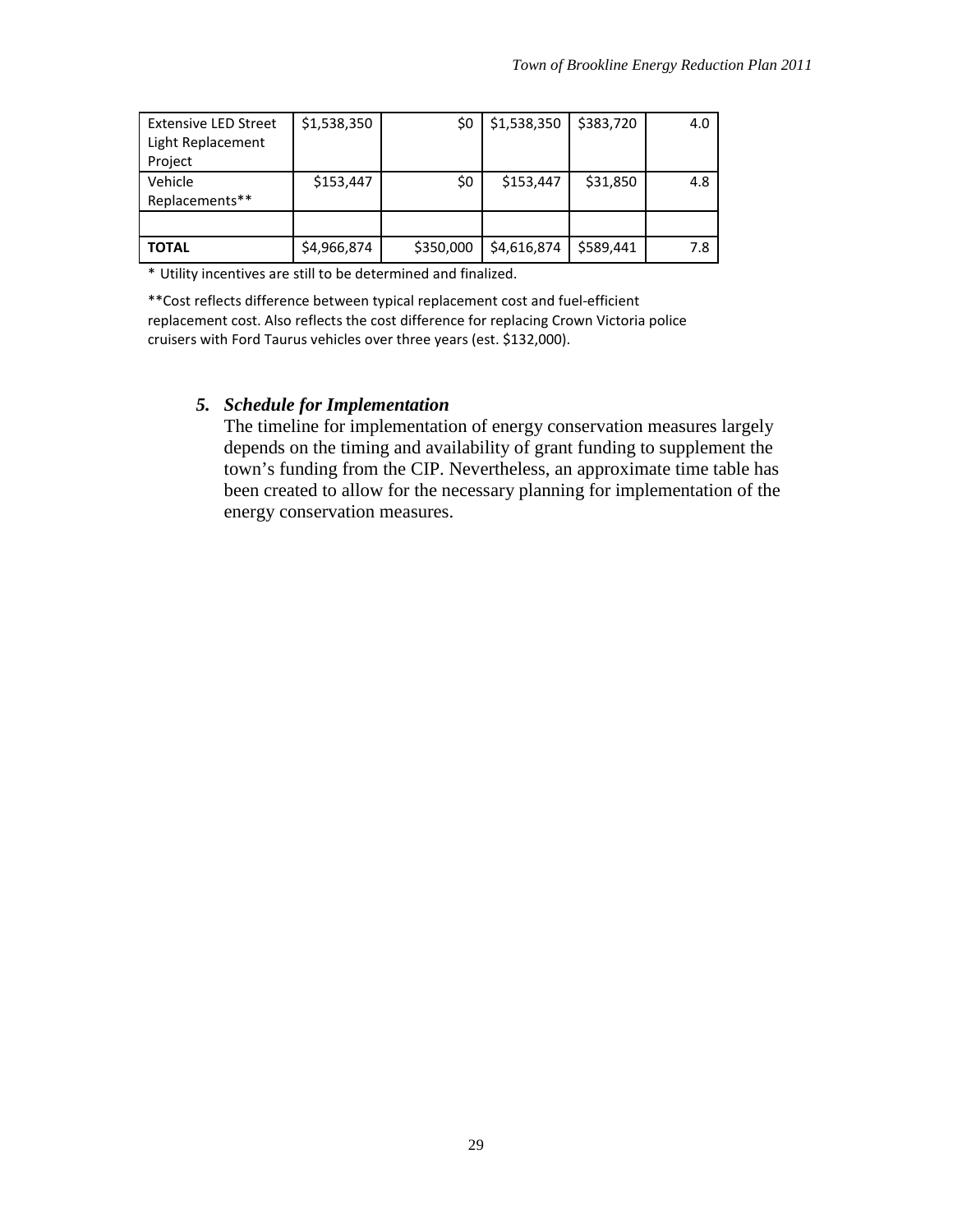| Table 9: Schedule for Implementation |  |
|--------------------------------------|--|
|--------------------------------------|--|

| <b>Energy Conservation</b><br><b>Measure</b>                                                                                                                                   | Q4 FY<br>2011             | Q1 FY<br>2012 | Q <sub>2</sub> FY<br>2012 | Q3 FY<br>2012 | Q4 FY<br>2012 | Q1 FY<br>2013             | Q <sub>2</sub> FY<br>2013 | Q3 FY<br>2013 | Q4 FY<br>2013 | Q1 FY<br>2014 | Q <sub>2</sub> FY<br>2014 | Q3 FY<br>2014 | Q4 FY<br>2014 |
|--------------------------------------------------------------------------------------------------------------------------------------------------------------------------------|---------------------------|---------------|---------------------------|---------------|---------------|---------------------------|---------------------------|---------------|---------------|---------------|---------------------------|---------------|---------------|
| LED Streetlight Retrofit<br>Pilot                                                                                                                                              | X                         |               |                           |               |               |                           |                           |               |               |               |                           |               |               |
| <b>LED Streetlight</b><br><b>Extensive Replacement</b><br>Project                                                                                                              |                           |               |                           |               |               |                           | $\pmb{\mathsf{X}}$        | X             |               |               | X                         | X             |               |
| <b>BAKER: Deep Night</b><br>Setback, Demand<br><b>Control Ventilation</b><br>Units, High<br>Performance<br>Refrigerated Box<br>Controls, Condensing<br>Natural Gas Boiler Plan |                           |               |                           |               |               | X                         | X                         |               |               |               |                           |               |               |
| <b>NEW LINCOLN:</b><br><b>Heating Hot Water</b><br>Pumps; Refrigerated<br>Box Controls, Energy<br>Management System,<br>Gym Lighting<br><b>Occupancy Sensors</b>               |                           |               | X                         |               |               | $\boldsymbol{\mathsf{X}}$ |                           |               |               |               |                           |               |               |
| HEATH: Jockey boiler &<br><b>HVAC</b> renovation                                                                                                                               |                           |               |                           |               |               | $\boldsymbol{\mathsf{X}}$ | X                         | $\mathsf{X}$  |               |               |                           |               |               |
| RUNKLE: High<br>efficiency boilers, new<br>HVAC controls and<br>equipment and new<br>windows                                                                                   | $\boldsymbol{\mathsf{X}}$ | Χ             |                           |               |               |                           |                           |               |               |               |                           |               |               |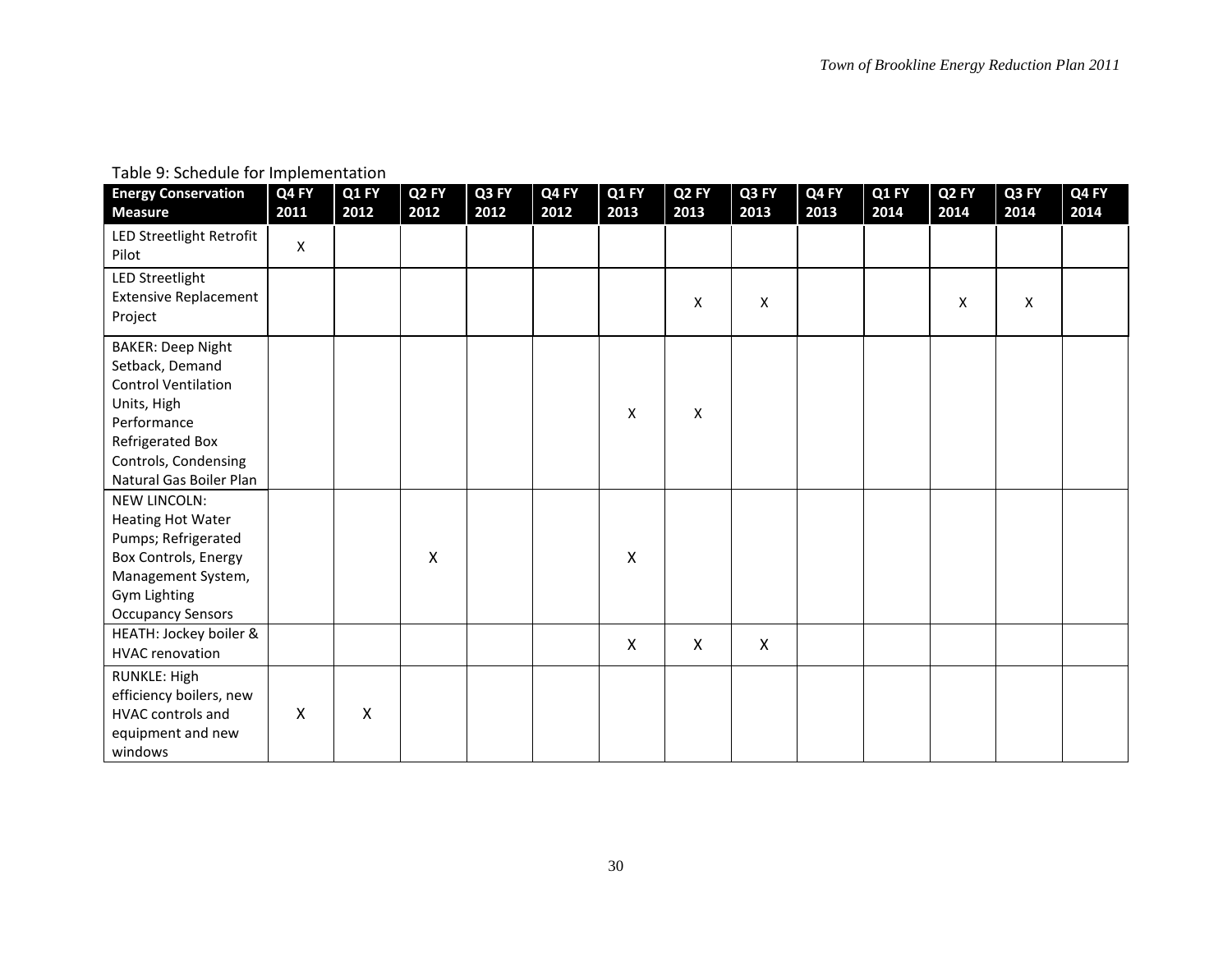| <b>Energy Conservation</b><br><b>Measure</b>                                 | Q4 FY<br>2011  | Q1 FY<br>2012 | Q <sub>2</sub> FY<br>2012 | Q3 FY<br>2012 | Q4 FY<br>2012 | Q1 FY<br>2013 | Q <sub>2</sub> FY<br>2013 | Q3 FY<br>2013 | Q4 FY<br>2013 | Q1 FY<br>2014 | Q <sub>2</sub> FY<br>2014 | Q3 FY<br>2014 | Q4 FY<br>2014 |
|------------------------------------------------------------------------------|----------------|---------------|---------------------------|---------------|---------------|---------------|---------------------------|---------------|---------------|---------------|---------------------------|---------------|---------------|
| PIERCE: CO2 controls,<br>night setback work and<br>optimum start             |                | X             | X                         |               |               |               |                           |               |               |               |                           |               |               |
| LAWRENCE: CO2<br>controls, night setback<br>work and optimum<br>start        |                | X             | X                         |               |               |               |                           |               |               |               |                           |               |               |
| DRISCOLL: CO2<br>controls, night setback<br>work and optimum<br>start        |                | X             | X                         |               |               |               |                           |               |               |               |                           |               |               |
| HIGH SCHOOL: CO2<br>controls; new hallway<br>lighting                        | $\pmb{\times}$ | Χ             |                           |               |               |               |                           |               |               |               |                           |               |               |
| <b>GOLF COURSE: Convert</b><br>to forced hot water;<br>install jockey boiler |                |               |                           |               |               |               |                           |               |               |               |                           |               | X             |
| <b>OLD LINCOLN: Convert</b><br>to forced hot water;<br>install jockey boiler |                |               |                           |               |               |               |                           |               |               |               |                           |               | X             |
| <b>HEALTH BUILDING:</b><br>Install jockey boiler                             |                |               |                           |               |               |               |                           |               |               | X             |                           |               |               |
| <b>PUBLIC SAFETY</b><br><b>BUILDING: Install</b><br>jockey boiler            |                |               |                           |               |               |               |                           |               |               | X             |                           |               |               |
| <b>TOWN HALL: Install</b><br>jockey boiler                                   |                |               |                           |               |               |               |                           |               | X             |               |                           |               |               |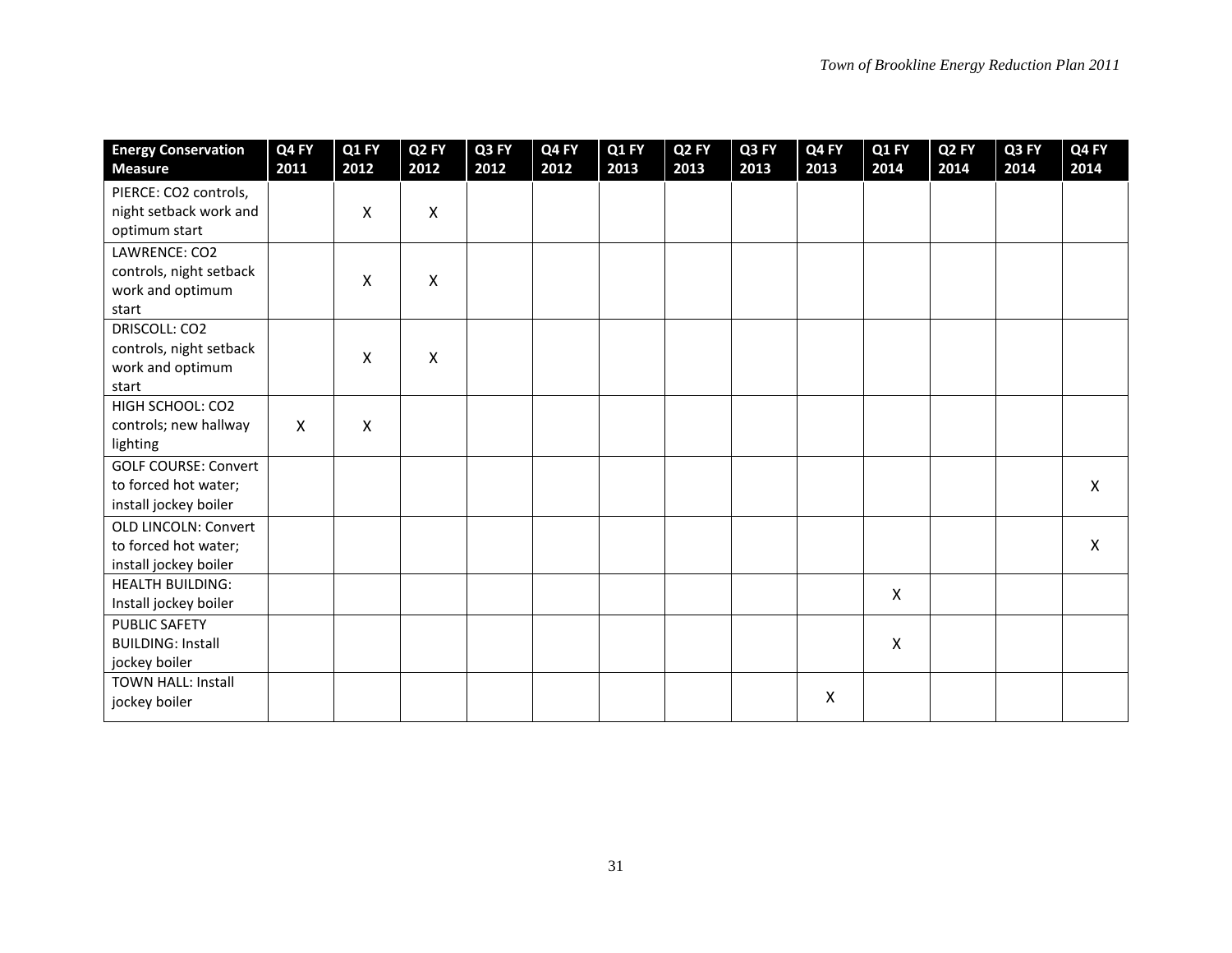| <b>Energy Conservation</b>   | Q4 FY | Q1 FY | Q <sub>2</sub> FY | Q3 FY | Q4 FY | Q1 FY                     | Q <sub>2</sub> FY | Q3 FY | Q4 FY | Q1 FY | Q <sub>2</sub> FY | Q3 FY | Q4 FY |
|------------------------------|-------|-------|-------------------|-------|-------|---------------------------|-------------------|-------|-------|-------|-------------------|-------|-------|
| <b>Measure</b>               | 2011  | 2012  | 2012              | 2012  | 2012  | 2013                      | 2013              | 2013  | 2013  | 2014  | 2014              | 2014  | 2014  |
| <b>COOLIDGE CORNER</b>       |       |       |                   |       |       |                           |                   |       |       |       |                   |       |       |
| <b>LIBRARY: Energy</b>       |       |       |                   |       |       |                           |                   |       |       |       |                   |       |       |
| Management System,           |       |       |                   |       |       |                           |                   |       |       | X     |                   |       |       |
| install CO2 controls,        |       |       |                   |       |       |                           |                   |       |       |       |                   |       |       |
| install jockey boiler        |       |       |                   |       |       |                           |                   |       |       |       |                   |       |       |
| MAIN LIBRARY: Energy         |       |       |                   |       |       |                           |                   |       |       |       |                   |       |       |
| Management System,           |       |       |                   |       |       |                           |                   |       |       | X     |                   |       |       |
| install jockey boiler        |       |       |                   |       |       |                           |                   |       |       |       |                   |       |       |
| <b>SENIOR CENTER: HVAC</b>   |       |       |                   |       |       |                           |                   |       |       |       |                   |       |       |
| controls; upgrade            |       |       |                   |       |       |                           |                   |       |       |       |                   |       |       |
| <b>Energy Management</b>     |       | X     | Χ                 |       |       |                           |                   |       |       |       |                   |       |       |
| System                       |       |       |                   |       |       |                           |                   |       |       |       |                   |       |       |
| MUNICIPAL SERVICE            |       |       |                   |       |       |                           |                   |       |       |       |                   |       |       |
| <b>CENTER: Modify HVAC</b>   |       |       |                   |       |       |                           |                   |       |       |       |                   |       |       |
| system; install new          |       |       |                   |       |       |                           |                   |       |       |       |                   |       |       |
| floor heat system with       |       |       |                   |       |       |                           |                   |       |       | Χ     |                   |       |       |
| floor replacement; add       |       |       |                   |       |       |                           |                   |       |       |       |                   |       |       |
| zone for top floor           |       |       |                   |       |       |                           |                   |       |       |       |                   |       |       |
| garages                      |       |       |                   |       |       |                           |                   |       |       |       |                   |       |       |
| TOWN HALL & SCHOOL           |       |       |                   |       |       |                           |                   |       |       |       |                   |       |       |
| <b>BUILDINGS: Remove all</b> |       |       | X                 |       |       |                           |                   |       |       |       |                   |       |       |
| personal space heaters       |       |       |                   |       |       |                           |                   |       |       |       |                   |       |       |
| <b>BUILDING</b>              |       |       |                   |       |       |                           |                   |       |       |       |                   |       |       |
| <b>MANAGEMENT POLICY</b>     |       |       |                   |       |       |                           |                   |       |       |       |                   |       |       |
| & EMPLOYEE                   |       | X     | Χ                 |       |       |                           |                   |       |       |       |                   |       |       |
| AWARENESS                    |       |       |                   |       |       |                           |                   |       |       |       |                   |       |       |
| PROGRAM                      |       |       |                   |       |       |                           |                   |       |       |       |                   |       |       |
| <b>VEHICLE</b>               |       | X     |                   |       |       | $\boldsymbol{\mathsf{X}}$ |                   |       |       | X     |                   |       |       |
| REPLACEMENTS                 |       |       |                   |       |       |                           |                   |       |       |       |                   |       |       |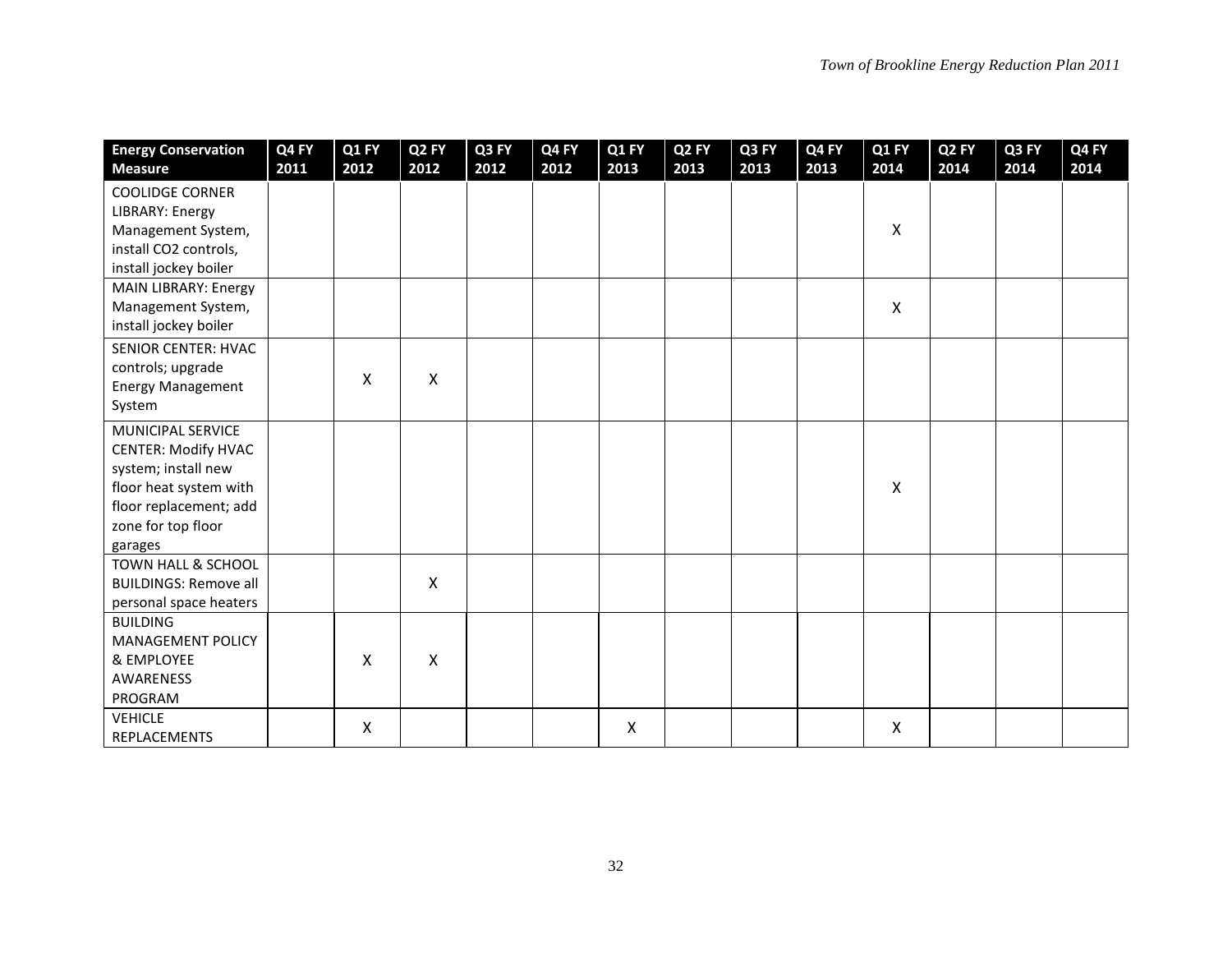# <span id="page-35-0"></span>*6. Additions and New Construction*

The town is in the midst of what will be a series of construction projects in an effort to renovate and expand its public schools to adequately serve a growing school population.

The town is currently renovating and constructing an addition to the Runkle K-8 School. Pre-renovation square footage for Runkle 67,114 after renovation Runkle will be 105,222 square feet. Temporarily, the school children and teachers of the Runkle have relocated to the Old Lincoln School. Construction at the Runkle is expected to be completed July 2012. When completed, the school will meet MA-CHPS high energy efficiency standards.

Also expected to be completed by July 2012 is an approximately 12,000 s.f. addition to the Heath School, construction of which is expected to begin November 2011. This will primarily be an addition project and will not involve an extensive renovation of the existing school building. Prior to the addition Health School was 66,544 SQ, after the addition it will be 80,952 SF. Following the construction on the Runkle and Heath Schools, the town plans to begin renovations and additions to the Devotion School, followed by renovations to the Pierce School.

All of these additions and renovations, while expected to increase the buildings' energy efficiency per square foot, are also expected to increase total energy consumption due to the increase in overall building size and the number of students. As the town progresses with an analysis of the effectiveness of its energy conservation measures, the additional square footage resulting from these construction projects will be excluded from its analysis.

# <span id="page-35-2"></span><span id="page-35-1"></span>**C. Measurement and Verification Plan for Projected Reductions – Annual Reporting**

# *1. Common Technology Features*

Town staff will continue to use MassEnergyInsight, as well as its existing Microsoft Excel-based system, to monitor the town's energy use. The town's Energy Task Force will continue to meet at least quarterly to discuss changes in energy use and possible opportunities for further reducing overall energy consumption.

# <span id="page-35-3"></span>*2. Personnel Responsible for Measurement and Verification and Annual Reporting to Green Communities Division*

Town staff from the Selectmen's Office and the Department of Planning and Community Development will work collaboratively to monitor the town's energy consumption and report annually to the Green Communities Division on the implementation of this Energy Reduction Plan.

# <span id="page-35-4"></span>**D. Summary of Long-Term Energy Reduction Goals – Beyond 5 Years**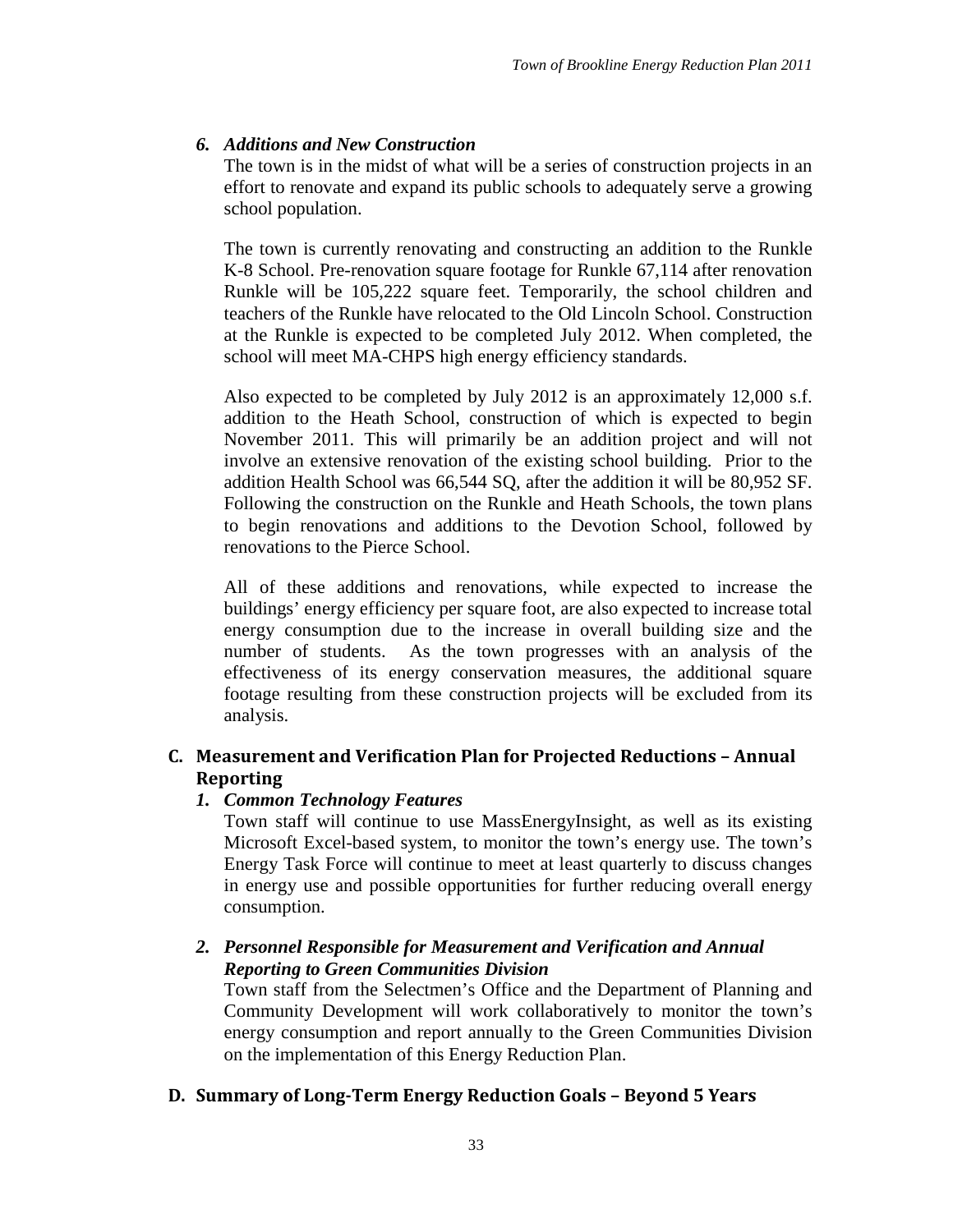# <span id="page-36-0"></span>*1. Municipal Buildings (including schools)*

The town will continue to invest in energy efficiency measures for its buildings as technology improves and payback periods decrease. The town will continue its commitment to funding such measures through its CIP to ensure its municipal buildings maintain a high level of energy efficiency. Additionally, the town will continue to seek out and apply for grant funding and utility incentives to reduce the overall cost of implementing such measures.

# <span id="page-36-1"></span>*2. Vehicles (including schools)*

Currently the town is exploring the possibility of replacing some of its hybrid vehicles with more energy efficient electric vehicles. Since this technology is still extremely new, the town expects options for electric vehicles to become clearer and more numerous within a few years, at which point the town expects to begin taking advantage of electric vehicle technology. In the meantime, the town will continue to explore more fuel-efficient options for its entire vehicle fleet, including for heavy-duty vehicles and police cruisers, particularly as options become more numerous.

# <span id="page-36-2"></span>*3. Street and Traffic Lighting*

If the two LED pilot projects put into place in FY10 to FY11 are successful, and if the town can successfully finance the replacement of a significant portion of its street lights, the town will look to replace more street lights with LEDs as funding becomes available. Those street lights not identified in this plan for replacement are primarily located in local or national historic districts, along major thoroughfares such as Harvard, Beacon and Boylston Streets, or in parks. These lights will require particular attention to ensure the replacements are appropriate and adequately serve the town's needs.

# <span id="page-36-3"></span>*4. Perpetuating Energy Efficiency*

The town continues to dedicate funding for energy conservation measures in its CIP. This procedure is expected to continue well into the future. Additionally, the town's Energy Task Force will continue to meet quarterly to discuss energy consumption patterns and possible policy changes in a continuous effort to improve the efficiency of its facilities.

# <span id="page-36-4"></span>**VI. Onsite Renewable Energy Projects & Renewable Energy**

The town plans to work with solar contractors to discuss the likelihood of installing photovoltaic facilities on the roofs of existing town buildings. The town has a roof replacement plan for all town buildings, and would like to coordinate the installation of PV with this plan as much as possible. Some buildings are not likely candidates for PV installations, particularly those that are small or are finished with slate roof tiles.

Additionally, the town recently adopted a zoning amendment allowing for a groundmounted large-scale solar facility on a municipally-owned site that currently houses an underground water tank. As funding becomes available, the town would like to proceed